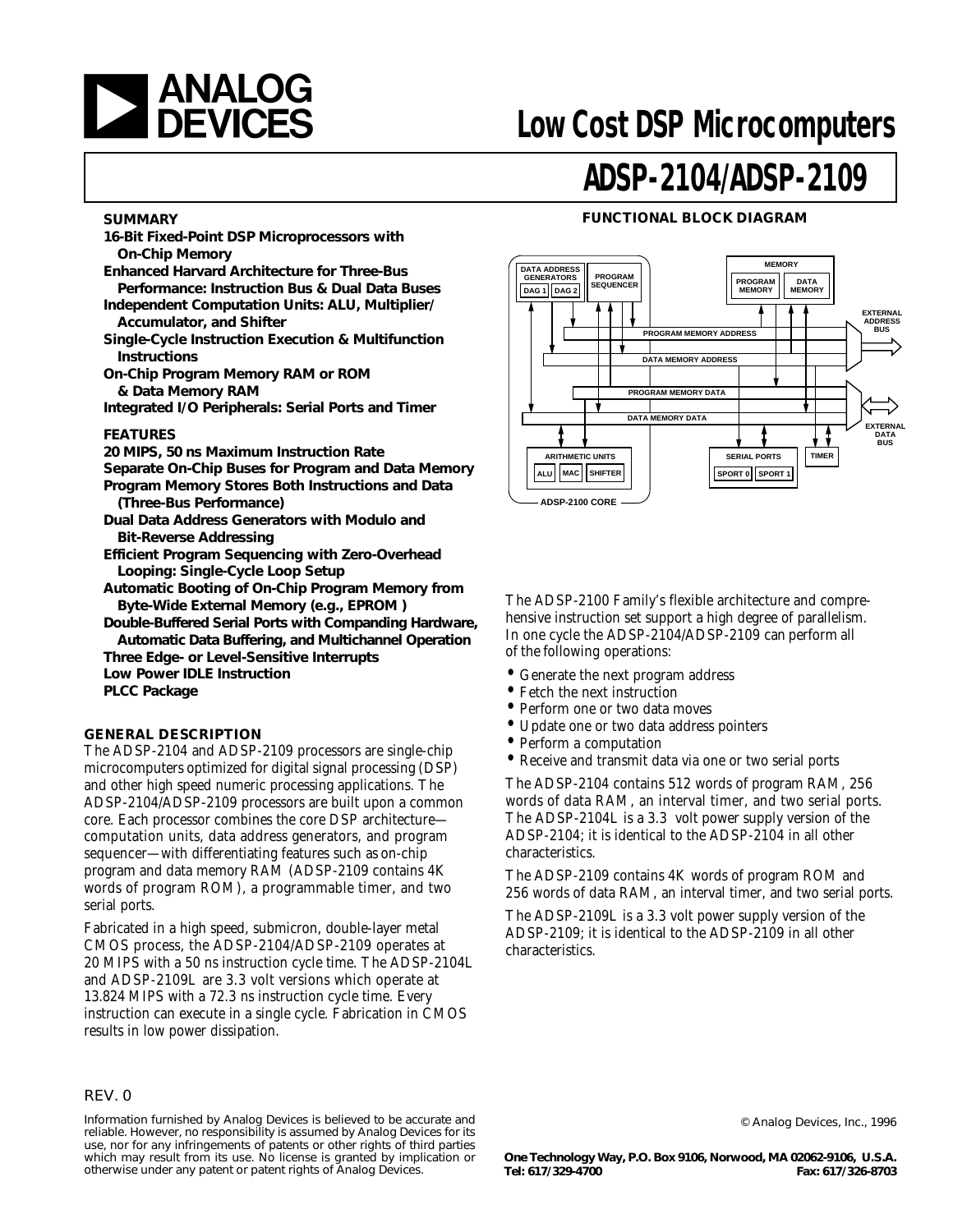The ADSP-2109 is a memory-variant version of the ADSP-2104 and contains factory-programmed on-chip ROM program memory.

The ADSP-2109 eliminates the need for an external boot EPROM in your system, and can also eliminate the need for any external program memory by fitting the entire application program in on-chip ROM. This device provides an excellent option for volume applications where board space and system cost constraints are of critical concern.

#### **Development Tools**

The ADSP-2104/ADSP-2109 processors are supported by a complete set of tools for system development. The ADSP-2100 Family Development Software includes C and assembly language tools that allow programmers to write code for any ADSP-21xx processor. The ANSI C compiler generates ADSP-21xx assembly source code, while the runtime C library provides ANSI-standard and custom DSP library routines. The ADSP-21xx assembler produces object code modules which the linker combines into an executable file. The processor simulators provide an interactive instruction-level simulation with a reconfigurable,

windowed user interface. A PROM splitter utility generates PROM programmer compatible files.

EZ-ICE® in-circuit emulators allow debugging of ADSP-2104 systems by providing a full range of emulation functions such as modification of memory and register values and execution breakpoints. EZ-LAB® demonstration boards are complete DSP systems that execute EPROM-based programs.

The EZ-Kit Lite is a very low cost evaluation/development platform that contains both the hardware and software needed to evaluate the ADSP-21xx architecture.

Additional details and ordering information is available in the *ADSP-2100 Family Software & Hardware Development Tools* data sheet (ADDS-21xx-TOOLS). This data sheet can be requested from any Analog Devices sales office or distributor.

#### **Additional Information**

This data sheet provides a general overview of ADSP-2104/ ADSP-2109 processor functionality. For detailed design information on the architecture and instruction set, refer to the *ADSP-2100 Family User's Manual*, available from Analog Devices.

 $SDECIETCATIONIC$  (ADSP-2104L/ADSP-2100L) . . . . . . 16

EZ-ICE and EZ-LAB are registered trademarks of Analog Devices, Inc.

#### **TABLE OF CONTENTS**

| Additional Information  2                          |                |
|----------------------------------------------------|----------------|
| ARCHITECTURE OVERVIEW  3                           |                |
|                                                    |                |
|                                                    |                |
|                                                    | $\overline{5}$ |
|                                                    |                |
|                                                    |                |
|                                                    |                |
| Program Memory Interface  6                        |                |
|                                                    |                |
|                                                    |                |
|                                                    |                |
|                                                    |                |
|                                                    |                |
| Low Power IDLE Instruction  8                      |                |
|                                                    |                |
| Ordering Procedure for ADSP-2109 ROM Processors  9 |                |
|                                                    | 10             |
| SPECIFICATIONS $(ADSP-2104/ADSP-2109)$             | 12             |
| Recommended Operating Conditions                   | 12             |
| Electrical Characteristics                         | 12             |
| Supply Current & Power                             | 13             |
| Power Dissipation Example                          | 14             |
| Environmental Conditions                           | 14             |
| Capacitive Loading                                 | 14             |
|                                                    | 15             |

| $SPECIFICAIIONS (ADSP-ZI04L/ADSP-ZI09L)$  | 1 O |
|-------------------------------------------|-----|
| Recommended Operating Conditions          | 16  |
| Electrical Characteristics                | 16  |
| Supply Current & Power                    | 17  |
| Power Dissipation Example                 | 18  |
| Environmental Conditions                  | 18  |
| Capacitive Loading                        | 18  |
| Test Conditions                           | 19  |
| TIMING PARAMETERS (ADSP-2104/ADSP-2109)   | 20  |
|                                           | 21  |
| Interrupts & Flags                        | 22  |
| Bus Request-Bus Grant                     | 23  |
| Memory Read                               | 24  |
| Memory Write                              | 25  |
|                                           | 26  |
| TIMING PARAMETERS (ADSP-2104L/ADSP-2109L) | 27  |
|                                           | 28  |
| Interrupts & Flags                        | 29  |
| Bus Request-Bus Grant                     | 30  |
|                                           | 31  |
|                                           | 32  |
|                                           | 33  |
| PIN CONFIGURATIONS                        |     |
| 68-Lead PLCC                              | 34  |
| PACKAGE OUTLINE DIMENSIONS                |     |
|                                           | 35  |
| ORDERING GUIDE                            | 36  |
|                                           |     |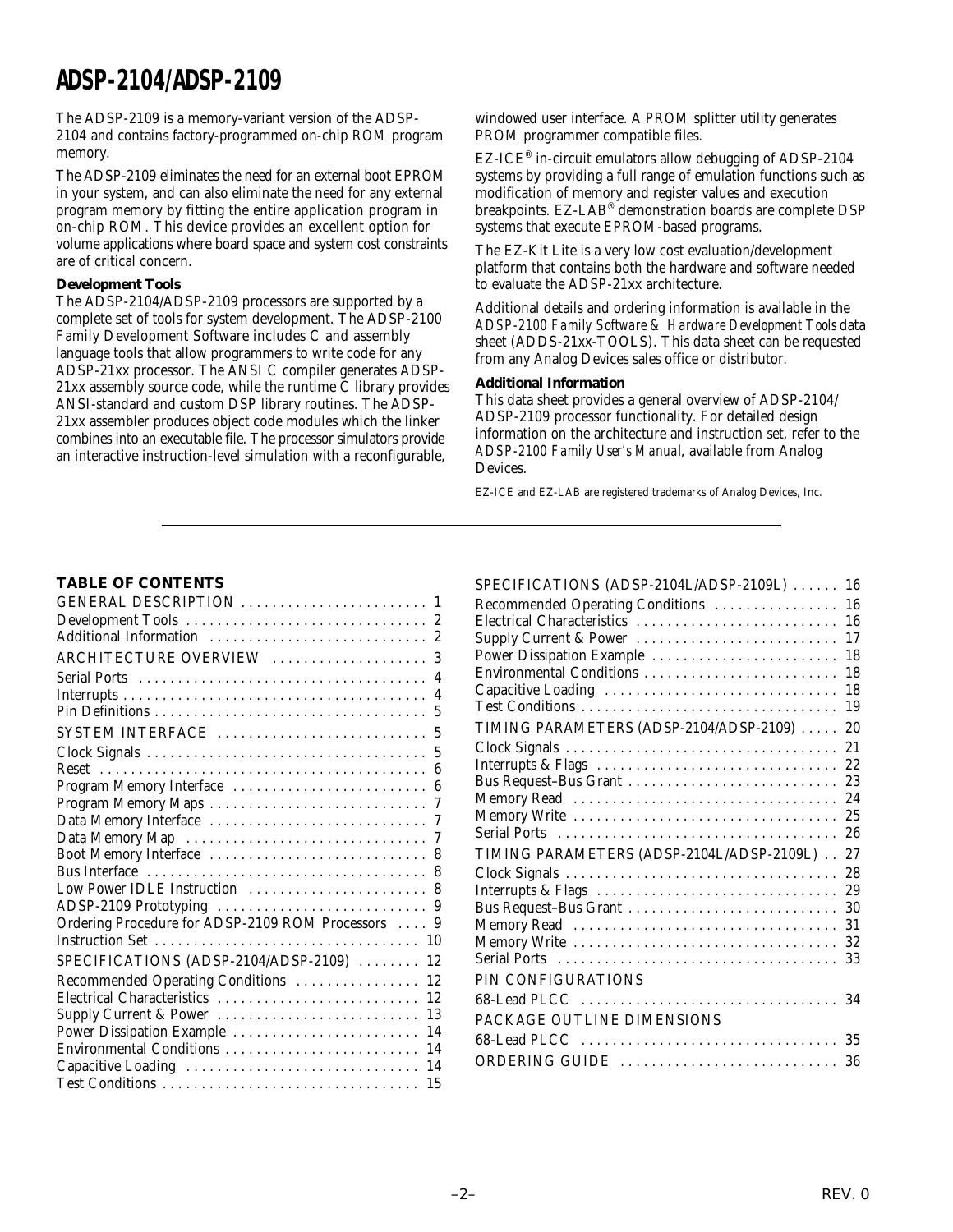

Figure 1. ADSP-2104/ADSP-2109 Block Diagram

#### **ARCHITECTURE OVERVIEW**

Figure 1 shows a block diagram of the ADSP-2104/ADSP-2109 architecture. The processor contains three independent computational units: the ALU, the multiplier/accumulator (MAC), and the shifter. The computational units process 16-bit data directly and have provisions to support multiprecision computations. The ALU performs a standard set of arithmetic and logic operations; division primitives are also supported. The MAC performs single-cycle multiply, multiply/add, and multiply/ subtract operations. The shifter performs logical and arithmetic shifts, normalization, denormalization, and derive exponent operations. The shifter can be used to efficiently implement numeric format control including multiword floating-point representations.

The internal result (R) bus directly connects the computational units so that the output of any unit may be used as the input of any unit on the next cycle.

A powerful program sequencer and two dedicated data address generators ensure efficient use of these computational units. The sequencer supports conditional jumps, subroutine calls, and returns in a single cycle. With internal loop counters and loop stacks, the ADSP-2104/ADSP-2109 executes looped code with zero overhead—no explicit jump instructions are required to maintain the loop. Nested loops are also supported.

Two data address generators (DAGs) provide addresses for simultaneous dual operand fetches (from data memory and program memory). Each DAG maintains and updates four address pointers. Whenever the pointer is used to access data (indirect addressing), it is post-modified by the value of one of four modify registers. A length value may be associated with each pointer to implement automatic modulo addressing for

circular buffers. The circular buffering feature is also used by the serial ports for automatic data transfers to (and from) onchip memory.

Efficient data transfer is achieved with the use of five internal buses:

- Program Memory Address (PMA) Bus
- Program Memory Data (PMD) Bus
- Data Memory Address (DMA) Bus
- Data Memory Data (DMD) Bus
- Result (R) Bus

The two address buses (PMA, DMA) share a single external address bus, allowing memory to be expanded off-chip, and the two data buses (PMD, DMD) share a single external data bus. The  $\overline{BMS}$ ,  $\overline{DMS}$ , and  $\overline{PMS}$  signals indicate which memory space is using the external buses.

Program memory can store both instructions and data, permitting the ADSP-2104/ADSP-2109 to fetch two operands in a single cycle, one from program memory and one from data memory. The processor can fetch an operand from on-chip program memory and the next instruction in the same cycle.

The memory interface supports slow memories and memorymapped peripherals with programmable wait state generation. External devices can gain control of the processor's buses with the use of the bus request/grant signals  $(BR, \overline{BG})$ .

One bus grant execution mode (GO Mode) allows the ADSP-2104/ADSP-2109 to continue running from internal memory. A second execution mode requires the processor to halt while buses are granted.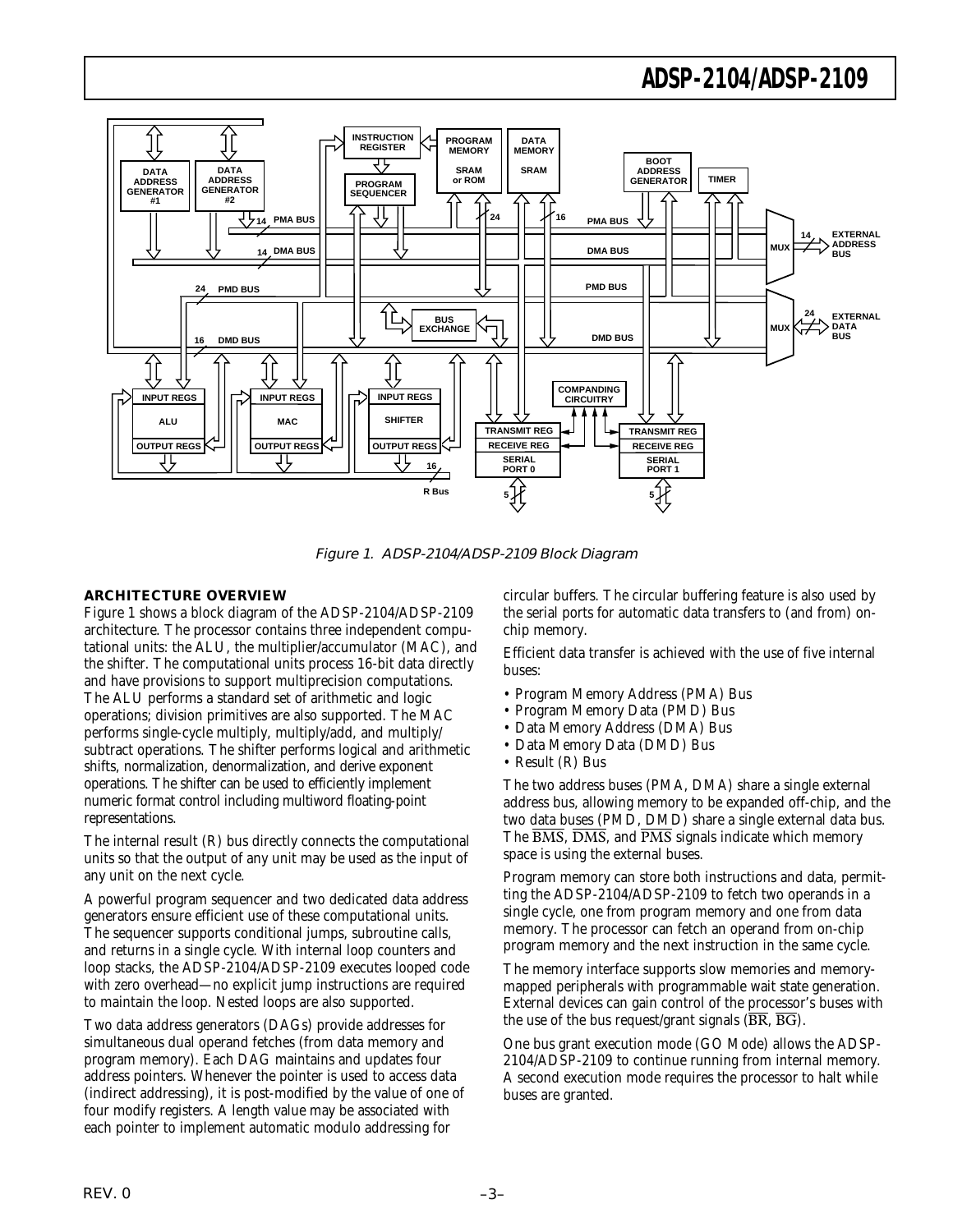The ADSP-2104/ADSP-2109 can respond to several different interrupts. There can be up to three external interrupts, configured as edge- or level-sensitive. Internal interrupts can be generated by the timer and serial ports. There is also a master RESET signal.

Booting circuitry provides for loading on-chip program memory automatically from byte-wide external memory. After reset, three wait states are automatically generated. This allows, for example, the ADSP-2104 to use a 150 ns EPROM as external boot memory. Multiple programs can be selected and loaded from the EPROM with no additional hardware.

The data receive and transmit pins on SPORT1 (Serial Port 1) can be alternatively configured as a general-purpose input flag and output flag. You can use these pins for event signalling to and from an external device.

A programmable interval timer can generate periodic interrupts. A 16-bit count register (TCOUNT) is decremented every *n* cycles, where *n–1* is a scaling value stored in an 8-bit register (TSCALE). When the value of the count register reaches zero, an interrupt is generated and the count register is reloaded from a 16-bit period register (TPERIOD).

#### **Serial Ports**

The ADSP-2104/ADSP-2109 processor includes two synchronous serial ports ("SPORTs") for serial communications and multiprocessor communication.

The serial ports provide a complete synchronous serial interface with optional companding in hardware. A wide variety of framed or frameless data transmit and receive modes of operation are available. Each SPORT can generate an internal programmable serial clock or accept an external serial clock.

Each serial port has a 5-pin interface consisting of the following signals:

| <b>Signal Name</b> | <b>Function</b>                      |
|--------------------|--------------------------------------|
| <b>SCLK</b>        | Serial Clock (I/O)                   |
| <b>RFS</b>         | Receive Frame Synchronization (I/O)  |
| <b>TFS</b>         | Transmit Frame Synchronization (I/O) |
| DR                 | <b>Serial Data Receive</b>           |
| DT                 | Serial Data Transmit                 |

The serial ports offer the following capabilities:

**Bidirectional**—Each SPORT has a separate, double-buffered transmit and receive function.

**Flexible Clocking**—Each SPORT can use an external serial clock or generate its own clock internally.

**Flexible Framing**—The SPORTs have independent framing for the transmit and receive functions; each function can run in a frameless mode or with frame synchronization signals internally generated or externally generated; frame sync signals may be active high or inverted, with either of two pulse widths and timings.

**Different Word Lengths**—Each SPORT supports serial data word lengths from 3 to 16 bits.

**Companding in Hardware**—Each SPORT provides optional A-law and  $\mu$ -law companding according to CCITT recommendation G.711.

**Flexible Interrupt Scheme**—Receive and transmit functions can generate a unique interrupt upon completion of a data word transfer.

**Autobuffering with Single-Cycle Overhead**—Each SPORT can automatically receive or transmit the contents of an entire circular data buffer with only one overhead cycle per data word; an interrupt is generated after the transfer of the entire buffer is completed.

#### **Multichannel Capability (SPORT0 Only)**—SPORT0 provides a multichannel interface to selectively receive or transmit a 24-word or 32-word, time-division multiplexed serial bit stream; this feature is especially useful for T1 or CEPT interfaces, or as a network communication scheme for multiple processors.

**Alternate Configuration**—SPORT1 can be alternatively configured as two external interrupt inputs  $(\overline{\text{IRQ0}}, \overline{\text{IRQ1}})$  and the Flag In and Flag Out signals (FI, FO).

#### **Interrupts**

The interrupt controller lets the processor respond to interrupts with a minimum of overhead. Up to three external interrupt input pins,  $\overline{\text{IRQ0}}$ ,  $\overline{\text{IRQ1}}$ , and  $\overline{\text{IRQ2}}$ , are provided.  $\overline{\text{IRQ2}}$  is always available as a dedicated pin;  $\overline{\text{IRQ1}}$  and  $\overline{\text{IRQ0}}$  may be alternately configured as part of Serial Port 1. The ADSP-2104/ ADSP-2109 also supports internal interrupts from the timer, and serial ports. The interrupts are internally prioritized and individually maskable (except for RESET which is nonmaskable). The  $\overline{\text{IRQx}}$  input pins can be programmed for either level- or edge-sensitivity. The interrupt priorities are shown in Table I.

#### **Table I. Interrupt Vector Addresses & Priority**

| ADSP-2104/ADSP-2109<br>Interrupt<br>Source | Interrupt<br><b>Vector Address</b> |  |  |
|--------------------------------------------|------------------------------------|--|--|
| <b>RESET</b> Startup                       | 0x0000                             |  |  |
| IRQ2                                       | 0x0004 (High Priority)             |  |  |
| SPORT0 Transmit                            | 0x0008                             |  |  |
| SPORT0 Receive                             | 0x000C                             |  |  |
| SPORT1 Transmit or IRO1                    | 0x0010                             |  |  |
| SPORT1 Receive or IRQ0                     | 0x0014                             |  |  |
| Timer                                      | 0x0018 (Low Priority)              |  |  |

The ADSP-2104/ADSP-2109 uses a vectored interrupt scheme: when an interrupt is acknowledged, the processor shifts program control to the interrupt vector address corresponding to the interrupt received. Interrupts can be optionally nested so that a higher priority interrupt can preempt the currently executing interrupt service routine. Each interrupt vector location is four instructions in length so that simple service routines can be coded entirely in this space. Longer service routines require an additional JUMP or CALL instruction.

Individual interrupt requests are logically ANDed with the bits in the IMASK register; the highest-priority unmasked interrupt is then selected.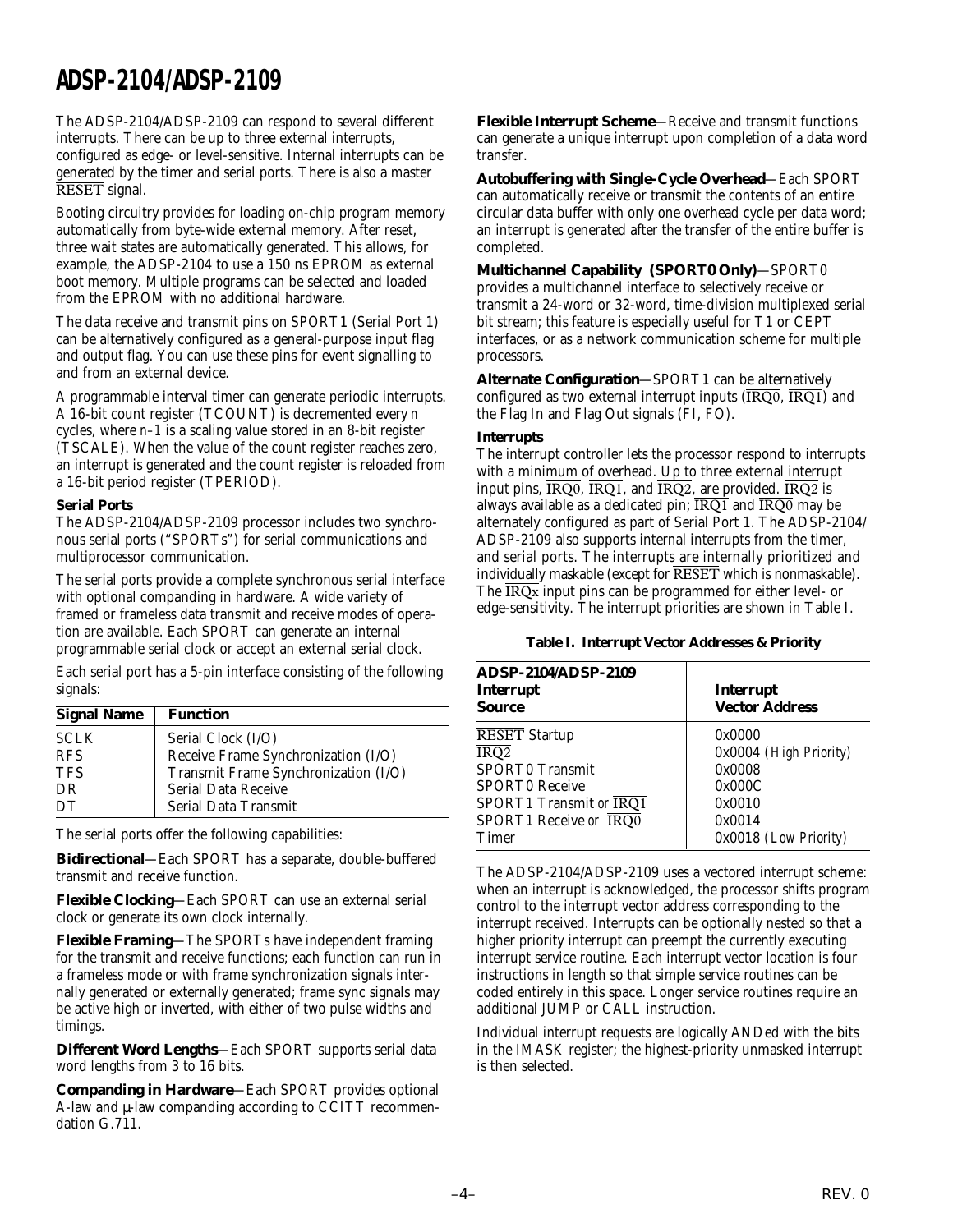The interrupt control register, ICNTL, allows the external interrupts to be set as either edge- or level-sensitive. Depending on bit 4 in ICNTL, interrupt service routines can either be nested (with higher priority interrupts taking precedence) or be processed sequentially (with only one interrupt service active at a time).

The interrupt force and clear register, IFC, is a write-only register that contains a force bit and a clear bit for each interrupt.

When responding to an interrupt, the ASTAT, MSTAT, and IMASK status registers are pushed onto the status stack and the PC counter is loaded with the appropriate vector address. The status stack is seven levels deep to allow interrupt nesting. The stack is automatically popped when a return from the interrupt instruction is executed.

#### **Pin Definitions**

Table II shows pin definitions for the ADSP-2104/ADSP-2109 processors. Any inputs not used must be tied to  $V_{DD}$ .

#### **SYSTEM INTERFACE**

Figure 3 shows a typical system for the ADSP-2104/ADSP-2109, with two serial I/O devices, a boot EPROM, and optional external program and data memory. A total of 14.25K words of data memory and 14.5K words of program memory is addressable.

Programmable wait-state generation allows the processors to easily interface to slow external memories.

The ADSP-2104/ADSP-2109 also provides either: one external interrupt (IRQ2) and two serial ports (SPORT0, SPORT1), *or* three external interrupts  $(\overline{IRQ2}, \overline{IRQ1}, \overline{IRQ0})$  and one serial port (SPORT0).

#### **Clock Signals**

The ADSP-2104/ADSP-2109's CLKIN input may be driven by a crystal or by a TTL-compatible external clock signal. The CLKIN input may not be halted or changed in frequency during operation, nor operated below the specified low frequency limit.

If an external clock is used, it should be a TTL-compatible signal running at the instruction rate. The signal should be connected to the processor's CLKIN input; in this case, the XTAL input must be left unconnected.

Because the processor includes an on-chip oscillator circuit, an external crystal may also be used. The crystal should be connected across the CLKIN and XTAL pins, with two capacitors connected as shown in Figure 2. A parallel-resonant, fundamental frequency, microprocessor-grade crystal should be used.

| Pin<br>Name(s)           | # of<br><b>Pins</b> | Input /<br>Output | <b>Function</b>                                             |
|--------------------------|---------------------|-------------------|-------------------------------------------------------------|
| <b>Address</b>           | 14                  | $\Omega$          | Address outputs for program, data and boot memory.          |
| Data <sup>1</sup>        | 24                  | I/O               | Data I/O pins for program and data memories. Input only for |
|                          |                     |                   | boot memory, with two MSBs used for boot memory addresses.  |
|                          |                     |                   | Unused data lines may be left floating.                     |
| <b>RESET</b>             | 1                   |                   | Processor Reset Input                                       |
| $\overline{\text{IRQ2}}$ |                     |                   | External Interrupt Request #2                               |
| $\overline{\text{BR}^2}$ |                     |                   | <b>External Bus Request Input</b>                           |
| $\overline{\mathrm{BG}}$ |                     | $\mathbf{O}$      | <b>External Bus Grant Output</b>                            |
| $\overline{PMS}$         |                     | $\mathcal{O}$     | <b>External Program Memory Select</b>                       |
| $\overline{\text{DMS}}$  |                     | $\mathbf{O}$      | <b>External Data Memory Select</b>                          |
| $\overline{\text{BMS}}$  |                     | $\mathcal{O}$     | <b>Boot Memory Select</b>                                   |
| $\overline{\mathrm{RD}}$ |                     | $\mathcal{O}$     | <b>External Memory Read Enable</b>                          |
| $\overline{\text{WR}}$   |                     | $\Omega$          | <b>External Memory Write Enable</b>                         |
| <b>MMAP</b>              |                     | I                 | Memory Map Select Input                                     |
| CLKIN, XTAL              | $\overline{c}$      | I                 | External Clock or Quartz Crystal Input                      |
| <b>CLKOUT</b>            |                     | $\Omega$          | Processor Clock Output                                      |
| $\rm V_{DD}$             |                     |                   | <b>Power Supply Pins</b>                                    |
| GND                      |                     |                   | <b>Ground Pins</b>                                          |
| SPORT0                   | 5                   | I/O               | Serial Port 0 Pins (TFS0, RFS0, DT0, DR0, SCLK0)            |
| SPORT1                   | 5                   | I/O               | Serial Port 1 Pins (TFS1, RFS1, DT1, DR1, SCLK1)            |
| or Interrupts & Flags:   |                     |                   |                                                             |
| IRQ0 (RFS1)              | 1                   | I                 | External Interrupt Request #0                               |
| $IRQ1$ (TFS1)            |                     | I                 | External Interrupt Request #1                               |
| $FI$ (DR1)               |                     |                   | Flag Input Pin                                              |
| FO $(DTI)$               |                     | $\Omega$          | Flag Output Pin                                             |
|                          |                     |                   |                                                             |

**Table II. ADSP-2104/ADSP-2109 Pin Definitions**

**NOTES** 

<sup>1</sup>Unused data bus lines may be left floating.

 $^{2}\overline{\rm BR}$  must be tied high (to  $\rm V_{DD})$  if not used.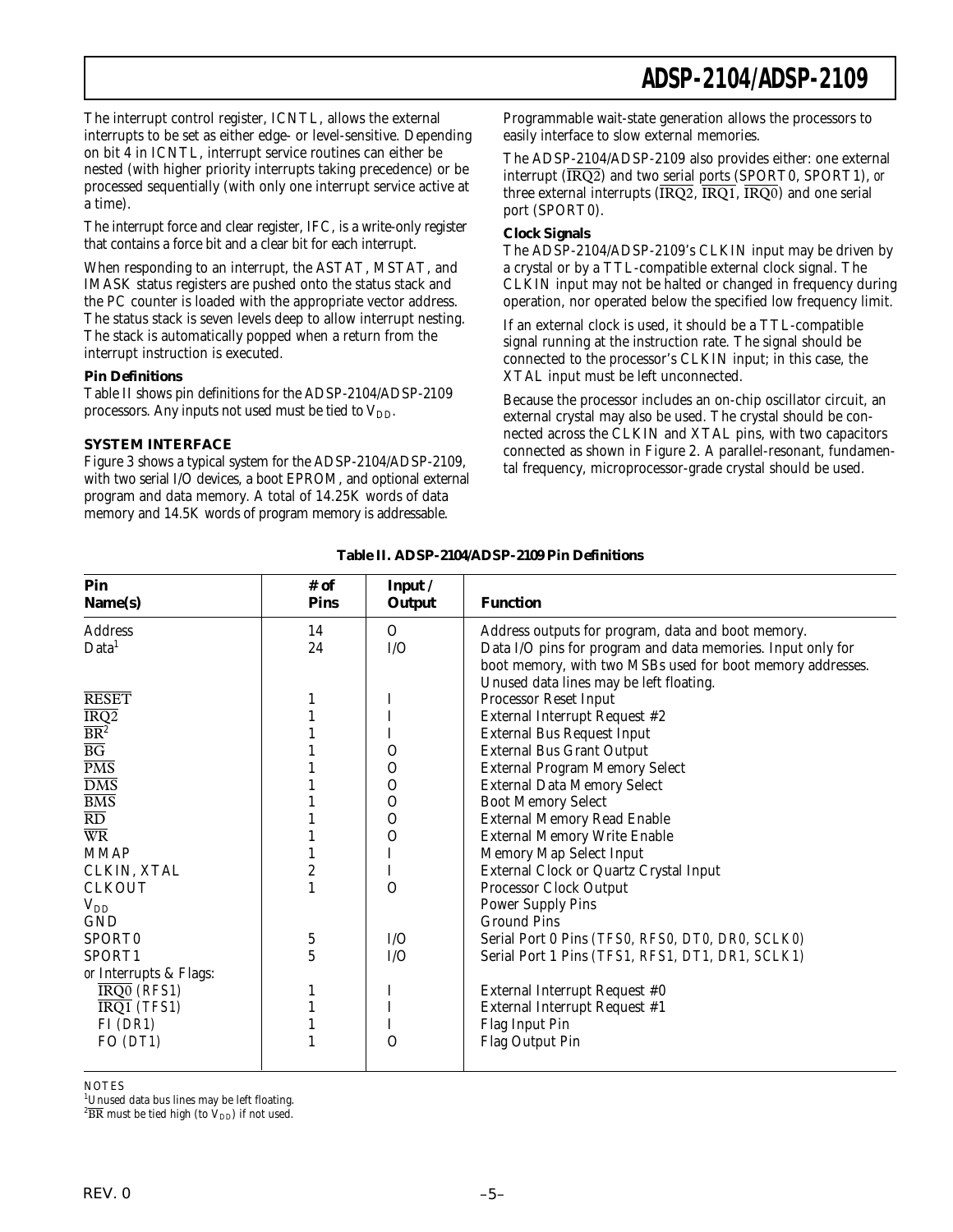

#### Figure 2. External Crystal Connections

A clock output signal (CLKOUT) is generated by the processor, synchronized to the processor's internal cycles.

#### **Reset**

The **RESET** signal initiates a complete reset of the processor. The RESET signal must be asserted when the chip is powered up to assure proper initialization. If the  $\overline{\text{REST}}$  signal is applied during initial power-up, it must be held long enough to allow the processor's internal clock to stabilize. If RESET is activated at any time after power-up and the input clock frequency does not change, the processor's internal clock continues and does not require this stabilization time.

The power-up sequence is defined as the total time required for the crystal oscillator circuit to stabilize after a valid  $V_{DD}$  is applied to the processor and for the internal phase-locked loop (PLL) to lock onto the specific crystal frequency. A minimum of 2000  $t_{CK}$  cycles will ensure that the PLL has locked (this does not, however, include the crystal oscillator start-up time). During this power-up sequence the RESET signal should be held low. On any subsequent resets, the RESET signal must meet the minimum pulse width specification,  $t_{RSP}$ .

To generate the RESET signal, use either an RC circuit with an external Schmidt trigger or a commercially available reset IC. (Do not use only an RC circuit.)

The RESET input resets all internal stack pointers to the empty stack condition, masks all interrupts, and clears the MSTAT register. When RESET is released, the boot loading sequence is performed (provided there is no pending bus request and the chip is configured for booting, with  $MMAP = 0$ . The first instruction is then fetched from internal program memory location 0x0000.

#### **Program Memory Interface**

The on-chip program memory address bus (PMA) and on-chip program memory data bus (PMD) are multiplexed with the onchip data memory buses (DMA, DMD), creating a single external data bus and a single external address bus. The external data bus is bidirectional and is 24 bits wide to allow instruction fetches from external program memory. Program memory may contain code and data.

The external address bus is 14 bits wide.

The data lines are bidirectional. The program memory select  $(\overline{PMS})$  signal indicates accesses to program memory and can be used as a chip select signal. The write  $(\overline{WR})$  signal indicates a write operation and is used as a write strobe. The read  $(\overline{RD})$ signal indicates a read operation and is used as a read strobe or output enable signal.

The processor writes data from the 16-bit registers to 24-bit program memory using the PX register to provide the lower eight bits. When the processor reads 16-bit data from 24-bit program memory to a 16-bit data register, the lower eight bits are placed in the PX register.

The program memory interface can generate 0 to 7 wait states for external memory devices; default is to 7 wait states after RESET.



THE TWO MSBs OF THE DATA BUS (D<sub>23-22</sub>) ARE USED TO SUPPLY THE TWO MSBs OF THE **BOOT MEMORY EPROM ADDRESS. THIS IS ONLY REQUIRED FOR THE 27256 AND 27512.**

Figure 3. ADSP-2104/ADSP-2109 System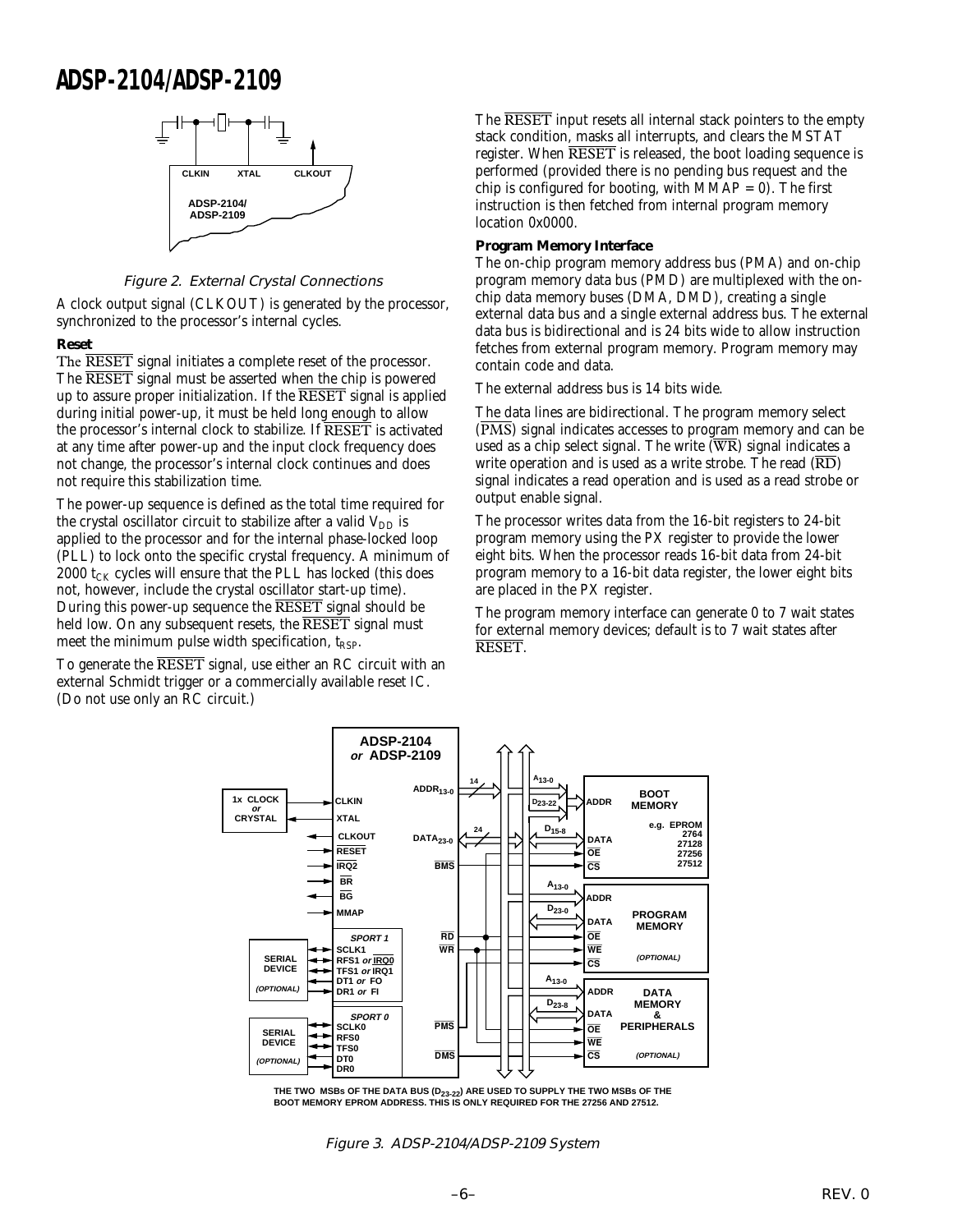#### **Program Memory Maps**

Program memory can be mapped in two ways, depending on the state of the MMAP pin. Figure 4 shows the ADSP-2104 program memory maps. Figure 5 shows the program memory maps for the ADSP-2109.



Figure 4. ADSP-2104 Program Memory Maps



Figure 5. ADSP-2109 Program Memory Maps

#### **ADSP-2104**

When  $MMAP = 0$ , on-chip program memory RAM occupies 512 words beginning at address 0x0000. Off-chip program memory uses the remaining 14K words beginning at address 0x0800. In this configuration–when  $MMAP = 0$ –the boot loading sequence (described below in "Boot Memory Interface") is automatically initiated when RESET is released.

When  $MMAP = 1$ , 14K words of off-chip program memory begin at address 0x0000 and on-chip program memory RAM is located in the 512 words between addresses 0x3800–0x39FF. In this configuration, program memory is not booted although it can be written to and read under program control.

#### **Data Memory Interface**

The data memory address bus (DMA) is 14 bits wide. The bidirectional external data bus is 24 bits wide, with the upper 16 bits used for data memory data (DMD) transfers.

The data memory select  $(\overline{DMS})$  signal indicates access to data memory and can be used as a chip select signal. The write  $(\overline{WR})$ signal indicates a write operation and can be used as a write strobe. The read  $(\overline{RD})$  signal indicates a read operation and can be used as a read strobe or output enable signal.

The ADSP-2104/ADSP-2109 processors support memorymapped I/O, with the peripherals memory-mapped into the data memory address space and accessed by the processor in the same manner as data memory.

#### **Data Memory Map ADSP-2104**

On-chip data memory RAM resides in the 256 words beginning at address 0x3800, also shown in Figure 6. Data memory locations from 0x3900 to the end of data memory at 0x3FFF are reserved. Control and status registers for the system, timer, wait-state configuration, and serial port operations are located in this region of memory.



#### Figure 6. Data Memory Map

The remaining 14K of data memory is located off-chip. This external data memory is divided into five zones, each associated with its own wait-state generator. This allows slower peripherals to be memory-mapped into data memory for which wait states are specified. By mapping peripherals into different zones, you can accommodate peripherals with different wait-state requirements. All zones default to seven wait states after RESET.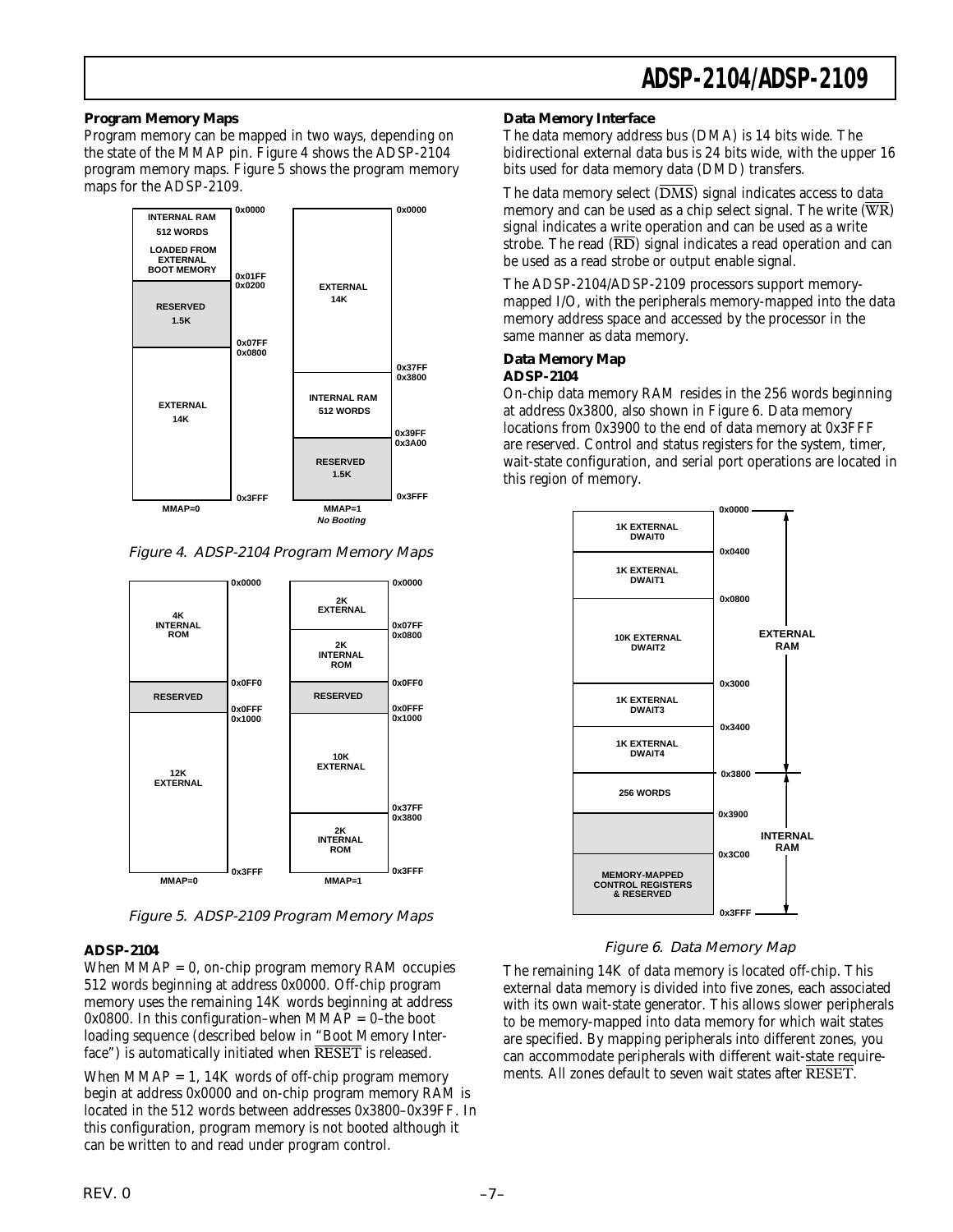#### **Boot Memory Interface**

Boot memory is an external 16K by 8 space, divided into eight separate 2K by 8 pages. The 8-bit bytes are automatically packed into 24-bit instruction words by the processor, for loading into on-chip program memory.

Three bits in the processors' System Control Register select which page is loaded by the boot memory interface. Another bit in the System Control Register allows the forcing of a boot loading sequence under software control. Boot loading from Page 0 after  $\overline{\text{RESET}}$  is initiated automatically if MMAP = 0.

The boot memory interface can generate zero to seven wait states; it defaults to three wait states after RESET. This allows the ADSP-2104 to boot from a single low cost EPROM such as a 27C256. Program memory is booted one byte at a time and converted to 24-bit program memory words.

The  $\overline{BMS}$  and  $\overline{RD}$  signals are used to select and to strobe the boot memory interface. Only 8-bit data is read over the data bus, on pins D8-D15. To accommodate up to eight pages of boot memory, the two MSBs of the data bus are used in the boot memory interface as the two MSBs of the boot memory address: D23, D22, and A13 supply the boot page number.

The ADSP-2100 Family Assembler and Linker allow the creation of programs and data structures requiring multiple boot pages during execution.

The  $\overline{BR}$  signal is recognized during the booting sequence. The bus is granted after loading the current byte is completed. BR during booting may be used to implement booting under control of a host processor.

#### **Bus Interface**

The ADSP-2104/ADSP-2109 can relinquish control of their data and address buses to an external device. When the external device requires control of the buses, it asserts the bus request signal  $(\overline{BR})$ . If the processor is not performing an external memory access, it responds to the active  $\overline{BR}$  input in the next cycle by:

- Three-stating the data and address buses and the  $\overline{\text{PMS}}$ , DMS, BMS, RD, WR output drivers,
- Asserting the bus grant  $(\overline{BG})$  signal,
- and halting program execution.

If the Go mode is set, however, the ADSP-2104/ADSP-2109 will not halt program execution until it encounters an instruction that requires an external memory access.

If the processor is performing an external memory access when the external device asserts the  $\overline{\text{BR}}$  signal, it will not three-state the memory interfaces or assert the  $\overline{BG}$  signal until the cycle after the access completes (up to eight cycles later depending on the number of wait states). The instruction does not need to be completed when the bus is granted; the processor will grant the bus in between two memory accesses if an instruction requires more than one external memory access.

When the  $\overline{\text{BR}}$  signal is released, the processor releases the  $\overline{\text{BG}}$ signal, re-enables the output drivers and continues program execution from the point where it stopped.

The bus request feature operates at all times, including when the processor is booting and when  $\overline{\text{RESET}}$  is active. If this feature is not used, the  $\overline{BR}$  input should be tied high (to  $V_{DD}$ ).

#### **Low Power IDLE Instruction**

The IDLE instruction places the processor in low power state in which it waits for an interrupt. When an interrupt occurs, it is serviced and execution continues with instruction following IDLE. Typically this next instruction will be a JUMP back to the IDLE instruction. This implements a low-power standby loop.

The *IDLE n* instruction is a special version of IDLE that slows the processor's internal clock signal to further reduce power consumption. The reduced clock frequency, a programmable fraction of the normal clock rate, is specified by a selectable divisor, *n*, given in the IDLE instruction. The syntax of the instruction is:

#### *IDLE n*;

where *n* = 16, 32, 64, or 128.

The instruction leaves the chip in an idle state, operating at the slower rate. While it is in this state, the processor's other internal clock signals, such as SCLK, CLKOUT, and the timer clock, are reduced by the same ratio. Upon receipt of an enabled interrupt, the processor will stay in the IDLE state for up to a maximum of *n* CLKIN cycles, where *n* is the divisor specified in the instruction, before resuming normal operation.

When the *IDLE n* instruction is used, it slows the processor's internal clock and thus its response time to incoming interrupts– the 1-cycle response time of the standard IDLE state is increased by *n*, the clock divisor. When an enabled interrupt is received, the ADSP-21xx will remain in the IDLE state for up to a maximum of *n* CLKIN cycles (where  $n = 16, 32, 64$ , or 128) before resuming normal operation.

When the *IDLE n* instruction is used in systems that have an externally generated serial clock (SCLK), the serial clock rate may be faster than the processor's reduced internal clock rate. Under these conditions, interrupts must not be generated at a faster rate than can be serviced, due to the additional time the processor takes to come out of the IDLE state (a maximum of *n* CLKIN cycles).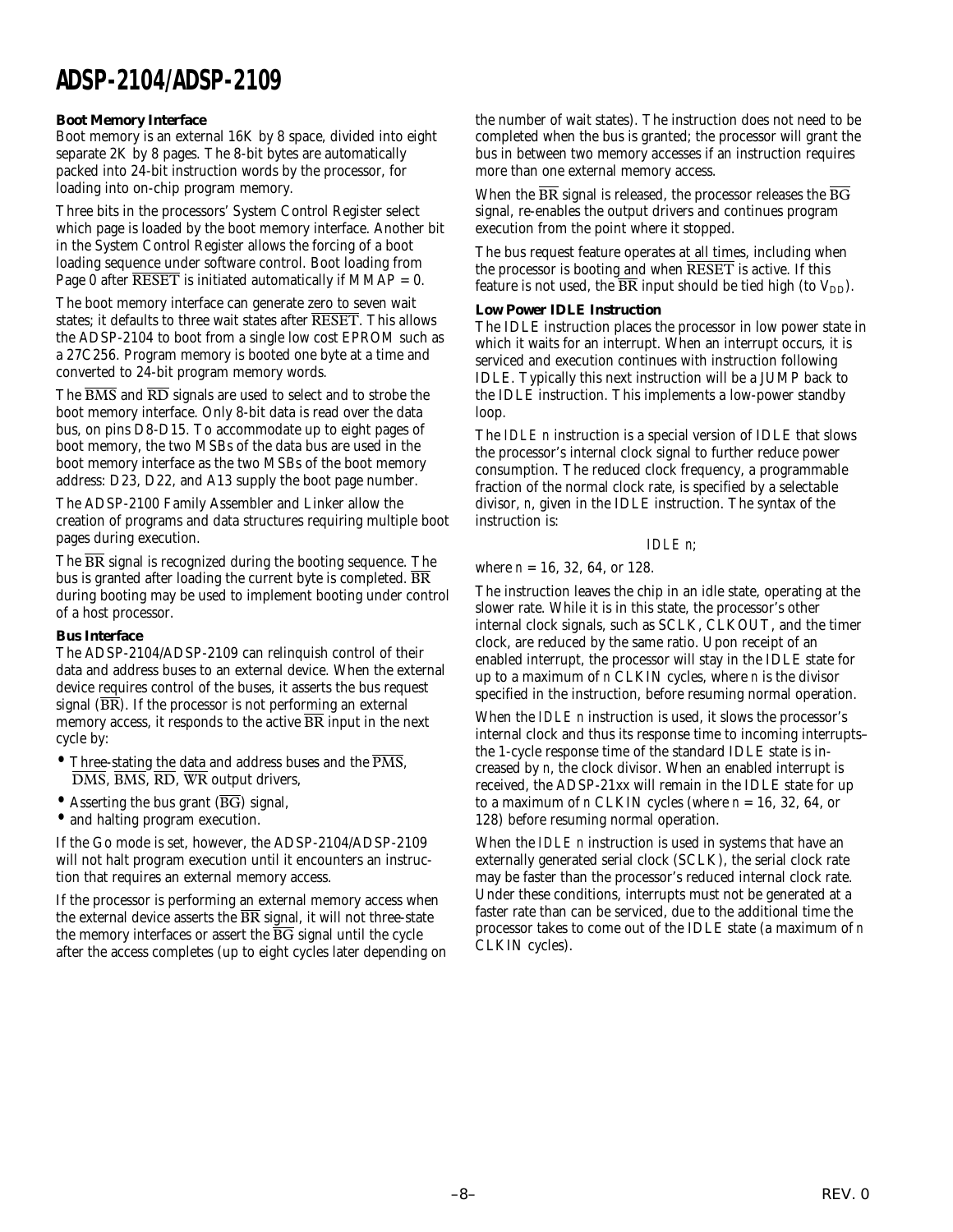#### **ADSP-2109 Prototyping**

You can prototype your ADSP-2109 system with the ADSP-2104 RAM-based processor. When code is fully developed and debugged, it can be submitted to Analog Devices for conversion into a ADSP-2109 ROM product.

The ADSP-2101 EZ-ICE emulator can be used for development of ADSP-2109 systems. For the 3.3 V ADSP-2109, a voltage converter interface board provides 3.3 V emulation.

Additional overlay memory is used for emulation of ADSP-2109 systems. It should be noted that due to the use of off-chip overlay memory to emulate the ADSP-2109, a performance loss may be experienced when both executing instructions and fetching program memory data from the off-chip overlay memory in the same cycle. This can be overcome by locating program memory data in on-chip memory.

#### **Ordering Procedure for ADSP-2109 ROM Processor**

To place an order for a custom ROM-coded ADSP-2109, you must:

1. Complete the following forms contained in the *ADSP ROM Ordering Package*, available from your Analog Devices sales representative:

ADSP-2109 ROM Specification Form ROM Release Agreement ROM NRE Agreement & Minimum Quantity Order (MQO) Acceptance Agreement for Pre-Production ROM Products

- 2. Return the forms to Analog Devices along with two copies of the Memory Image File (.EXE file) of your ROM code. The files must be supplied on two 3.5" or 5.25" floppy disks for the IBM PC (DOS 2.01 or higher).
- 3. Place a purchase order with Analog Devices for nonrecurring engineering changes (NRE) associated with ROM product development.

After this information is received, it is entered into Analog Devices' ROM Manager System which assigns a custom ROM model number to the product. This model number will be branded on all prototype and production units manufactured to these specifications.

To minimize the risk of code being altered during this process, Analog Devices verifies that the .EXE files on both floppy disks are identical, and recalculates the checksums for the .EXE file entered into the ROM Manager System. The checksum data, in the form of a ROM Memory Map, a hard copy of the .EXE file, and a ROM Data Verification form are returned to you for inspection.

A signed ROM Verification Form and a purchase order for production units are required prior to any product being manufactured. Prototype units may be applied toward the minimum order quantity.

Upon completion of prototype manufacture, Analog Devices will ship prototype units and a delivery schedule update for production units. An invoice against your purchase order for the NRE charges is issued at this time.

There is a charge for each ROM mask generated and a minimum order quantity. Consult your sales representative for details. A separate order must be placed for parts of a specific package type, temperature range, and speed grade.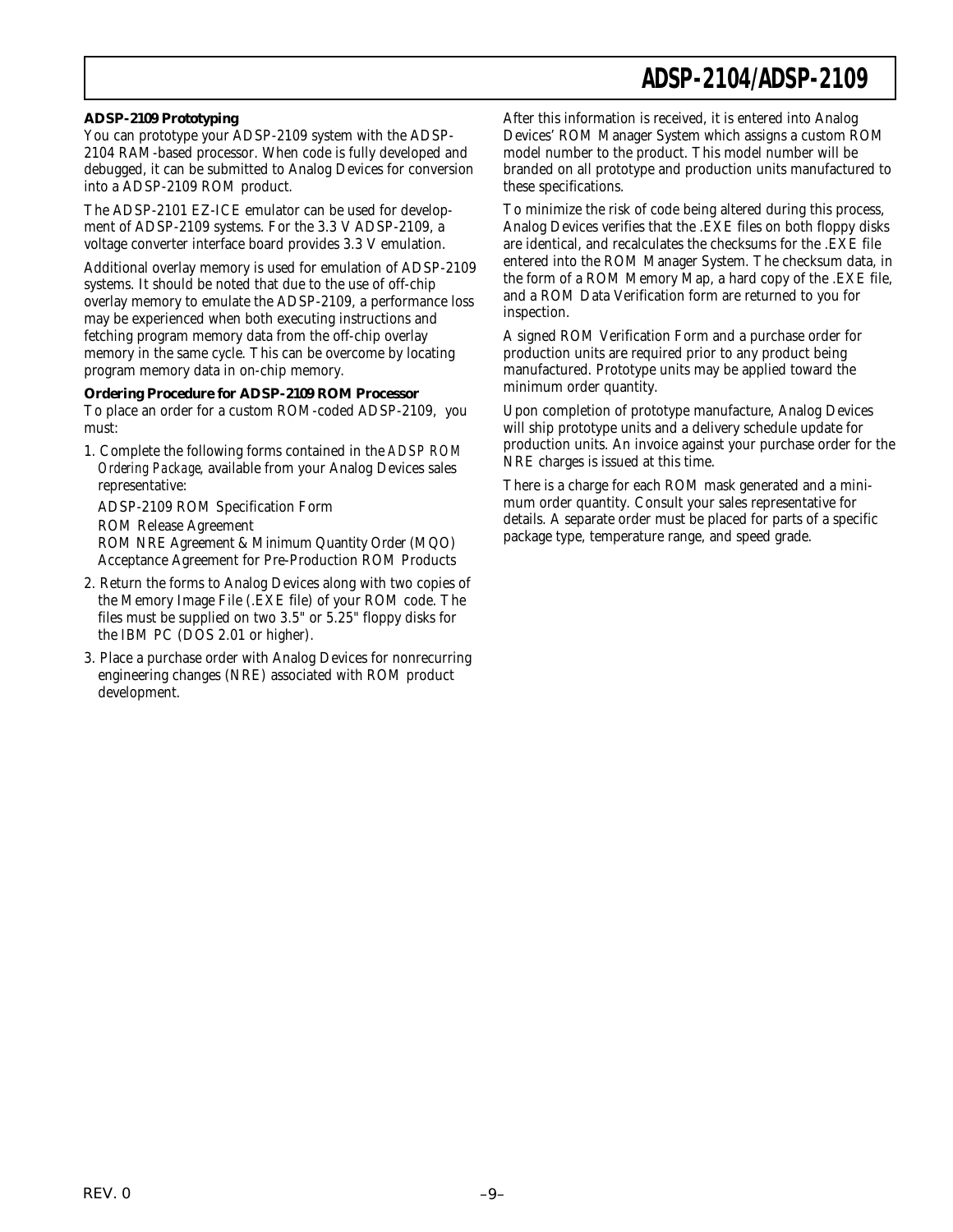#### **Instruction Set**

The ADSP-2104/ADSP-2109 assembly language uses an algebraic syntax for ease of coding and readability. The sources and destinations of computations and data movements are written explicitly in each assembly statement, eliminating cryptic assembler mnemonics.

Every instruction assembles into a single 24-bit word and executes in a single cycle. The instructions encompass a wide variety of instruction types along with a high degree of

#### **ALU Instructions**

[IF cond] AR|AF = xop + yop [+ C] ; *Add/Add with Carry*  $=$  **xop AND** yop ;  $=$  xop OR yop ;  $OR$ <br> $=$  xop XOR yop :  $XOR$ = xop XOR yop ; *XOR*  $=$  PASS xop; = – xop ; *Negate*  $=$  NOT xop ;  $N\overline{O}T$ <br> $=$  ABS xop ; *Absolt* = yop + 1 ; *Increment* = yop – 1 ; *Decrement*  $=$  DIVS yop, xop;  $=$  DIVQ  $xop$ ;

= xop – yop [+ C– 1] ; *Subtract X – Y/Subtract X – Y with Borrow*  $=$  yop – xop  $[+ C - 1]$ ; *Subtract Y – X/Subtract Y – X with Borrow*<br> $=$  xop AND yop : *AND* = ABS xop ; *Absolute Value*

#### **MAC Instructions**

| $[IF cond] MR MF = xop * yop;$ |                      | <b>Multiply</b>                  |
|--------------------------------|----------------------|----------------------------------|
|                                | $= MR + xop * yop ;$ | Multiply/Accumulate              |
|                                | $= MR - xop * yop ;$ | <i>Multiply/Subtract</i>         |
|                                | $= MR$ :             | <i>Transfer MR</i>               |
|                                | $= 0$ :              | Clear                            |
| IF MV SAT MR :                 |                      | <b>Conditional MR Saturation</b> |
|                                |                      |                                  |

#### **Shifter Instructions**

| $[IF cond]$ $SR = [SR OR]$ ASHIFT xop;       | <b>Arithmetic Shift</b> |
|----------------------------------------------|-------------------------|
| $[IF cond]$ $SR = [SR OR]$ LSHIFT xop;       | <b>Logical Shift</b>    |
| $SR = [SR \t OR]$ ASHIFT xop BY <exp>;</exp> | <b>Arithmetic Shift</b> |
| $SR = [SR \t OR]$ LSHIFT xop BY <exp>;</exp> | Logical Shift Im        |
| $[IF cond]$ $SE = EXP xop;$                  | <b>Derive Exponent</b>  |
| $[IF cond]$ $SB = EXPADJ$ xop :              | <b>Block Exponent</b>   |
| $[IF cond]$ $SR = [SR OR]$ NORM $xop$ ;      | Normalize               |

#### **Data Move Instructions**

reg = <data> ; *Load Register Immediate*

#### **Multifunction Instructions**

<ALU>|<MAC>|<SHIFT> , dreg = dreg ; *Computation with Register-to-Register Move* <ALU>|<MAC>|<SHIFT> , dreg = DM (Ix , My) ; *Computation with Memory Read* <ALU>|<MAC>|<SHIFT> , dreg = PM (Ix , My) ; *Computation with Memory Read* DM (Ix , My) = dreg , <ALU>|<MAC>|<SHIFT> ; *Computation with Memory Write* PM (Ix , My) = dreg , <ALU>|<MAC>|<SHIFT> ; *Computation with Memory Write* dreg = DM (Ix , My) , dreg = PM (Ix , My) ; *Data & Program Memory Read* <ALU>|<MAC> , dreg = DM (Ix , My) , dreg = PM (Ix , My) ; *ALU/MAC with Data & Program Memory Read*

SR = [SR OR] ASHIFT xop BY <exp>; *Arithmetic Shift Immediate* SR = [SR OR] LSHIFT xop BY <exp>; *Logical Shift Immediate* [IF cond] SB = EXPADJ xop ; *Block Exponent Adjust*

reg = reg ; *Register-to-Register Move* reg = DM (<addr>) ; *Data Memory Read (Direct Address)* dreg = DM (Ix , My) ; *Data Memory Read (Indirect Address)* dreg = PM (Ix , My) ;<br>DM (<addr>) = reg ;<br>*Program Memory Read (Indirect Address)*<br>*Pata Memory Write (Direct Address)* DM (<addr>) = reg ;<br>
DM (Ix, My) = dreg ;<br>
DM (Ix, My) = dreg ;<br> *Data Memory Write (Indirect Address*) Data Memory Write (Indirect Address) PM (Ix , My) = dreg ; *Program Memory Write (Indirect Address)*

operational parallelism. There are five basic categories of instructions: data move instructions, computational instructions, multifunction instructions, program flow control instructions and miscellaneous instructions. Multifunction instructions perform one or two data moves and a computation.

The instruction set is summarized below. The *ADSP-2100 Family Users Manual* contains a complete reference to the instruction set.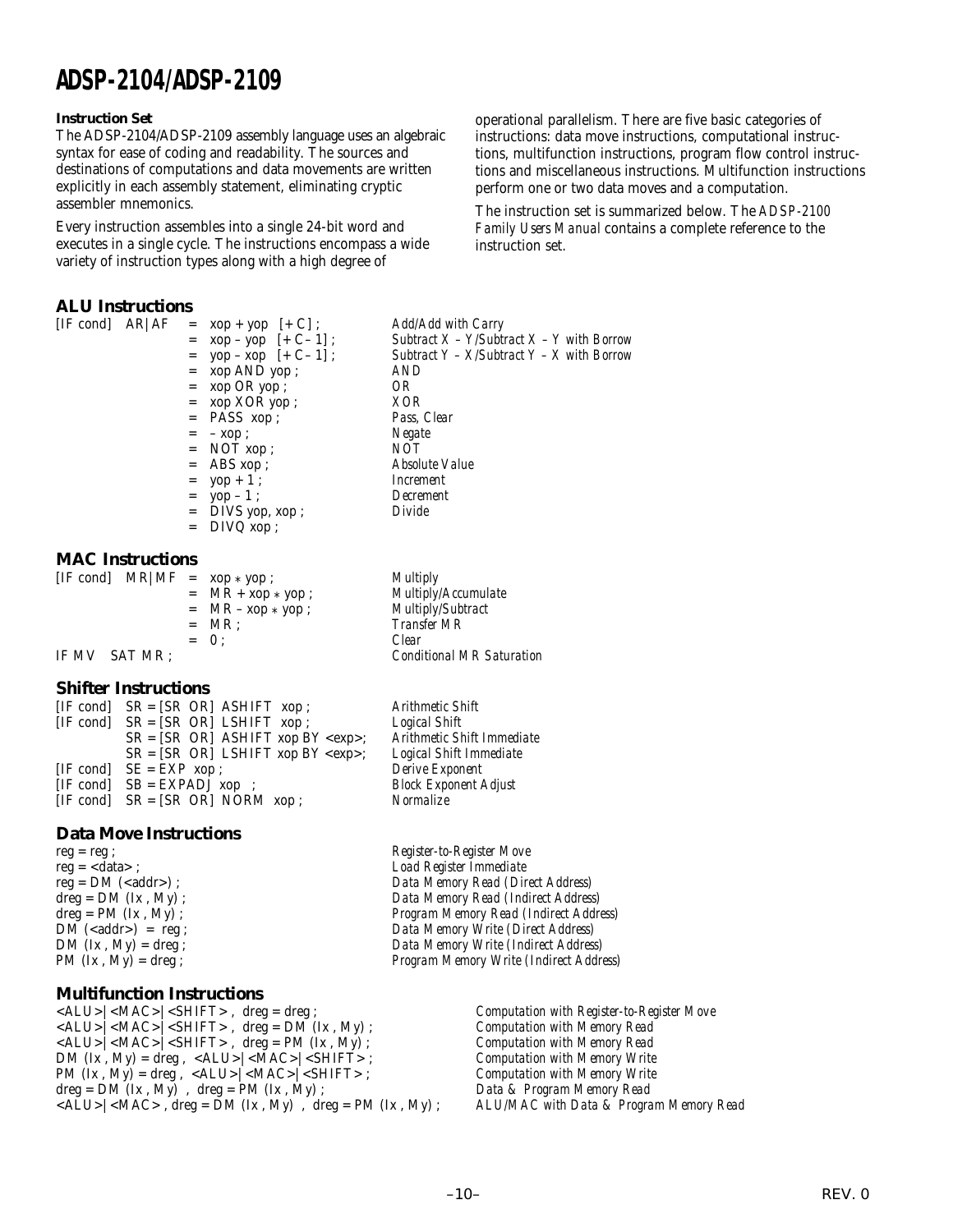#### **Program Flow Instructions**

DO <addr> [UNTIL term] ; *Do Until Loop* [IF cond] JUMP (Ix) ; *Jump* [IF cond] JUMP <addr>; [IF cond] CALL (Ix) ; *Call Subroutine* [IF cond] CALL <addr>; IF [NOT ] FLAG\_IN JUMP <addr>; *Jump/Call on Flag In Pin* IF [NOT ] FLAG\_IN CALL <addr>; [IF cond] SET|RESET|TOGGLE FLAG\_OUT [, ...] ; *Modify Flag Out Pin* [IF cond] RTI ; *Return from Interrupt Service Routine* IDLE [(n)] ; *Idle*

# **Miscellaneous Instructions**<br>NOP:

NOP ; *No Operation*<br>MODIFY (Ix , My); *No Operation* [PUSH STS] [, POP CNTR] [, POP PC] [, POP LOOP] ; *Stack Control* ENA|DIS SEC\_REG [, ...] ; *Mode Control* BIT\_REV AV\_LATCH AR\_SAT M\_MODE TIMER G\_MODE

#### **Notation Conventions**

| Ix                        | Index registers for indirect addressing                                      |
|---------------------------|------------------------------------------------------------------------------|
| My                        | Modify registers for indirect addressing                                     |
| <data></data>             | Immediate data value                                                         |
| < addr>                   | Immediate address value                                                      |
| <exp></exp>               | Exponent (shift value) in shift immediate instructions (8-bit signed number) |
| $<$ ALU $>$               | Any ALU instruction (except divide)                                          |
| MAC                       | Any multiply-accumulate instruction                                          |
| $<$ SHIFT>                | Any shift instruction (except shift immediate)                               |
| cond                      | Condition code for conditional instruction                                   |
| term                      | Termination code for DO UNTIL loop                                           |
| dreg                      | Data register (of ALU, MAC, or Shifter)                                      |
| reg                       | Any register (including dregs)                                               |
| :                         | A semicolon terminates the instruction                                       |
| ,                         | Commas separate multiple operations of a single instruction                  |
|                           | Optional part of instruction                                                 |
| ا…ا                       | Optional, multiple operations of an instruction                              |
| <i>option1</i><br>option2 | List of options; choose one.                                                 |

### **Assembly Code Example**

The following example is a code fragment that performs the filter tap update for an adaptive filter based on a least-mean-squared algorithm. Notice that the computations in the instructions are written like algebraic equations.

 $Return from Subroutine$ 

Modify Address Register

```
MF=MX0*MY1 (RND), MX0=DM(12, M1); {MF=error * beta}\texttt{MR=MX0*MF} ( \texttt{RND} ) , \texttt{AY0=PM(16,MS)} ;
       DO adapt UNTIL CE;
         AR=MR1+AY0, MX0=DM(I2,M1), AY0=PM(I6,M7);
adapt: PM(I6,M6)=AR, MR=MX0* MF ( RND);
       MODIFY(I2, M3); \{Point to oldest data\}MODIFY(I6, M7); \{Point\ to\ start\ of\ data\}
```
REV. 0 –11–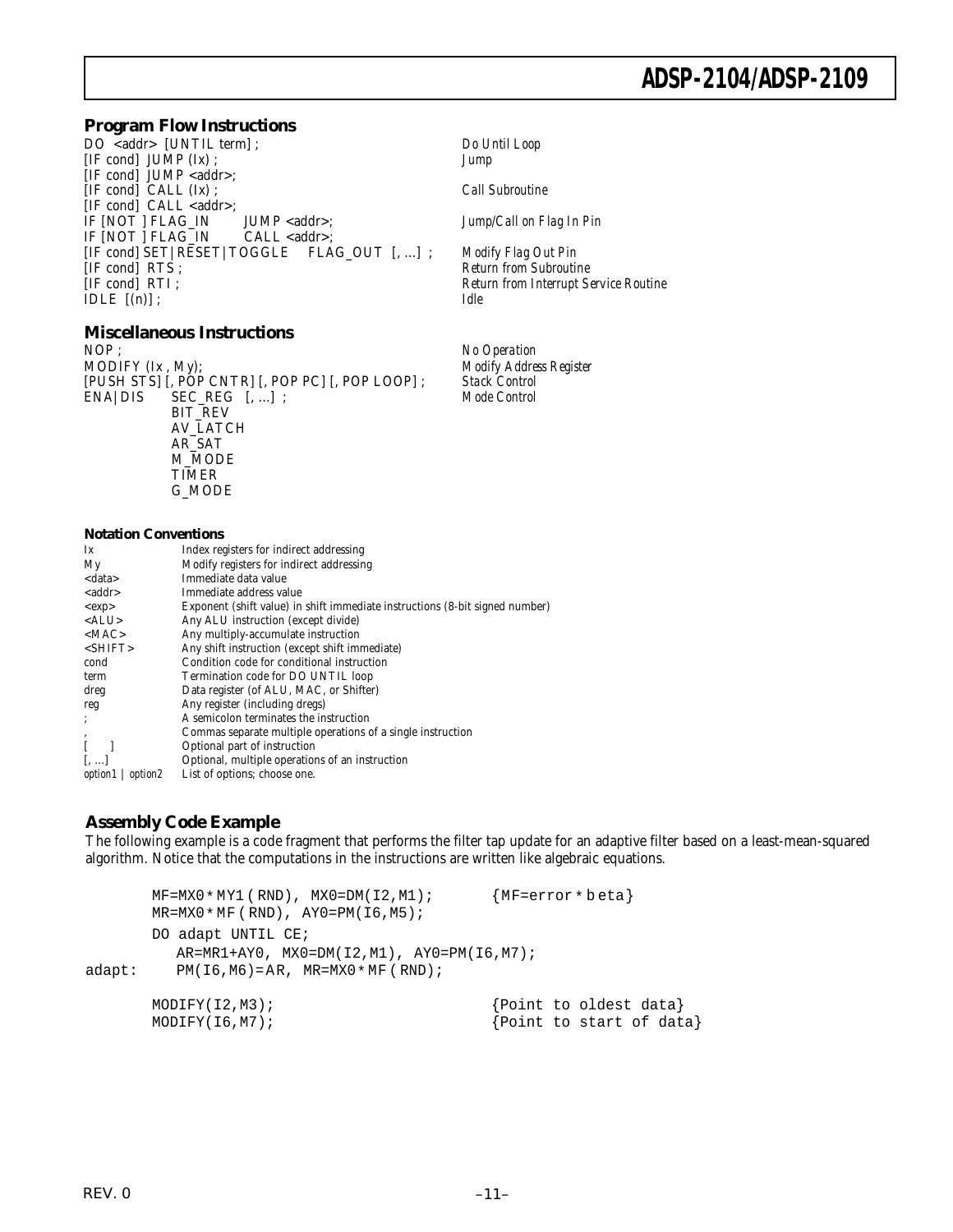# **RECOMMENDED OPERATING CONDITIONS ADSP-2104/ADSP-2109–SPECIFICATIONS**

|                           |                                                               |      | <b>K</b> Grade |         |  |
|---------------------------|---------------------------------------------------------------|------|----------------|---------|--|
| <b>Parameter</b>          |                                                               | Min  | Max            | Unit    |  |
| $V_{DD}$<br>$T_{\rm AMB}$ | <b>Supply Voltage</b><br><b>Ambient Operating Temperature</b> | 4.50 | 5.50<br>$+70$  | $\circ$ |  |

See "Environmental Conditions" for information on thermal specifications.

# **ELECTRICAL CHARACTERISTICS**

| <b>Parameter</b> |                                               | <b>Test Conditions</b>                                                     | Min            | <b>Max</b> | Unit |
|------------------|-----------------------------------------------|----------------------------------------------------------------------------|----------------|------------|------|
| V <sub>IH</sub>  | Hi-Level Input Voltage <sup>3, 5</sup>        | @ $V_{DD}$ = max                                                           | 2.0            |            |      |
| V <sub>IH</sub>  | Hi-Level CLKIN Voltage                        | @ $V_{DD}$ = max                                                           | 2.2            |            |      |
| $V_{IL}$         | Lo-Level Input Voltage <sup>1, 3</sup>        | $\mathcal{Q}$ V <sub>DD</sub> = min                                        |                | 0.8        |      |
| $V_{OH}$         | Hi-Level Output Voltage <sup>2, 3, 7</sup>    | @ $V_{DD}$ = min, $I_{OH}$ = -0.5 mA                                       | 2.4            |            |      |
|                  |                                               | <i>©</i> V <sub>DD</sub> = min, I <sub>OH</sub> = −100 $μA8$               | $V_{DD}$ – 0.3 |            |      |
| $V_{OL}$         | Lo-Level Output Voltage <sup>2, 3, 7</sup>    | $\mathcal{Q}$ V <sub>DD</sub> = min, I <sub>OL</sub> = 2 mA                |                | 0.4        |      |
| $I_{IH}$         | Hi-Level Input Current <sup>1</sup>           | $\mathcal{Q}$ V <sub>DD</sub> = max, V <sub>IN</sub> = V <sub>DD</sub> max |                | 10         | μA   |
| $I_{IL}$         | Lo-Level Input Current <sup>1</sup>           | $\mathcal{Q}$ V <sub>DD</sub> = max, V <sub>IN</sub> = 0 V                 |                | 10         | μA   |
| I <sub>OZH</sub> | Three-State Leakage Current <sup>4</sup>      | @ $V_{DD}$ = max, $V_{IN}$ = $V_{DD}$ max <sup>6</sup>                     |                | 10         | μA   |
| $I_{OZL}$        | Three-State Leakage Current <sup>4</sup>      | @ $V_{DD}$ = max, $V_{IN}$ = 0 $V^6$                                       |                | 10         | μA   |
| $C_I$            | Input Pin Capacitance <sup>1, 8, 9</sup>      | @ $V_{IN} = 2.5 V$ , $f_{IN} = 1.0 MHz$ , $T_{AMB} = 25$ °C                |                | 8          | pF   |
| $C_0$            | Output Pin Capacitance <sup>4, 8, 9, 10</sup> | @ $V_{IN} = 2.5 V$ , $f_{IN} = 1.0 MHz$ , $T_{AMB} = 25°C$                 |                | 8          | pF   |

**NOTES** 

<sup>1</sup>Input-only pins: CLKIN,  $\overline{RESET}$ ,  $\overline{IRQ2}$ ,  $\overline{BR}$ , MMAP, DR1, DR0.

<sup>2</sup>Output pins:  $\overline{BG}$ ,  $\overline{PMS}$ ,  $\overline{DMS}$ ,  $\overline{BMS}$ ,  $\overline{RD}$ ,  $\overline{WR}$ , A0-A13, CLKOUT, DT1, DT0.

3 Bidirectional pins: D0–D23, SCLK1, RFS1, TFS1, SCLK0, RFS0, TFS0.

4 Three-state pins: A0–A13, D0–D23, PMS, DMS, BMS, RD, WR, DT1, SCLK1, RSF1, TFS1, DT0, SCLK0, RFS0, TFS0.

 ${}^{5}$ Input-only pins:  $\overline{\text{RESET}}$ ,  $\overline{\text{IRQ2}}$ ,  $\overline{\text{BR}}$ , MMAP, DR1, DR0.

6 0 V on BR, CLKIN Active (to force three-state condition).

 $^7$ Although specified for TTL outputs, all ADSP-2104/ADSP-2109 outputs are CMOS-compatible and will drive to V  $_{\rm DD}$  and GND, assuming no dc loads.

8 Guaranteed but not tested.

9 Applies to PGA, PLCC, PQFP package types.

<sup>10</sup>Output pin capacitance is the capacitive load for any three-stated output pin.

Specifications subject to change without notice.

#### **ABSOLUTE MAXIMUM RATINGS\***

| Output Voltage Swing $\ldots \ldots \ldots \ldots -0.3$ V to $V_{DD}$ + 0.3 V |  |
|-------------------------------------------------------------------------------|--|
| Operating Temperature Range (Ambient) $-55^{\circ}$ C to $+125^{\circ}$ C     |  |
| Storage Temperature Range $\dots \dots \dots \dots -65$ °C to +125°C          |  |
|                                                                               |  |
| Lead Temperature (5 sec) PLCC, PQFP, TQFP  +280°C                             |  |

\*Stresses greater than those listed above may cause permanent damage to the device. These are stress ratings only, and functional operation of the device at these or any other conditions greater than those indicated in the operational sections of this specification is not implied. Exposure to absolute maximum rating conditions for extended periods may affect device reliability.

#### **CAUTION**

ESD (electrostatic discharge) sensitive device. Electrostatic charges as high as 4000 V readily accumulate on the human body and test equipment and can discharge without detection. Although the ADSP-2104/ADSP-2109 processor features proprietary ESD protection circuitry to dissipate high energy electrostatic discharges (Human Body Model), permanent damage may occur to devices subjected to such discharges. Therefore, proper ESD precautions are recommended to avoid performance degradation or loss of functionality. Unused devices must be stored in conductive foam or shunts, and the foam should be discharged to the destination socket before the devices are removed. Per method 3015 of MIL-STD-883, the ADSP-2104/ADSP-2109 processor has been classified as Class 1 device.

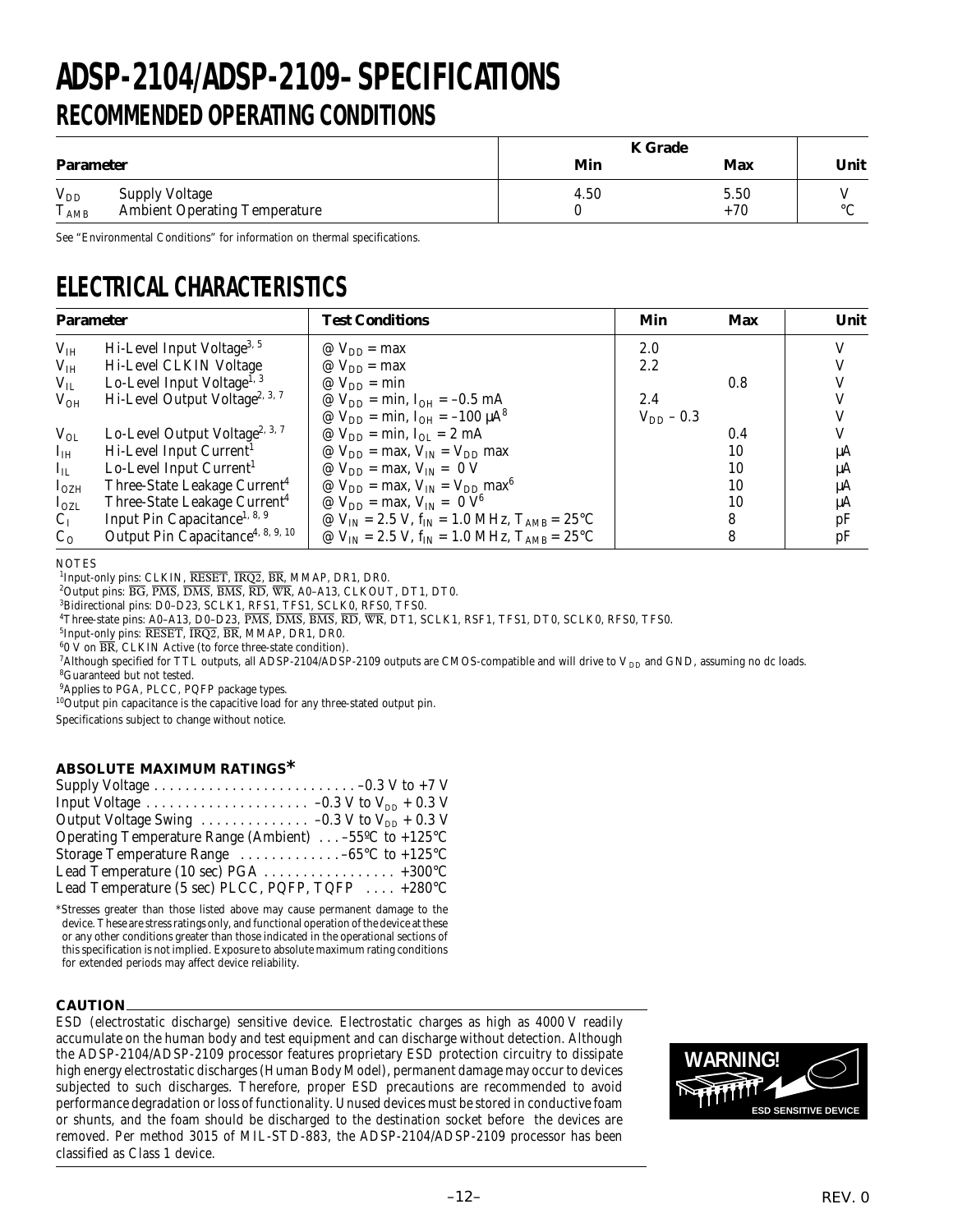### **SPECIFICATIONS (ADSP-2104/ADSP-2109) SUPPLY CURRENT & POWER**

| <b>Parameter</b> |                                      | <b>Test Conditions</b>                                   | Min | Max | Unit |  |
|------------------|--------------------------------------|----------------------------------------------------------|-----|-----|------|--|
| $I_{DD}$         | Supply Current $(Dynamic)^1$         | @ $V_{DD}$ = max, t <sub>CK</sub> = 50 ns <sup>2</sup>   |     | 31  | mA   |  |
|                  |                                      | @ $V_{DD}$ = max, t <sub>CK</sub> = 72.3 ns <sup>2</sup> |     | 24  | mA   |  |
| $I_{DD}$         | Supply Current $(\text{Idle})^{1,3}$ | $\omega$ V <sub>DD</sub> = max, t <sub>CK</sub> = 50 ns  |     |     | mA   |  |
|                  |                                      | @ $V_{DD}$ = max, $t_{CK}$ = 72.3 ns                     |     | 10  | mA   |  |

NOTES

<sup>1</sup>Current reflects device operating with no output loads.

 $^{2}V_{IN}$  = 0.4 V and 2.4 V.

 $^3$ Idle refers to ADSP-2104/ADSP-2109 state of operation during execution of IDLE instruction. Deasserted pins are driven to either V  $_{\rm DD}$  or GND. For typical supply current (internal power dissipation) figures, see Figure 7.



**1 POWER REFLECTS DEVICE OPERATING WITH NO OUTPUT LOADS. 2 IDLE REFERS TO ADSP-2104/ADSP-2109 OPERATION DURING EXECUTION OF IDLE INSTRUCTION.**

**DEASSERTED PINS ARE DRIVEN TO EITHER V<sub>DD</sub> OR GND.<br>3 MAXIMUM POWER DISSIPATION AT V<sub>DD</sub> = 5.5V DURING EXECUTION OF** *IDLE n* **INSTRUCTION.** 

Figure 7. ADSP-2104/ADSP-2109 Power (Typical) vs. Frequency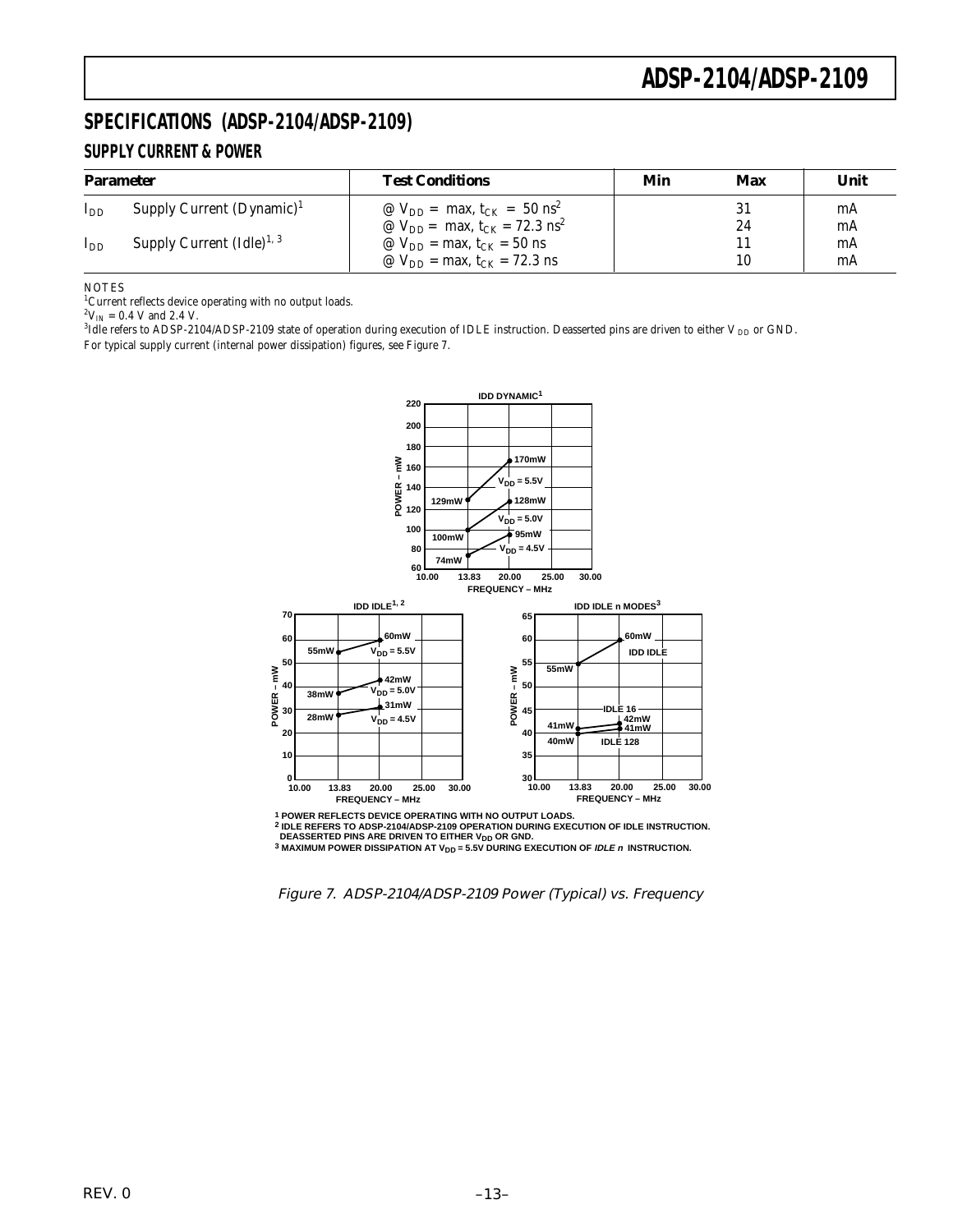### **POWER DISSIPATION EXAMPLE** SPECIFICATIONS (ADSP-2104/ADSP-2109) CAPACITIVE LOADING

To determine total power dissipation in a specific application, the following equation should be applied for each output:

 $C \times V_{DD}^2 \times I$ 

 $C =$  load capacitance,  $f =$  output switching frequency.

#### **Example:**

In an ADSP-2104 application where external data memory is used and no other outputs are active, power dissipation is calculated as follows:

*Assumptions:*

- External data memory is accessed every cycle with 50% of the address pins switching.
- External data memory writes occur every other cycle with 50% of the data pins switching.
- Each address and data pin has a 10 pF total load at the pin.
- The application operates at  $V_{DD} = 5.0$  V and  $t_{CK} = 50$  ns. *Total Power Dissipation* =  $P_{INT}$  +  $(C \times V_{DD}^2 \times f)$

 $P_{INT}$  = internal power dissipation (from Figure 7).

 $(C \times V_{DD}^2 \times f)$  is calculated for each output:

| Output                                                                                 | # of<br>Pins $\vert \times C \vert$ |                                                                                                                                                                                                                               | $\times$ V <sub>DD</sub> <sup>2</sup> $\times$ f |                                                                                                                                                                            |
|----------------------------------------------------------------------------------------|-------------------------------------|-------------------------------------------------------------------------------------------------------------------------------------------------------------------------------------------------------------------------------|--------------------------------------------------|----------------------------------------------------------------------------------------------------------------------------------------------------------------------------|
| Address, $\overline{\mathrm{DMS}}$   8<br>Data, WR<br>$\overline{RD}$<br><b>CLKOUT</b> | 9                                   | $\times$ 10 pF $\times$ 5 <sup>2</sup> V<br>$\begin{array}{c c c}\n\times 10 & \text{pF} & \times 5^2 \text{ V} \\ \times 10 & \text{pF} & \times 5^2 \text{ V} \\ \times 10 & \text{pF} & \times 5^2 \text{ V}\n\end{array}$ |                                                  | $\vert \times 20 \text{ MHz} = 40.0 \text{ mW}$<br>$\times$ 10 MHz = 22.5 mW<br>$\vert \times 10 \text{ MHz} = 2.5 \text{ mW}$<br>$\times 20 \text{ MHz} = 5.0 \text{ mW}$ |
|                                                                                        |                                     |                                                                                                                                                                                                                               |                                                  | 70.0 mW                                                                                                                                                                    |

Total power dissipation for this example =  $P_{INT}$  + 70.0 mW.

### **ENVIRONMENTAL CONDITIONS**

Ambient Temperature Rating:

 $T_{\text{AMB}} = T_{\text{CASE}} - (\text{PD} \times \theta_{\text{CA}})$ 

 $T_{\text{CASE}}$  = Case Temperature in °C PD = Power Dissipation in W

 $\theta_{CA}$  = Thermal Resistance (Case-to-Ambient)

- $\theta_{JA}$  = Thermal Resistance (Junction-to-Ambient)
- $\theta_{\text{JC}}$  = Thermal Resistance (Junction-to-Case)

| Package | UјĄ              | υіс              | $\sigma_{\text{CA}}$ |
|---------|------------------|------------------|----------------------|
| PLCC    | $27^{\circ}$ C/W | $16^{\circ}$ C/W | $11^{\circ}$ C/W     |

Figures 8 and 9 show capacitive loading characteristics.



Figure 8. Typical Output Rise Time vs. Load Capacitance,  $C_1$ (at Maximum Ambient Operating Temperature)



Figure 9. Typical Output Valid Delay or Hold vs. Load Capacitance,  $C_{\text{l}}$  (at Maximum Ambient Operating Temperature)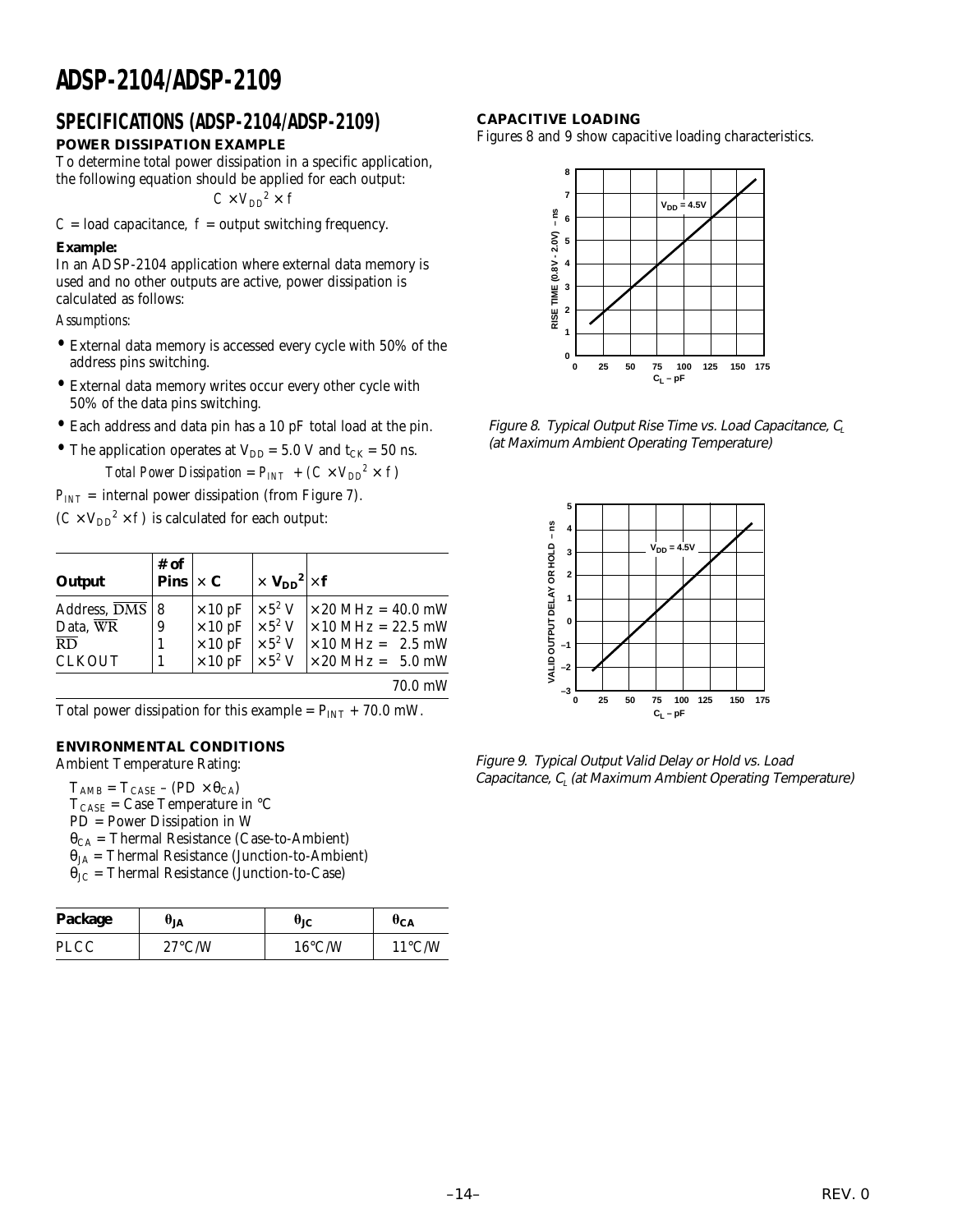### **SPECIFICATIONS (ADSP-2104/ADSP-2109)**

#### **TEST CONDITIONS**

Figure 10 shows voltage reference levels for ac measurements.



Figure 10. Voltage Reference Levels for AC Measurements (Except Output Enable/Disable)

#### **Output Disable Time**

Output pins are considered to be disabled when they have stopped driving and started a transition from the measured output high or low voltage to a high impedance state. The output disable time  $(t_{DIS})$  is the difference of  $t_{MEASURED}$  and  $t_{\text{DECAY}}$ , as shown in Figure 11. The time  $t_{\text{MEASURED}}$  is the interval from when a reference signal reaches a high or low voltage level to when the output voltages have changed by 0.5 V from the measured output high or low voltage.

The decay time,  $t_{\text{DECAY}}$ , is dependent on the capacitative load,  $C_L$ , and the current load,  $i_L$ , on the output pin. It can be approximated by the following equation:

 $t_{DECAY} = \frac{C_L \times 0.5 \text{ V}}{i_L}$ 

from which

$$
t_{DIS} = t_{MEASURED} - t_{DECAY}
$$

is calculated. If multiple pins (such as the data bus) are disabled, the measurement value is that of the last pin to stop driving.

#### **Output Enable Time**

Output pins are considered to be enabled when they have made a transition from a high-impedance state to when they start driving. The output enable time  $(t_{\text{ENA}})$  is the interval from when a reference signal reaches a high or low voltage level to when the output has reached a specified high or low trip point, as shown in Figure 11. If multiple pins (such as the data bus) are enabled, the measurement value is that of the first pin to start driving.







Figure 12. Equivalent Device Loading for AC Measurements (Except Output Enable/Disable)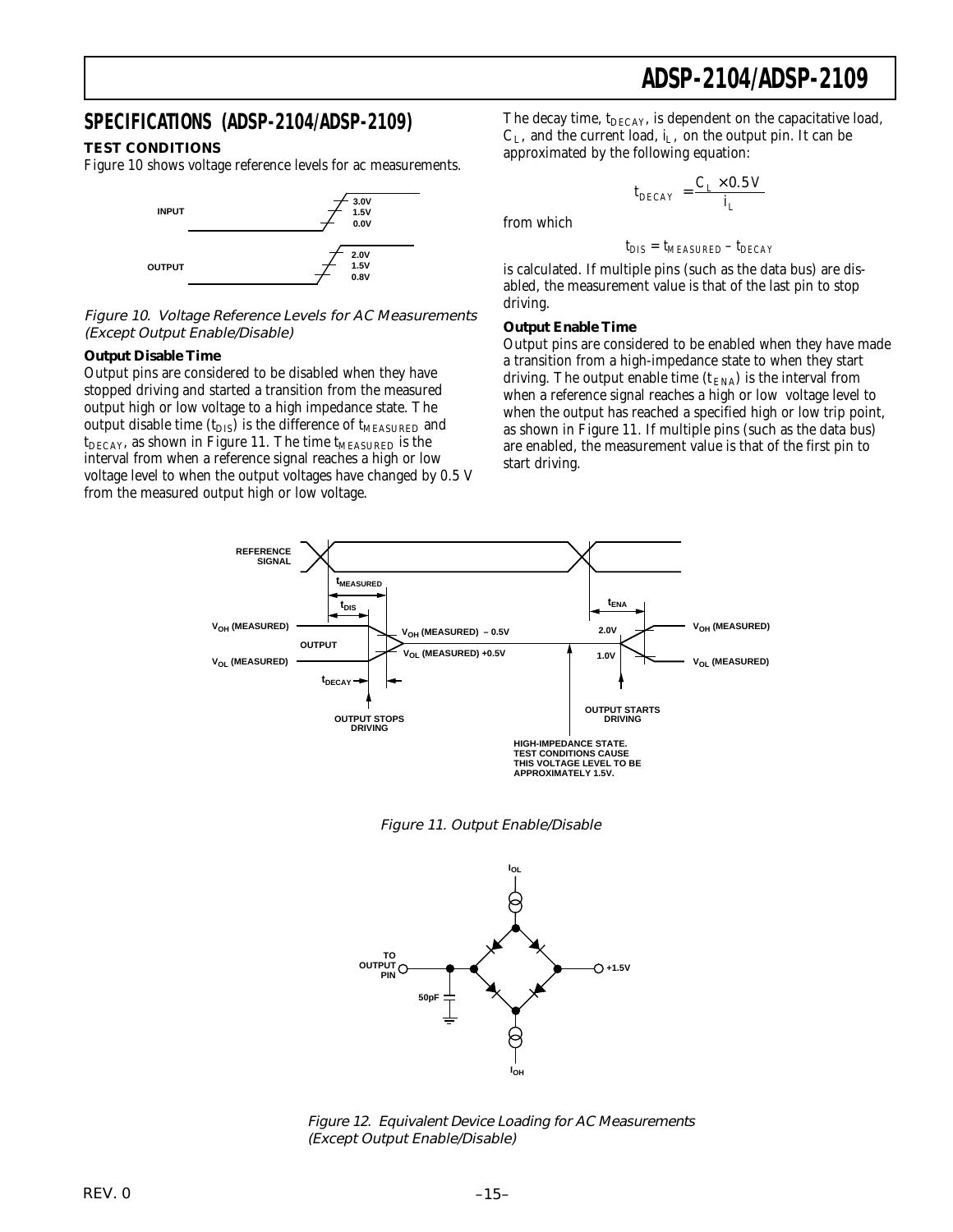# **ADSP-2104L/ADSP-2109L–SPECIFICATIONS**

# **RECOMMENDED OPERATING CONDITIONS**

|                                 |                                                               | <b>K</b> Grade |               |         |
|---------------------------------|---------------------------------------------------------------|----------------|---------------|---------|
| <b>Parameter</b>                |                                                               | Min            | <b>Max</b>    | Unit    |
| $V_{DD}$<br>T.<br>$T_{\rm AMB}$ | <b>Supply Voltage</b><br><b>Ambient Operating Temperature</b> | 3.00           | 3.60<br>$+70$ | $\circ$ |

See "Environmental Conditions" for information on thermal specifications.

# **ELECTRICAL CHARACTERISTICS**

| <b>Parameter</b> |                                              | <b>Test Conditions</b>                                                | Min | Max | Unit |
|------------------|----------------------------------------------|-----------------------------------------------------------------------|-----|-----|------|
| $V_{IH}$         | Hi-Level Input Voltage <sup>1, 3</sup>       | $\mathcal{Q}$ V <sub>DD</sub> = max                                   | 2.0 |     |      |
| $V_{IL}$         | Lo-Level Input Voltage <sup>1, 3</sup>       | $\mathcal{Q}$ V <sub>DD</sub> = min                                   |     | 0.4 |      |
| $V_{OH}$         | Hi-Level Output Voltage <sup>2, 3, 6</sup>   | @ $V_{DD} = min$ , $I_{OH} = -0.5$ mA <sup>6</sup>                    | 2.4 |     |      |
| $V_{OL}$         | Lo-Level Output Voltage <sup>2, 3, 6</sup>   | @ $V_{DD}$ = min, $I_{OL}$ = 2 mA <sup>6</sup>                        |     | 0.4 |      |
| $I_{IH}$         | Hi-Level Input Current <sup>1</sup>          | $\omega$ V <sub>DD</sub> = max, V <sub>IN</sub> = V <sub>DD</sub> max |     | 10  | uA   |
| $I_{IL}$         | Lo-Level Input Current <sup>1</sup>          | $\mathcal{Q}$ V <sub>DD</sub> = max, V <sub>IN</sub> = 0 V            |     | 10  | μA   |
| $I_{OZH}$        | Three-State Leakage Current <sup>4</sup>     | @ $V_{DD}$ = max, $V_{IN}$ = $V_{DD}$ max <sup>5</sup>                |     | 10  | μA   |
| $I_{OZL}$        | Three-State Leakage Current <sup>4</sup>     | @ $V_{DD}$ = max, $V_{IN}$ = 0 $V^5$                                  |     | 10  | μA   |
| $C_I$            | Input Pin Capacitance <sup>1, 7, 8</sup>     | @ $V_{IN} = 2.5 V$ , $f_{IN} = 1.0 MHz$ , $T_{AMB} = 25$ °C           |     |     | pF   |
| $C_0$            | Output Pin Capacitance <sup>4, 7, 8, 9</sup> | @ $V_{IN}$ = 2.5 V, $f_{IN}$ = 1.0 MHz, $T_{AMB}$ = 25°C              |     |     | pF   |

**NOTES** 

<sup>1</sup>Input-only pins: CLKIN, RESET, IRQ2, BR, MMAP, DR1, DR0.<br><sup>2</sup> Output pins: BG, PMS, DMS, BMS, RD, WR, A0–A13, CLKOUT, DT1, DT0.

<sup>3</sup> Bidirectional pins: D0-D23, SCLK1, RFS1, TFS1, SCLK0, RFS0, TFS0.

<sup>4</sup> Three-stateable pins: A0-A13, D0-D23, PMS, DMS, BMS, RD, WR, DT1, SCLK1, RSF1, TFS1, DT0, SCLK0, RFS0, TFS0.

 $50$  V on  $\overline{\text{BR}}$ , CLKIN Active (to force three-state condition).

 $^6$  All outputs are CMOS and will drive to  $\mathrm{V_{DD}}$  and GND with no dc loads.

7 Guaranteed but not tested.

8 Applies to PLCC package type.

<sup>9</sup>Output pin capacitance is the capacitive load for any three-stated output pin.

Specifications subject to change without notice.

#### **ABSOLUTE MAXIMUM RATINGS\***

| Output Voltage Swing $\ldots \ldots \ldots \ldots -0.3$ V to V <sub>DD</sub> + 0.3 V |  |
|--------------------------------------------------------------------------------------|--|
| Operating Temperature Range (Ambient)  -40 $^{\circ}$ C to +85 $^{\circ}$ C          |  |
| Storage Temperature Range $\dots \dots \dots \dots -65^{\circ}C$ to +150°C           |  |
| Lead Temperature (5 sec) PLCC  +280°C                                                |  |

\*Stresses greater than those listed above may cause permanent damage to the device. These are stress ratings only, and functional operation of the device at these or any other conditions greater than those indicated in the operational sections of this specification is not implied. Exposure to absolute maximum rating conditions for extended periods may affect device reliability.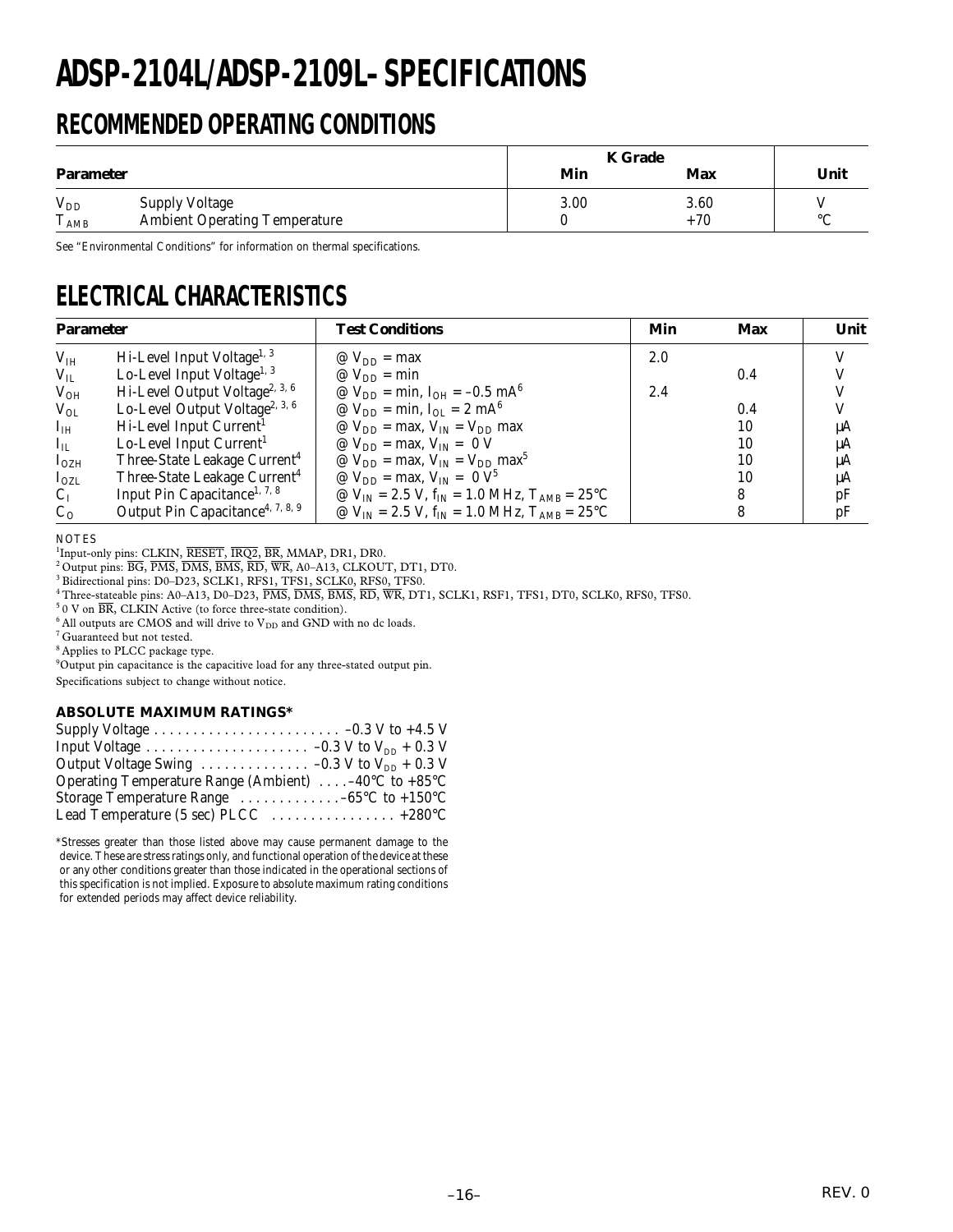### **SPECIFICATIONS (ADSP-2104L/ADSP-2109L) SUPPLY CURRENT & POWER (ADSP-2104L /ADSP-2109L)**

| <b>Parameter</b>     |                                                                      | <b>Test Conditions</b>                                                                                  | Min | Max | Unit     |
|----------------------|----------------------------------------------------------------------|---------------------------------------------------------------------------------------------------------|-----|-----|----------|
| $I_{DD}$<br>$I_{DD}$ | Supply Current $(Dynamic)^1$<br>Supply Current $(\text{Idle})^{1,3}$ | @ $V_{DD}$ = max, t <sub>CK</sub> = 72.3 ns <sup>2</sup><br>@ $V_{DD}$ = max, t <sub>CK</sub> = 72.3 ns |     |     | mA<br>mA |

**NOTES** 

<sup>1</sup>Current reflects device operating with no output loads.

 $^{2}V_{IN}$  = 0.4 V and 2.4 V.

 $^3$ Idle refers to ADSP-2104L/ADSP-2109L state of operation during execution of IDLE instruction. Deasserted pins are driven to either V  $_{\rm DD}$  or GND.

For typical supply current (internal power dissipation) figures, see Figure 13.



**1 POWER REFLECTS DEVICE OPERATING WITH NO OUTPUT LOADS. FREQUENCY** 

**2 IDLE REFERS TO ADSP-2104L/ADSP-2109L OPERATION DURING EXECUTION OF IDLE INSTRUCTION. DEASSERTED PINS ARE DRIVEN TO EITHER V<sub>DD</sub> OR GND.** 

**3 MAXIMUM POWER DISSIPATION AT V<sub>DD</sub> = 3.6V DURING EXECUTION OF** *IDLE n* **INSTRUCTION.** 

Figure 13. ADSP-2104L/ADSP-2109L Power (Typical) vs. Frequency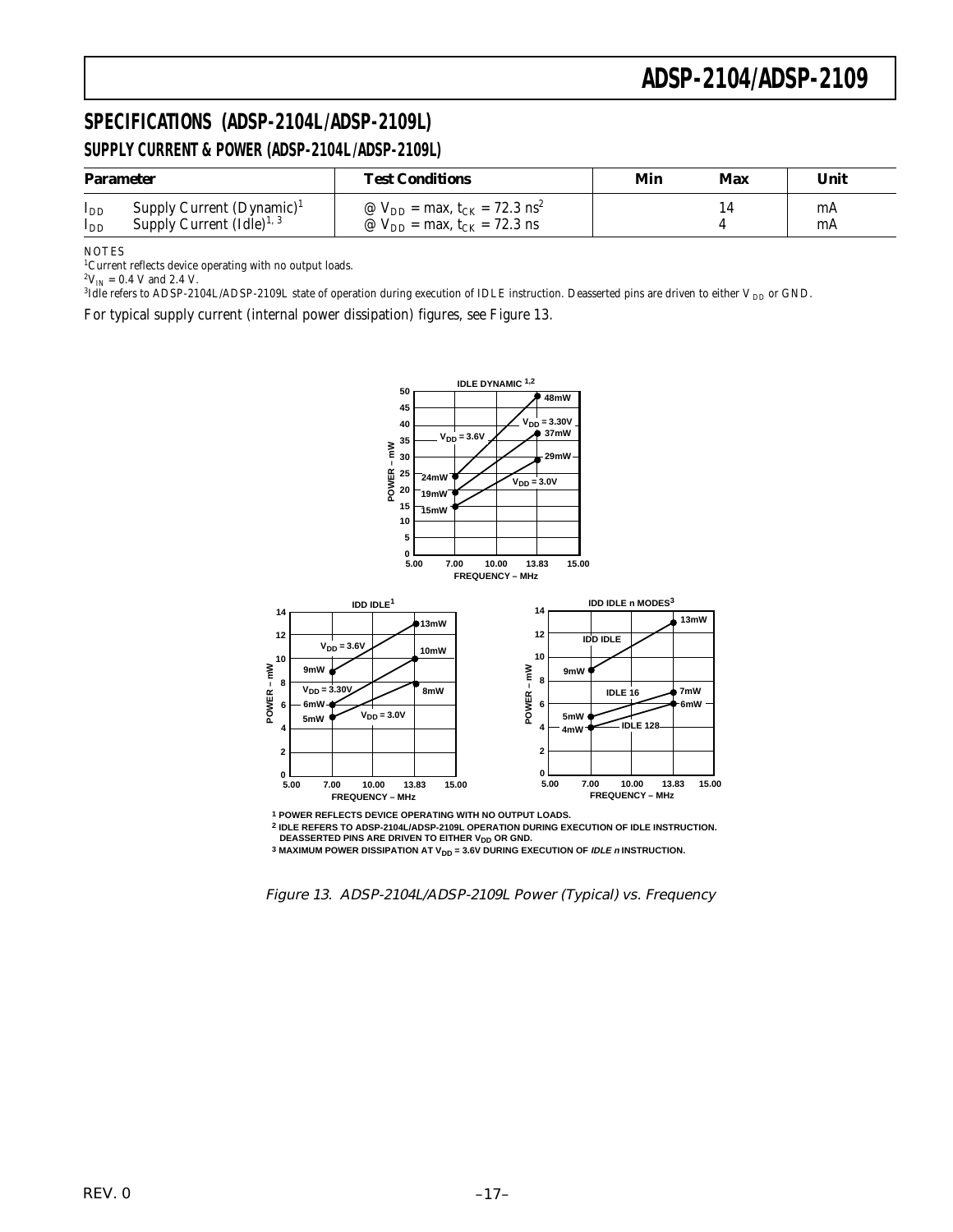### **SPECIFICATIONS (ADSP-2104L /ADSP-2109L)**

### **POWER DISSIPATION EXAMPLE**

To determine total power dissipation in a specific application, the following equation should be applied for each output:

 $C \times V_{DD}^2 \times I$ 

 $C =$  load capacitance,  $f =$  output switching frequency.

#### **Example:**

In an ADSP-2104L application where external data memory is used and no other outputs are active, power dissipation is calculated as follows:

*Assumptions:*

- External data memory is accessed every cycle with 50% of the address pins switching.
- External data memory writes occur every other cycle with 50% of the data pins switching.
- Each address and data pin has a 10 pF total load at the pin.
- The application operates at  $V_{DD} = 3.3$  V and  $t_{CK} = 100$  ns. *Total Power Dissipation =*  $P_{INT} + (C \times V_{DD}^2 \times f)$

 $P_{INT}$  = internal power dissipation (from Figure 13).

 $(C \times V_{DD}^2 \times f)$  is calculated for each output:

| Output                             | $\begin{array}{c} \text{\# of} \ \text{\textbf{Pins}} \times \textbf{C} \end{array}$ | $\vert \times V_{DD}^2 \vert \times f$ |                                                                                                                                                                                                                                                                                                                                                                                                                 |
|------------------------------------|--------------------------------------------------------------------------------------|----------------------------------------|-----------------------------------------------------------------------------------------------------------------------------------------------------------------------------------------------------------------------------------------------------------------------------------------------------------------------------------------------------------------------------------------------------------------|
| Address, $\overline{\text{DMS}}$ 8 |                                                                                      |                                        |                                                                                                                                                                                                                                                                                                                                                                                                                 |
| Data, WR                           | 9                                                                                    |                                        |                                                                                                                                                                                                                                                                                                                                                                                                                 |
| $\overline{RD}$                    |                                                                                      |                                        |                                                                                                                                                                                                                                                                                                                                                                                                                 |
| <b>CLKOUT</b>                      |                                                                                      |                                        | $\begin{array}{c c c c} \times 10 \text{ pF} & \times 3.3^2 \text{ V} & \times 10 \text{ MHz} = 8.71 \text{ mW} \\ \times 10 \text{ pF} & \times 3.3^2 \text{ V} & \times 5 \text{ MHz} & = 4.90 \text{ mW} \\ \times 10 \text{ pF} & \times 3.3^2 \text{ V} & \times 5 \text{ MHz} & = 0.55 \text{ mW} \\ \times 10 \text{ pF} & \times 3.3^2 \text{ V} & \times 10 \text{ MHz} = 1.09 \text{ mW} \end{array}$ |

15.25 mW

Total power dissipation for this example =  $P_{INT}$  + 15.25 mW.

### **ENVIRONMENTAL CONDITIONS**

Ambient Temperature Rating:

 $T_{\text{AMB}} = T_{\text{CASE}} - (\text{PD} \times \theta_{\text{CA}})$  $T_{\text{CASE}}$  = Case Temperature in °C PD = Power Dissipation in W  $\theta_{CA}$  = Thermal Resistance (Case-to-Ambient)  $\theta_{JA}$  = Thermal Resistance (Junction-to-Ambient)  $\theta_{\text{IC}}$  = Thermal Resistance (Junction-to-Case)

| Package     | UJA              | UіC              | $\theta_{CA}$    |
|-------------|------------------|------------------|------------------|
| <b>PLCC</b> | $27^{\circ}$ C/W | $16^{\circ}$ C/W | $11^{\circ}$ C/W |

#### **CAPACITIVE LOADING**

Figures 14 and 15 show capacitive loading characteristics.



Figure 14. Typical Output Rise Time vs. Load Capacitance,  $C_l$ (at Maximum Ambient Operating Temperature)



Figure 15. Typical Output Valid Delay or Hold vs. Load Capacitance,  $C_{L}$  (at Maximum Ambient Operating Temperature)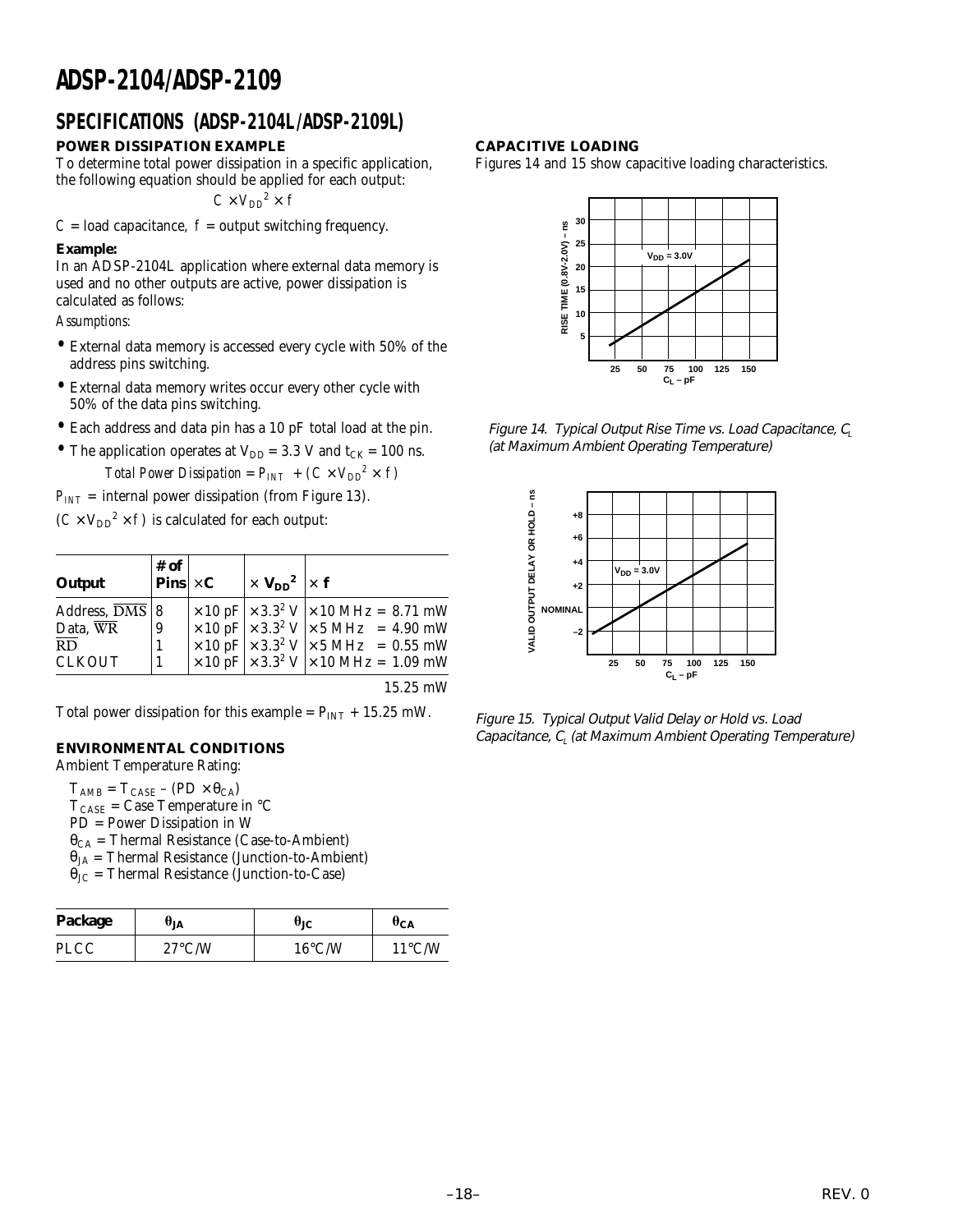### **SPECIFICATIONS (ADSP-2104L/ADSP-2109L)**

#### **TEST CONDITIONS**

Figure 16 shows voltage reference levels for ac measurements.



Figure 16. Voltage Reference Levels for AC Measurements (Except Output Enable/Disable)

#### **Output Disable Time**

Output pins are considered to be disabled when they have stopped driving and started a transition from the measured output high or low voltage to a high impedance state. The output disable time  $(t_{DIS})$  is the difference of  $t_{MEASURED}$  and  $t_{DECAY}$ , as shown in Figure 17. The time  $t_{MEASURED}$  is the interval from when a reference signal reaches a high or low voltage level to when the output voltages have changed by 0.5 V from the measured output high or low voltage.

The decay time, t<sub>DECAY</sub>, is dependent on the capacitative load,  $C_L$ , and the current load,  $i_L$ , on the output pin. It can be approximated by the following equation:

$$
t_{DECAY} = \frac{C_L \times 0.5 \ V}{i_L}
$$

from which

$$
t_{DIS} = t_{MEASURED} - t_{DECAY}
$$

is calculated. If multiple pins (such as the data bus) are disabled, the measurement value is that of the last pin to stop driving.

#### **Output Enable Time**

Output pins are considered to be enabled when they have made a transition from a high-impedance state to when they start driving. The output enable time  $(t_{\text{ENA}})$  is the interval from when a reference signal reaches a high or low voltage level to when the output has reached a specified high or low trip point, as shown in Figure 17. If multiple pins (such as the data bus) are enabled, the measurement value is that of the first pin to start driving.







Figure 18. Equivalent Device Loading for AC Measurements (Except Output Enable/Disable)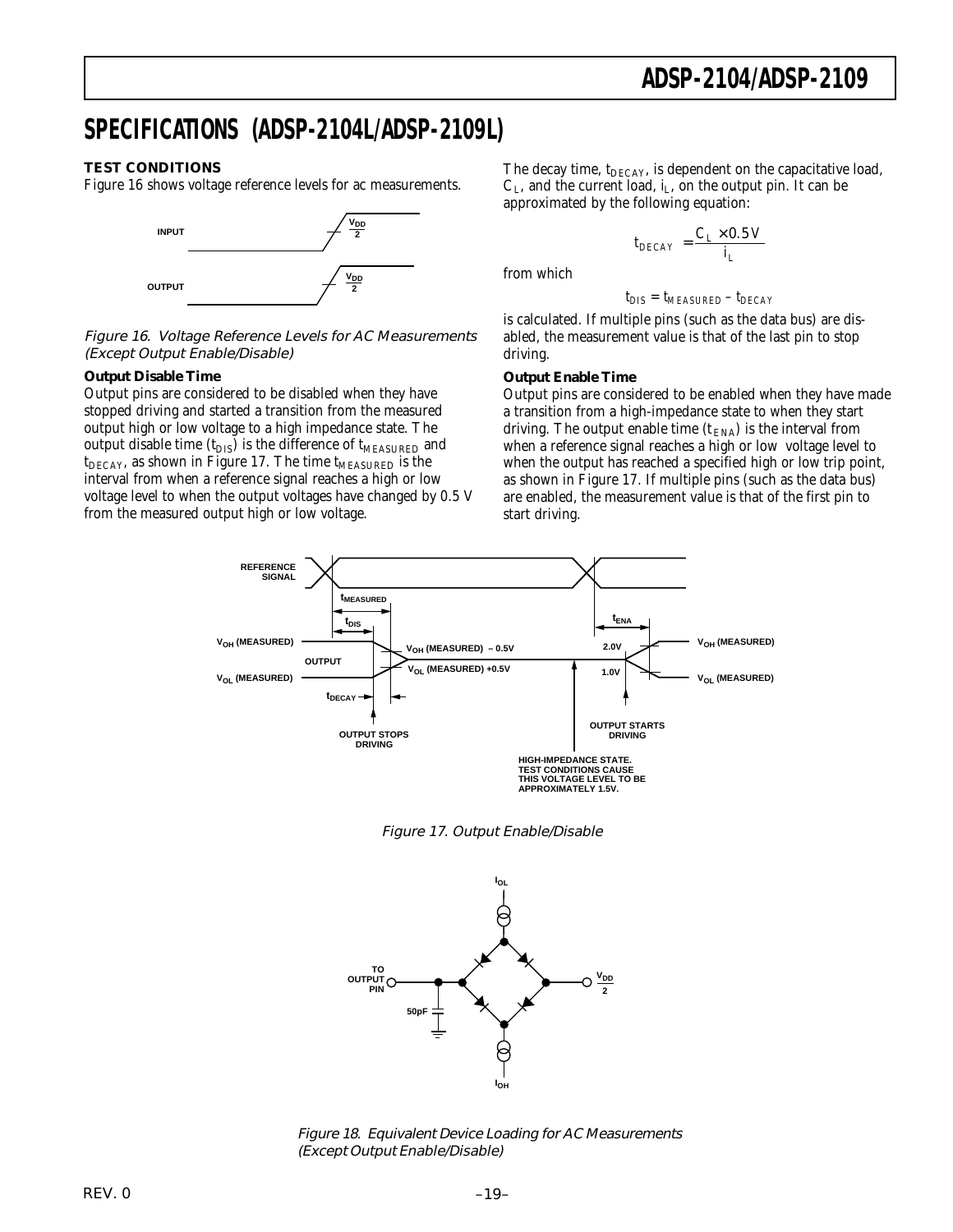### **TIMING PARAMETERS (ADSP-2104/ADSP-2109)**

### **GENERAL NOTES**

Use the exact timing information given. Do not attempt to derive parameters from the addition or subtraction of others. While addition or subtraction would yield meaningful results for an individual device, the values given in this data sheet reflect statistical variations and worst cases. Consequently, you cannot meaningfully add parameters to derive longer times.

#### **TIMING NOTES**

*Switching characteristics* specify how the processor changes its signals. You have no control over this timing—circuitry external to the processor must be designed for compatibility with these signal characteristics. Switching characteristics tell you what the processor will do in a given circumstance. You can also use

switching characteristics to ensure that any timing requirement of a device connected to the processor (such as memory) is satisfied.

*Timing requirements* apply to signals that are controlled by circuitry external to the processor, such as the data input for a read operation. Timing requirements guarantee that the processor operates correctly with other devices.

#### **MEMORY REQUIREMENTS**

The table below shows common memory device specifications and the corresponding ADSP-2104/ADSP-2109 timing parameters, for your convenience.

| <b>Memory</b>                | <b>ADSP-2104/ADSP-2109</b> | <b>Timing</b>                                                                     |
|------------------------------|----------------------------|-----------------------------------------------------------------------------------|
| <b>Device</b>                | <b>Timing</b>              | <b>Parameter</b>                                                                  |
| <b>Specification</b>         | <b>Parameter</b>           | <b>Definition</b>                                                                 |
| Address Setup to Write Start | $t_{ASW}$                  | $A0 - A13$ , $\overline{DMS}$ , $\overline{PMS}$ Setup before $\overline{WR}$ Low |
| Address Setup to Write End   | $t_{AW}$                   | A0–A13, DMS, PMS Setup before WR Deasserted                                       |
| Address Hold Time            | $t_{\rm WRA}$              | A0-A13, DMS, PMS Hold after WR Deasserted                                         |
| Data Setup Time              | $t_{\rm DW}$               | Data Setup before WR High                                                         |
| Data Hold Time               | $t_{\rm DH}$               | Data Hold after WR High                                                           |
| OE to Data Valid             | $t_{RDD}$                  | RD Low to Data Valid                                                              |
| Address Access Time          | $t_{AA}$                   | A0-A13, DMS, PMS, BMS to Data Valid                                               |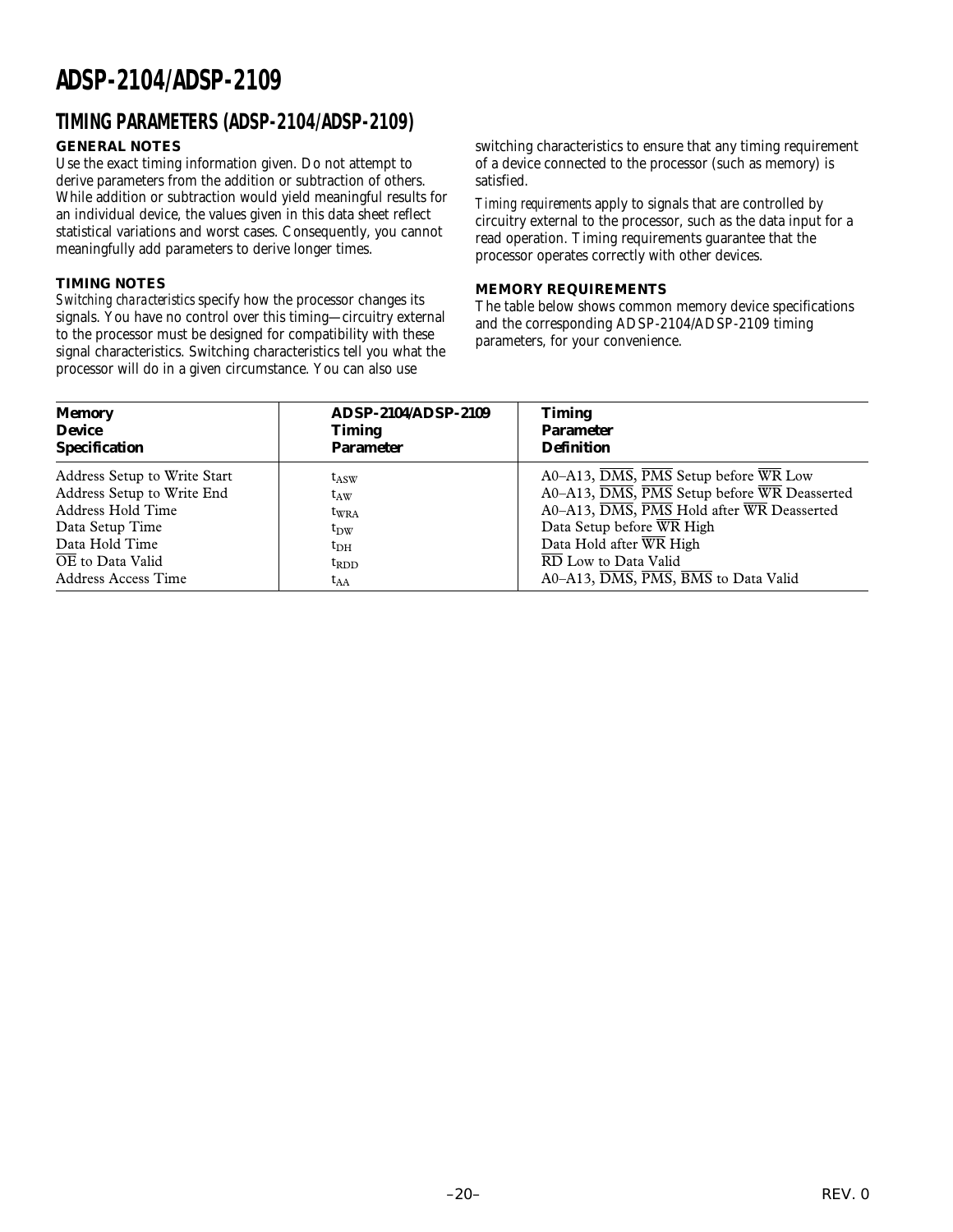### **TIMING PARAMETERS (ADSP-2104/ADSP-2109) CLOCK SIGNALS & RESET**

|                  |                                  |     | <b>20 MHz</b> | <b>Frequency</b><br><b>Dependency</b> |     |      |
|------------------|----------------------------------|-----|---------------|---------------------------------------|-----|------|
| <b>Parameter</b> |                                  | Min | Max           | Min                                   | Max | Unit |
|                  | <b>Timing Requirement:</b>       |     |               |                                       |     |      |
| $t_{CK}$         | <b>CLKIN</b> Period              | 50  | 150           |                                       |     | ns   |
| $t_{\rm CKL}$    | <b>CLKIN Width Low</b>           | 20  |               | 20                                    |     | ns   |
| $t_{\rm CKH}$    | <b>CLKIN Width High</b>          | 20  |               | 20                                    |     | ns   |
| $t_{RSP}$        | <b>RESET Width Low</b>           | 250 |               | $5t_{CK}$ <sup>1</sup>                |     | ns   |
|                  | <b>Switching Characteristic:</b> |     |               |                                       |     |      |
| $t_{\rm CPL}$    | <b>CLKOUT Width Low</b>          | 15  |               | $0.5t_{CK} - 10$                      |     | ns   |
| $t_{\rm CPH}$    | <b>CLKOUT Width High</b>         | 15  |               | $0.5t_{CK} - 10$                      |     | ns   |
| $t_{CKOH}$       | CLKIN High to CLKOUT High        | 0   | 20            |                                       |     | ns   |

NOTE

<sup>1</sup>Applies after powerup sequence is complete. Internal phase lock loop requires no more than 2000 CLKIN cycles, assuming stable CLKIN (not including crystal oscillator startup time).



Figure 19. Clock Signals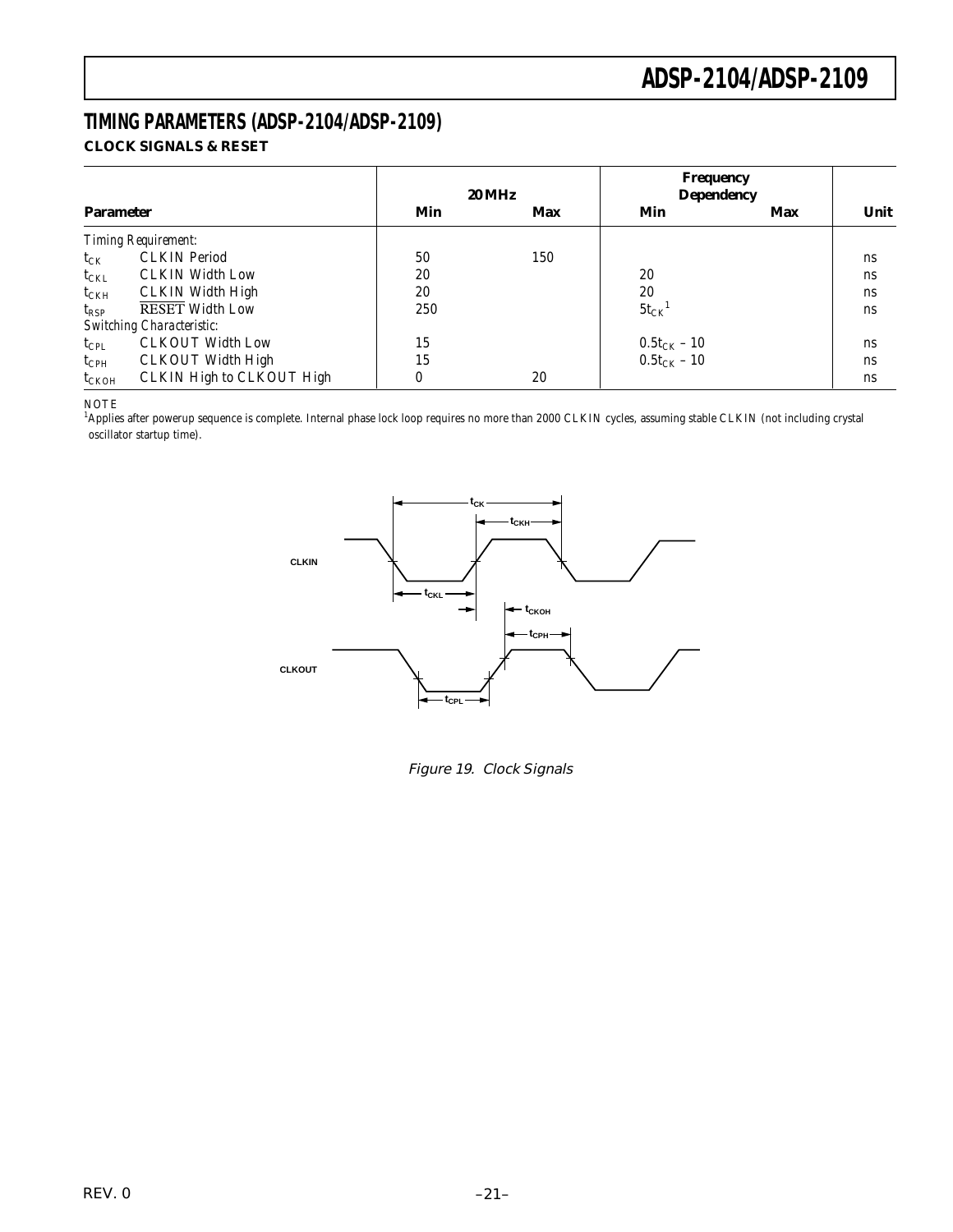### **TIMING PARAMETERS (ADSP-2104/ADSP-2109) INTERRUPTS & FLAGS**

|                  |                                                                             | <b>20 MHz</b> |     | <b>Frequency</b><br><b>Dependency</b> |     |      |  |
|------------------|-----------------------------------------------------------------------------|---------------|-----|---------------------------------------|-----|------|--|
| <b>Parameter</b> |                                                                             | Min           | Max | Min                                   | Max | Unit |  |
|                  | <b>Timing Requirement:</b>                                                  |               |     |                                       |     |      |  |
| $t_{\text{IFS}}$ | $\overline{\text{IRQx}}^1$ or FI Setup before<br>CLKOUT Low <sup>2, 3</sup> | 27.5          |     | $0.25t_{CK} + 15$                     |     | ns   |  |
| $t_{\rm IFH}$    | $\overline{\text{IRQx}}^1$ or FI Hold after CLKOUT<br>High <sup>2, 3</sup>  | 12.5          |     | $0.25t_{CK}$                          |     | ns   |  |
|                  | Switching Characteristic:                                                   |               |     |                                       |     |      |  |
| $t_{FOH}$        | FO Hold after CLKOUT High                                                   | $\bf{0}$      |     | $\bf{0}$                              |     | ns   |  |
| $t_{FOD}$        | FO Delay from CLKOUT High                                                   |               | 15  |                                       |     | ns   |  |

NOTES

 ${}^{1}\overline{\text{IRQx}} = \overline{\text{IRQ0}}$ ,  $\overline{\text{IRQ1}}$ , and  $\overline{\text{IRQ2}}$ .

 $^{2}$ If  $\overline{\text{IRQx}}$  and FI inputs meet t<sub>IFS</sub> and t<sub>IFH</sub> setup/hold requirements, they will be recognized during the current clock cycle; otherwise they will be recognized during the following cycle. (Refer to the "Interrupt Controller" section in Chapter 3, Program Control, of the *ADSP-2100 Family User's Manual* for further information on interrupt servicing.)

 ${}^{3}\rm{Edge}$ -sensitive interrupts require pulse widths greater than 10 ns. Level-sensitive interrupts must be held low until serviced.



Figure 20. Interrupts & Flags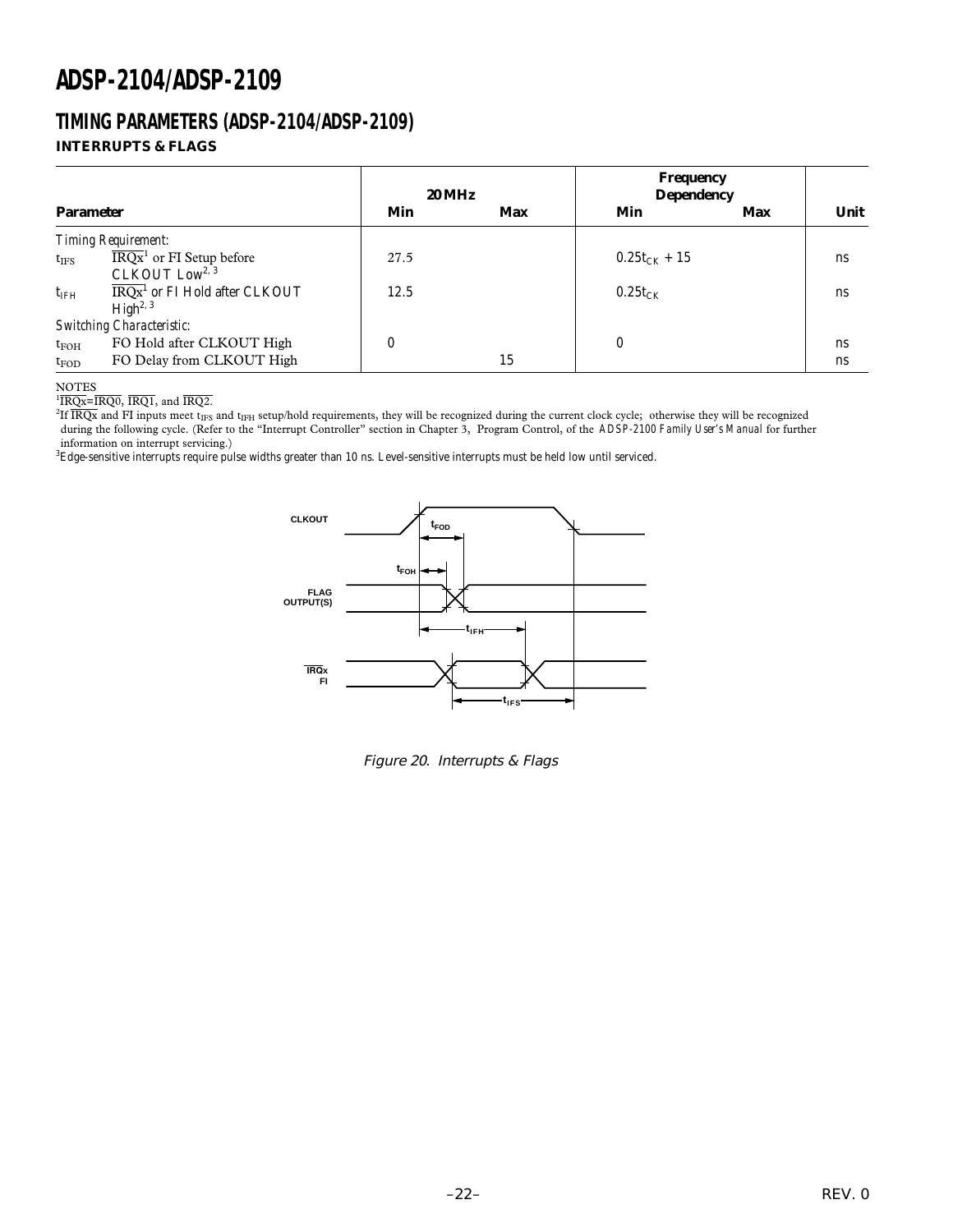### **TIMING PARAMETERS (ADSP-2104/ADSP-2109) BUS REQUEST/GRANT**

|                  |                                                                                                                   |          | <b>20 MHz</b> | Frequency<br><b>Dependency</b> |                   |      |
|------------------|-------------------------------------------------------------------------------------------------------------------|----------|---------------|--------------------------------|-------------------|------|
| <b>Parameter</b> |                                                                                                                   | Min      | Max           | Min                            | Max               | Unit |
|                  | <b>Timing Requirement:</b>                                                                                        |          |               |                                |                   |      |
| $t_{\rm BH}$     | BR Hold after CLKOUT High <sup>1</sup>                                                                            | 17.5     |               | $0.25t_{CK} + 5$               |                   | ns   |
| $t_{\rm BS}$     | $\overline{\text{BR}}$ Setup before CLKOUT Low <sup>1</sup>                                                       | 32.5     |               | $0.25t_{CK}$ + 20              |                   | ns   |
|                  | <b>Switching Characteristic:</b>                                                                                  |          |               |                                |                   |      |
| $t_{SD}$         | CLKOUT High to DMS,                                                                                               |          | 32.5          |                                | $0.25t_{CK}$ + 20 | ns   |
|                  | PMS, BMS, RD, WR Disable                                                                                          |          |               |                                |                   |      |
| $t_{SDB}$        | $\overline{\text{DMS}}, \overline{\text{PMS}}, \overline{\text{BMS}}, \overline{\text{RD}}, \overline{\text{WR}}$ | $\theta$ |               | $\mathbf{0}$                   |                   | ns   |
|                  | Disable to BG Low                                                                                                 |          |               |                                |                   |      |
| $t_{\rm SE}$     | $\overline{BG}$ High to $\overline{DMS}$ , $\overline{PMS}$ ,                                                     | $\theta$ |               | $\mathbf{0}$                   |                   | ns   |
|                  | $\overline{BMS}, \overline{RD}, \overline{WR}$ Enable                                                             |          |               |                                |                   |      |
| $t_{SEC}$        | DMS, PMS, BMS, RD, WR                                                                                             | 2.5      |               | $0.25t_{CK} - 10$              |                   | ns   |
|                  | Enable to CLKOUT High                                                                                             |          |               |                                |                   |      |

#### NOTES

 $^{1}$ If  $\overline{\text{BR}}$  meets the t<sub>BS</sub> and t<sub>BH</sub> setup/hold requirements, it will be recognized in the current processor cycle; otherwise it is recognized in the following cycle.  $\overline{\text{BR}}$  requires a pulse width greater than 10 ns.

Note:  $\overline{BG}$  is asserted in the cycle after  $\overline{BR}$  is recognized. No external synchronization circuit is needed when  $\overline{BR}$  is generated as an asynchronous signal.



Figure 21. Bus Request/Grant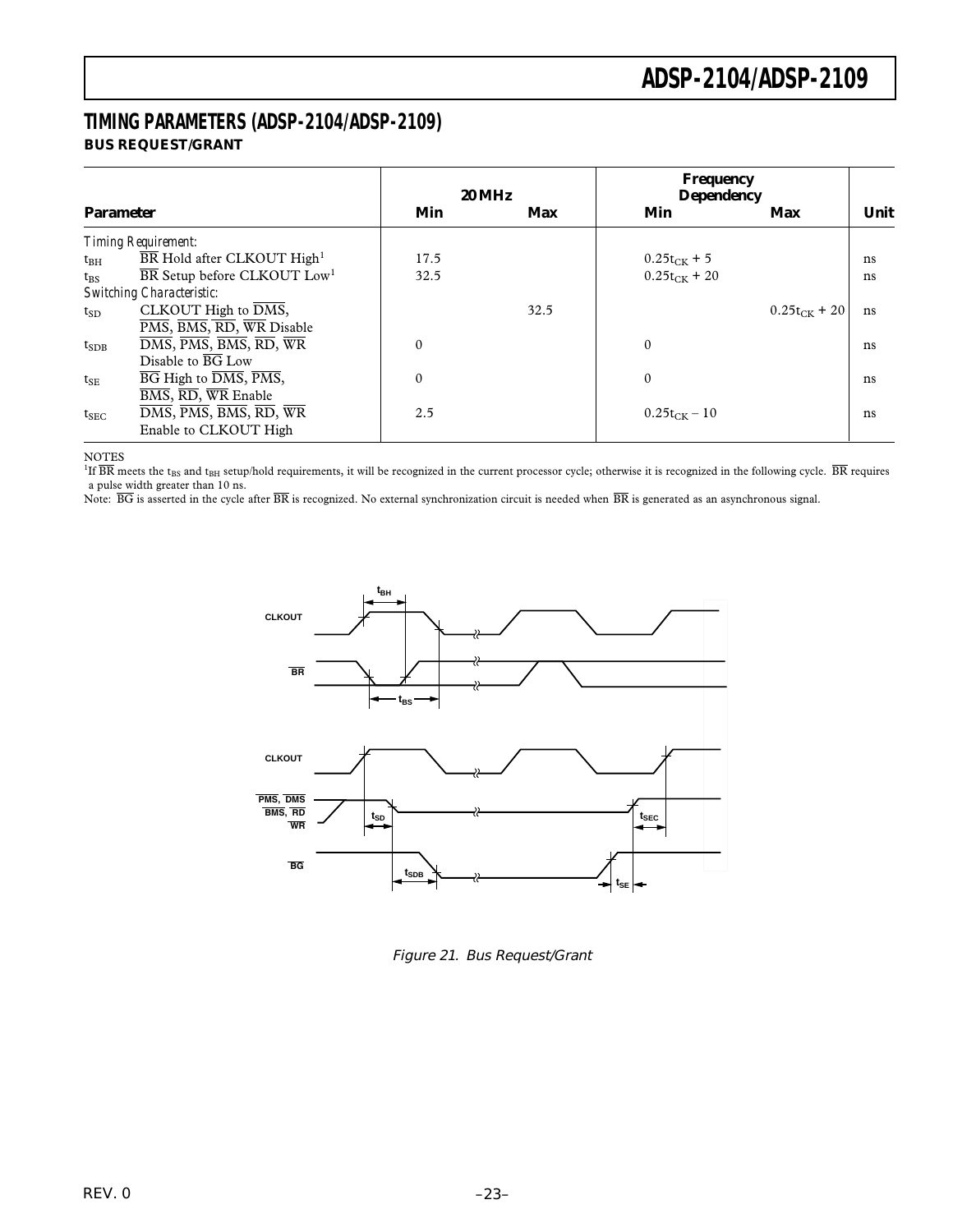### **TIMING PARAMETERS (ADSP-2104/ADSP-2109) MEMORY READ**

|                  |                                                                                     | <b>20 MHz</b> |      |      |
|------------------|-------------------------------------------------------------------------------------|---------------|------|------|
| <b>Parameter</b> |                                                                                     | Min           | Max  | Unit |
|                  | <b>Timing Requirement:</b>                                                          |               |      |      |
| $t_{RDD}$        | RD Low to Data Valid                                                                |               | 12   | ns   |
| $t_{AA}$         | A0-A13, PMS, DMS, BMS to Data Valid                                                 |               | 19.5 | ns   |
| $t_{\rm RDH}$    | Data Hold from RD High                                                              | $\Omega$      |      |      |
|                  | <b>Switching Characteristic:</b>                                                    |               |      |      |
| $t_{RP}$         | $\overline{\text{RD}}$ Pulse Width                                                  | 17            |      | ns   |
| $t_{CRD}$        | CLKOUT High to $\overline{\text{RD}}$ Low                                           | 7.5           | 22.5 | ns   |
| $t_{ASR}$        | A0–A13, PMS, DMS, BMS Setup before                                                  | 2.5           |      | ns   |
|                  | $\overline{RD}$ Low                                                                 |               |      |      |
| $t_{RDA}$        | A0-A13, PMS, DMS, BMS Hold after RD                                                 | 3.5           |      | ns   |
|                  | Deasserted                                                                          |               |      |      |
| $t_{RWR}$        | $\overline{\text{RD}}$ High to $\overline{\text{RD}}$ or $\overline{\text{WR}}$ Low | 20            |      | ns   |

|               |                                                                                              | <b>Frequency Dependency</b><br>$(CLKIN \leq 20 MHz)$ |                       |      |
|---------------|----------------------------------------------------------------------------------------------|------------------------------------------------------|-----------------------|------|
|               | <b>Parameter</b>                                                                             | Min                                                  | Max                   | Unit |
|               | Timing Requirement:                                                                          |                                                      |                       |      |
| $t_{RDD}$     | RD Low to Data Valid                                                                         |                                                      | $0.5t_{CK} - 13 + w$  | ns   |
| $t_{AA}$      | A0-A13, PMS, DMS, BMS to Data Valid                                                          |                                                      | $0.75t_{CK} - 18 + w$ | ns   |
| $t_{\rm RDH}$ | Data Hold from RD High                                                                       | $\theta$                                             |                       |      |
|               | <b>Switching Characteristic:</b>                                                             |                                                      |                       |      |
| $t_{RP}$      | RD Pulse Width                                                                               | $0.5t_{CK} - 8 + w$                                  |                       | ns   |
| $t_{CRD}$     | CLKOUT High to $\overline{\text{RD}}$ Low                                                    | $0.25t_{CK} - 5$                                     | $0.25t_{CK}$ + 10     | ns   |
| $t_{ASR}$     | A0–A13, PMS, DMS, BMS Setup before                                                           |                                                      |                       |      |
|               | RD Low                                                                                       | $0.25t_{CK} - 10$                                    |                       | ns   |
| $t_{RDA}$     | $A0-A13$ , $\overline{PMS}$ , $\overline{DMS}$ , $\overline{BMS}$ Hold after $\overline{RD}$ |                                                      |                       |      |
|               | Deasserted                                                                                   | $0.25t_{CK} - 9$                                     |                       | ns   |
| $t_{RWR}$     | $\overline{\text{RD}}$ High to $\overline{\text{RD}}$ or $\overline{\text{WR}}$ Low          | $0.5t_{CK} - 5$                                      |                       | ns   |

NOTE

 $w = wait states \times t_{CK.}$ 



Figure 22. Memory Read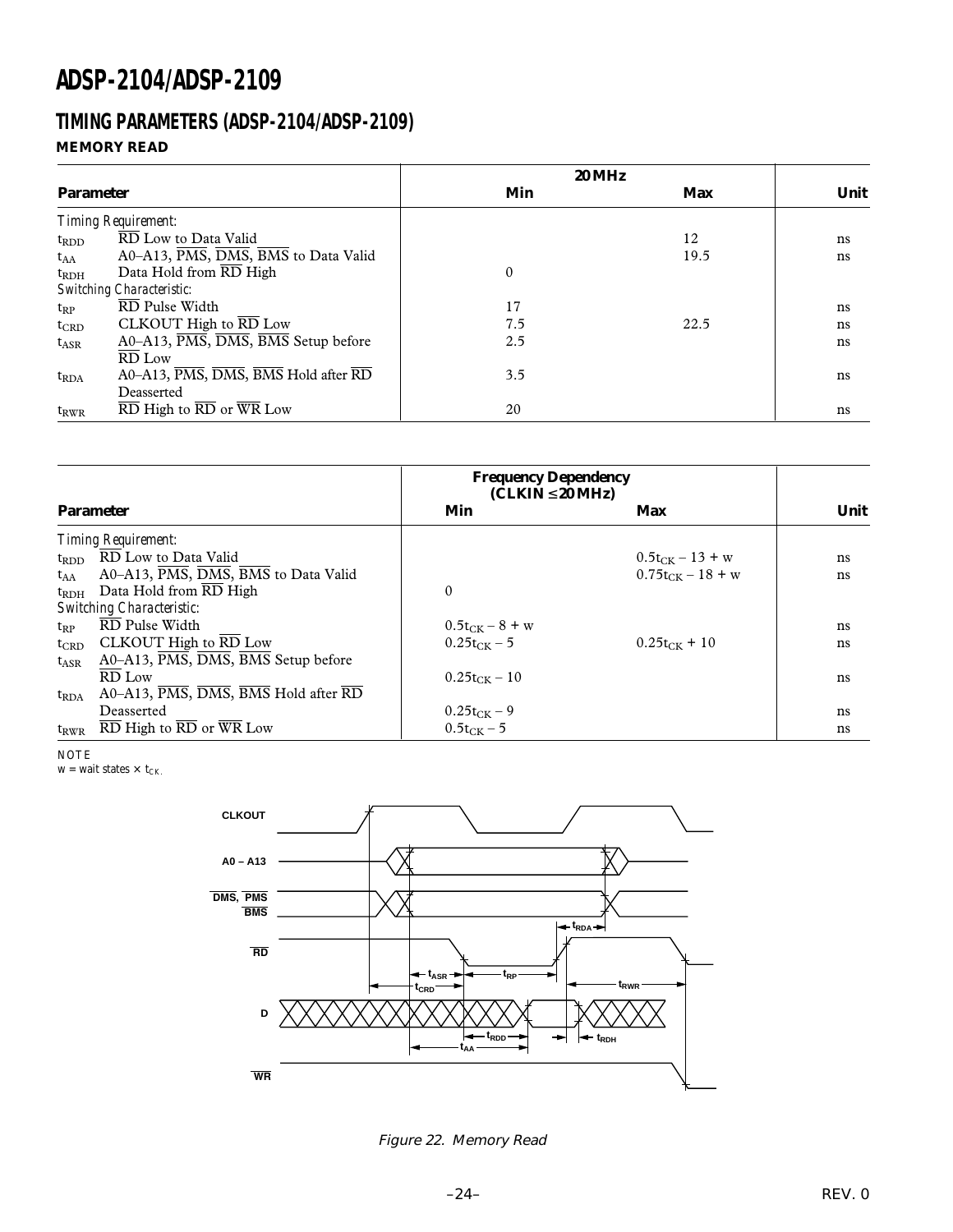### **TIMING PARAMETERS (ADSP-2104/ADSP-2109) MEMORY WRITE**

|                  |                                                                                     |              | <b>20 MHz</b> |      |
|------------------|-------------------------------------------------------------------------------------|--------------|---------------|------|
| <b>Parameter</b> |                                                                                     | Min          | <b>Max</b>    | Unit |
|                  | Switching Characteristic:                                                           |              |               |      |
| $t_{\rm DW}$     | Data Setup before WR High                                                           | 12           |               | ns   |
| $t_{\rm DH}$     | Data Hold after WR High                                                             | 2.5          |               | ns   |
| $t_{WP}$         | WR Pulse Width                                                                      | 17           |               | ns   |
| $t_{WDE}$        | WR Low to Data Enabled                                                              | $\mathbf{0}$ |               | ns   |
| $t_{\rm ASW}$    | $A0-A13$ , $\overline{DMS}$ , $\overline{PMS}$ Setup before                         | 2.5          |               | ns   |
|                  | WR Low                                                                              |              |               |      |
| $t_{\rm DDR}$    | Data Disable before WR or RD Low                                                    | 2.5          |               | ns   |
| $t_{CWR}$        | CLKOUT High to WR Low                                                               | 7.5          | 22.5          | ns   |
| $t_{AW}$         | $A0-A13$ , $\overline{DMS}$ , $\overline{PMS}$ , Setup before WR                    | 15.5         |               | ns   |
|                  | Deasserted                                                                          |              |               |      |
| twra             | A0-A13, $\overline{DMS}$ , $\overline{PMS}$ Hold after $\overline{WR}$              | 3.5          |               | ns   |
|                  | Deasserted                                                                          |              |               |      |
| $t_{WWR}$        | $\overline{\text{WR}}$ High to $\overline{\text{RD}}$ or $\overline{\text{WR}}$ Low | 20           |               | ns   |

|                  |                                                                |                       | <b>Frequency Dependency</b><br>$(CLKIN \leq 20 MHz)$ |      |  |  |
|------------------|----------------------------------------------------------------|-----------------------|------------------------------------------------------|------|--|--|
|                  | <b>Parameter</b>                                               | Min                   | Max                                                  | Unit |  |  |
|                  | <b>Switching Characteristic:</b>                               |                       |                                                      |      |  |  |
| $t_{\rm DW}$     | Data Setup before WR High                                      | $0.5t_{CK} - 13 + w$  |                                                      | ns   |  |  |
| $t_{\rm DH}$     | Data Hold after WR High                                        | $0.25t_{CK} - 10$     |                                                      | ns   |  |  |
| twp              | WR Pulse Width                                                 | $0.5t_{CK} - 8 + w$   |                                                      | ns   |  |  |
| $t_{WDE}$        | WR Low to Data Enabled                                         | $\Omega$              |                                                      |      |  |  |
| $t_{ASW}$        | A0-A13, DMS, PMS Setup before WR Low                           | $0.25t_{CK} - 10$     |                                                      | ns   |  |  |
| $t_{\rm DDR}$    | Data Disable before WR or RD Low                               | $0.25t_{CK} - 10$     |                                                      | ns   |  |  |
| $t_{CWR}$        | CLKOUT High to WR Low                                          | $0.25t_{CK} - 5$      | $0.25t_{CK}$ + 10                                    | ns   |  |  |
| $t_{AW}$         | A0–A13, DMS, PMS, Setup before WR                              |                       |                                                      |      |  |  |
|                  | Deasserted                                                     | $0.75t_{CK} - 22 + w$ |                                                      | ns   |  |  |
| $t_{\text{WRA}}$ | $A0 - A13$ , $\overline{DMS}$ , $\overline{PMS}$ Hold after WR |                       |                                                      |      |  |  |
|                  | Deasserted                                                     | $0.25t_{CK} - 9$      |                                                      | ns   |  |  |
| twwr             | WR High to RD or WR Low                                        | $0.5t_{CK} - 5$       |                                                      | ns   |  |  |



Figure 23. Memory Write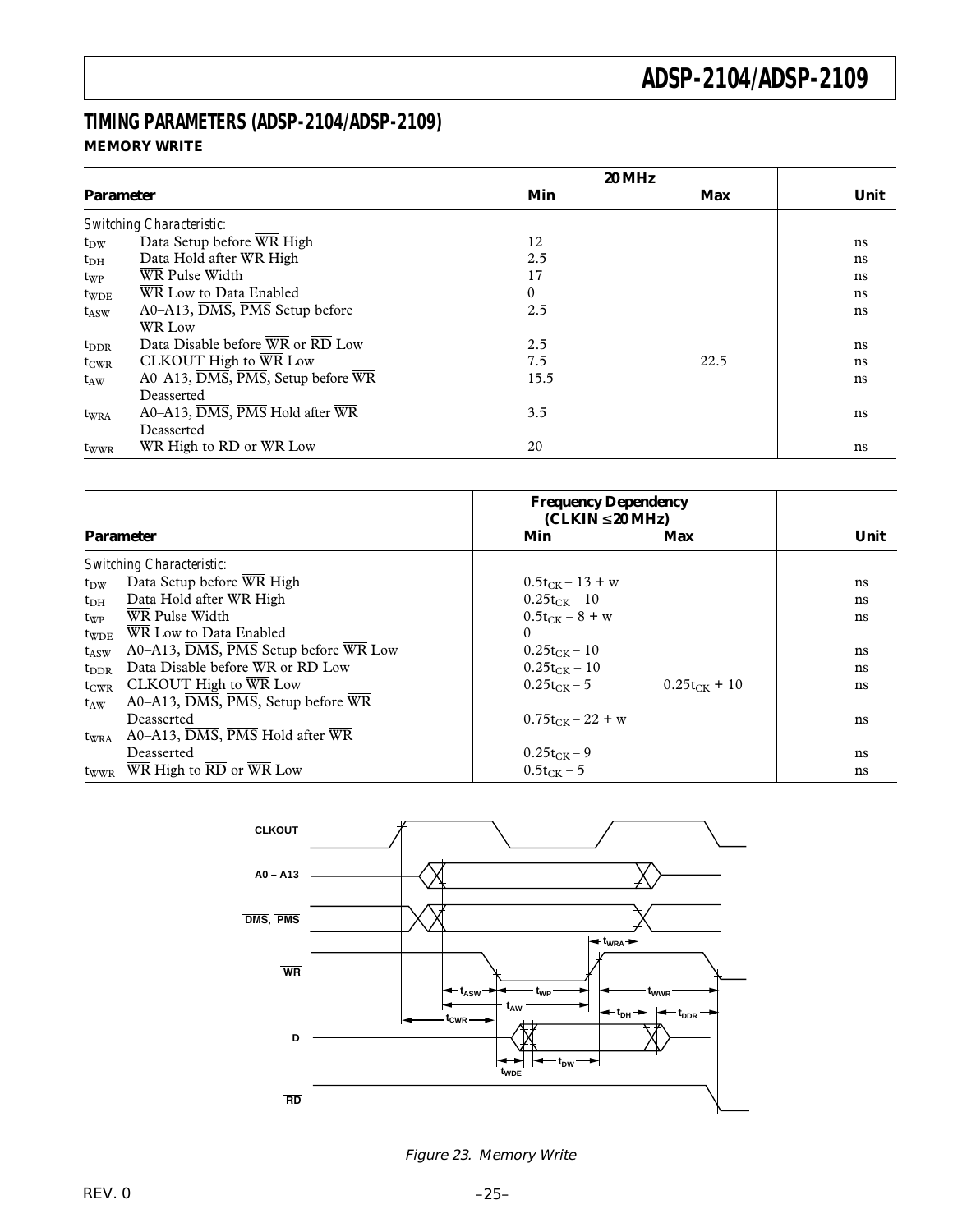# **TIMING PARAMETERS (ADSP-2104/ADSP-2109)**

### **SERIAL PORTS**

|                  |                                             |      | $13.824 \text{ MHz}^*$ | Frequency<br><b>Dependency</b> |                   |               |
|------------------|---------------------------------------------|------|------------------------|--------------------------------|-------------------|---------------|
| <b>Parameter</b> |                                             | Min  | Max                    | Min                            | Max               | Unit          |
|                  | Timing Requirement:                         |      |                        |                                |                   |               |
| $t_{SCK}$        | <b>SCLK Period</b>                          | 72.3 |                        |                                |                   | ns            |
| $t_{SCS}$        | DR/TFS/RFS Setup before SCLK Low            | 8    |                        |                                |                   | ns            |
| $t_{\rm SCH}$    | DR/TFS/RFS Hold after SCLK Low              | 10   |                        |                                |                   | ns            |
| $t_{\text{SCP}}$ | $SCLK_{IN}$ Width                           | 28   |                        |                                |                   | <sub>ns</sub> |
|                  | <b>Switching Characteristic:</b>            |      |                        |                                |                   |               |
| $t_{\rm CC}$     | CLKOUT High to SCLKOUT                      | 18.1 | 33.1                   | $0.25t_{CK}$                   | $0.25t_{CK} + 15$ | <sub>ns</sub> |
| $t_{SCDE}$       | <b>SCLK High to DT Enable</b>               | 0    |                        |                                |                   | <sub>ns</sub> |
| $t_{SCDV}$       | <b>SCLK High to DT Valid</b>                |      | 20                     |                                |                   | <sub>ns</sub> |
| $\rm t_{RH}$     | $TFS/RESOUT$ Hold after SCLK High           |      |                        |                                |                   | <sub>ns</sub> |
| $t_{RD}$         | TFS/RFS <sub>OUT</sub> Delay from SCLK High |      | 20                     |                                |                   | ns            |
| $t_{\rm SCDH}$   | DT Hold after SCLK High                     |      |                        |                                |                   | ns            |
| $t_{\rm TDE}$    | TFS (Alt) to DT Enable                      |      |                        |                                |                   | <sub>ns</sub> |
| $t_{\text{TDV}}$ | TFS (Alt) to DT Valid                       |      | 18                     |                                |                   | <sub>ns</sub> |
| $t_{SCDD}$       | <b>SCLK High to DT Disable</b>              |      | 25                     |                                |                   | ns            |
| $t_{\rm RDV}$    | RFS (Multichannel, Frame Delay Zero)        |      | 20                     |                                |                   | <sub>ns</sub> |
|                  | to DT Valid                                 |      |                        |                                |                   |               |

\*Maximum serial port operating frequency is 13.824 MHz.



Figure 24. Serial Ports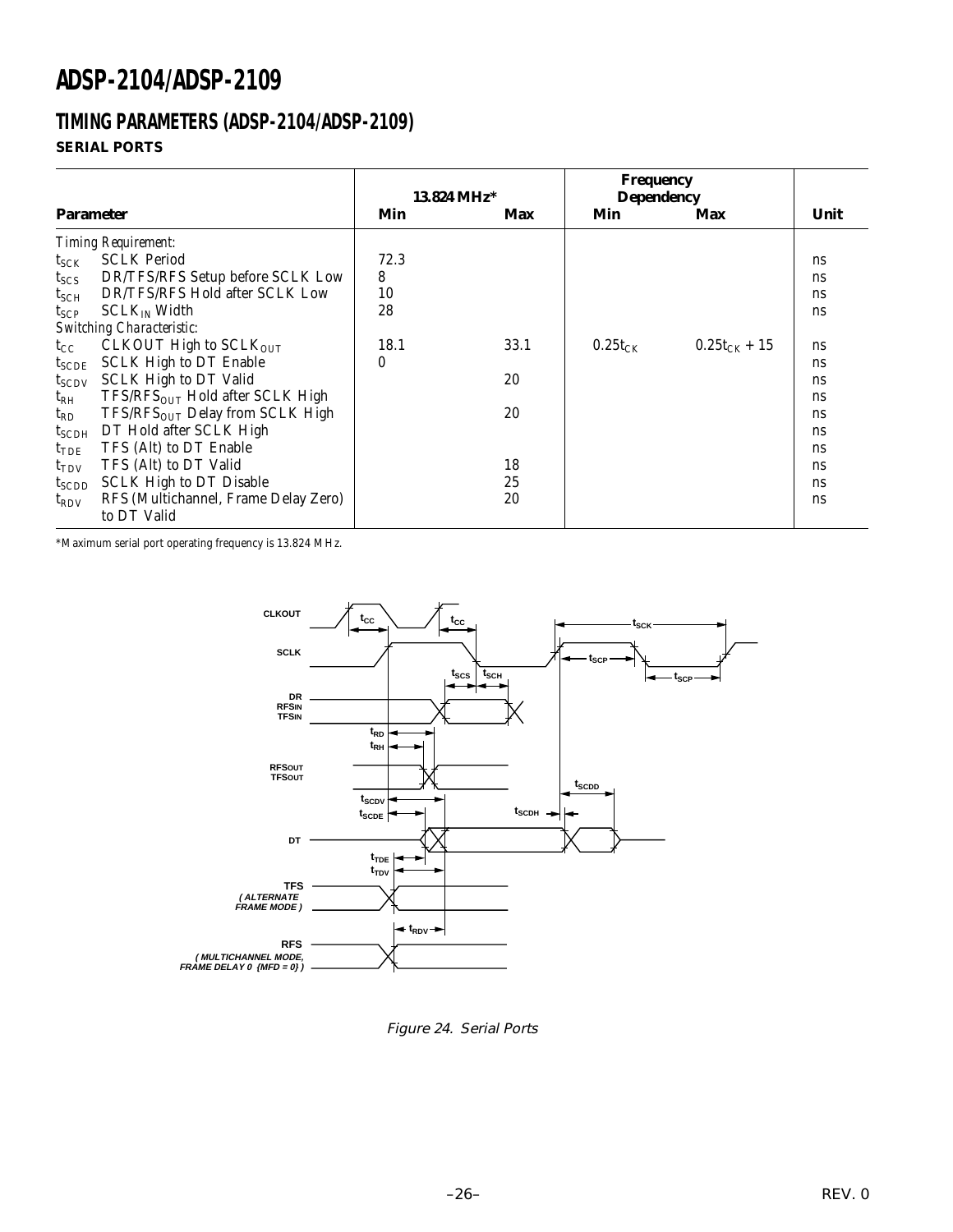### **TIMING PARAMETERS (ADSP-2104L/ADSP-2109L)** *Timing requirements* apply to signals that are controlled by

### **GENERAL NOTES**

Use the exact timing information given. Do not attempt to derive parameters from the addition or subtraction of others. While addition or subtraction would yield meaningful results for an individual device, the values given in this data sheet reflect statistical variations and worst cases. Consequently, you cannot meaningfully add parameters to derive longer times.

#### **TIMING NOTES**

*Switching characteristics* specify how the processor changes its signals. You have no control over this timing—circuitry external to the processor must be designed for compatibility with these signal characteristics. Switching characteristics tell you what the processor will do in a given circumstance. You can also use switching characteristics to ensure that any timing requirement of a device connected to the processor (such as memory) is satisfied.

т

circuitry external to the processor, such as the data input for a read operation. Timing requirements guarantee that the processor operates correctly with other devices.

#### **MEMORY REQUIREMENTS**

The table below shows common memory device specifications and the corresponding ADSP-2104L/ADSP-2109L timing parameters, for your convenience.

| <b>Memory Specification</b>                     | ADSP-2104L/ADSP-2109L<br><b>Timing Parameter</b> | <b>Timing Parameter Definition</b>                                                       |
|-------------------------------------------------|--------------------------------------------------|------------------------------------------------------------------------------------------|
| Address Setup to Write Start                    | $t_{\rm ASW}$                                    | $A0 - A13$ , $\overline{DMS}$ , $\overline{PMS}$ Setup before WR Low                     |
| Address Setup to Write End<br>Address Hold Time | $\mathsf{t}_{\text{AW}}$                         | A0-A13, DMS, PMS Setup before WR Deasserted<br>A0-A13, DMS, PMS Hold after WR Deasserted |
| Data Setup Time                                 | tw <sub>RA</sub><br>$t_{\rm DW}$                 | Data Setup before WR High                                                                |
| Data Hold Time                                  | $t_{\rm DH}$                                     | Data Hold after WR High                                                                  |
| OE to Data Valid                                | $t_{RDD}$                                        | RD Low to Data Valid                                                                     |
| Address Access Time                             | $t_{AA}$                                         | A0-A13, DMS, PMS, BMS to Data Valid                                                      |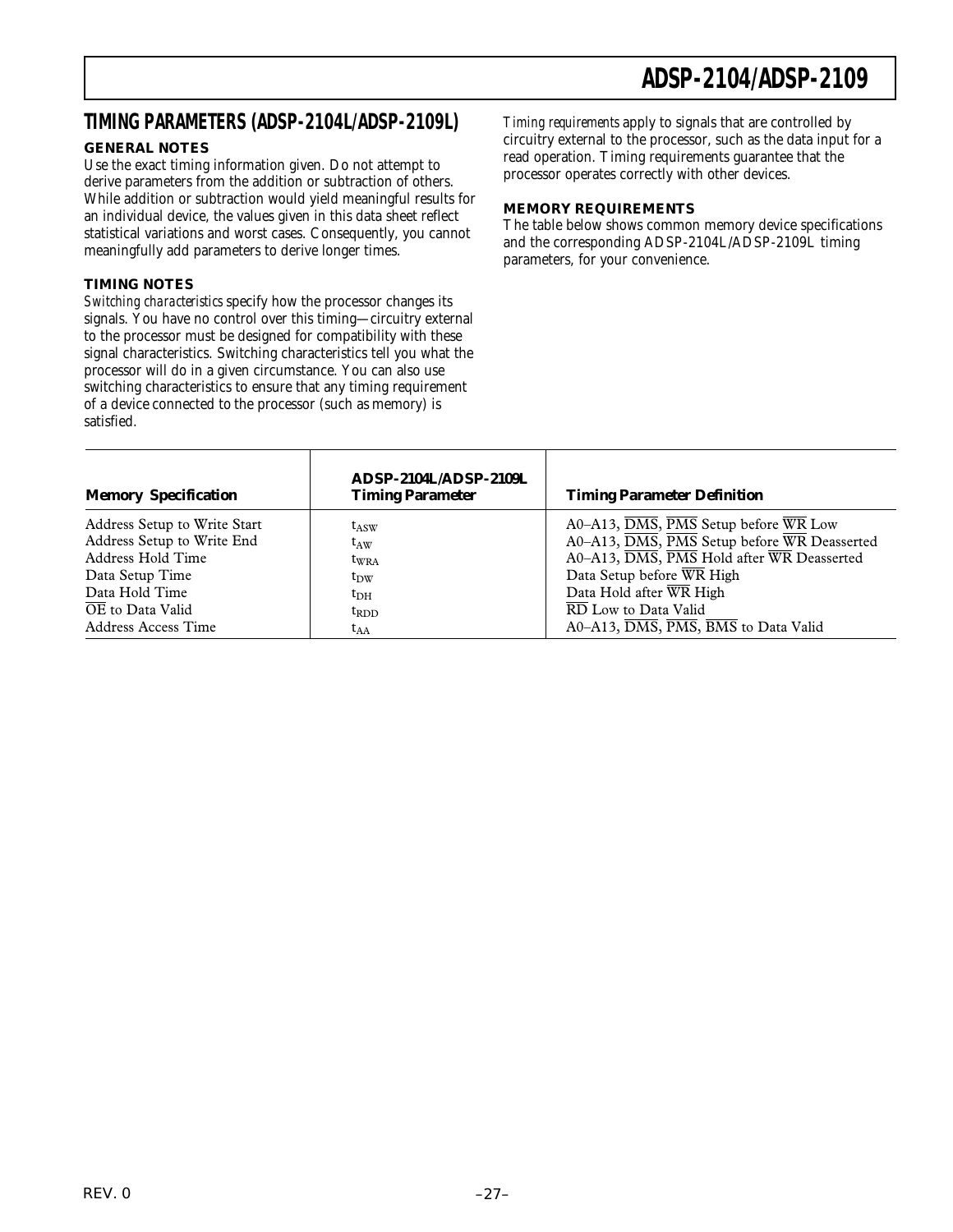### **TIMING PARAMETERS (ADSP-2104L/ADSP-2109L) CLOCK SIGNALS & RESET**

| <b>Parameter</b> |                                  | 13.824 MHz<br>Min | Max | <b>Frequency</b><br><b>Dependency</b><br>Min | Max | Unit |
|------------------|----------------------------------|-------------------|-----|----------------------------------------------|-----|------|
|                  | <b>Timing Requirement:</b>       |                   |     |                                              |     |      |
| $t_{CK}$         | <b>CLKIN</b> Period              | 72.3              | 150 |                                              |     | ns   |
| $t_{CKL}$        | <b>CLKIN Width Low</b>           | 20                |     | 20                                           |     | ns   |
| $t_{\rm CKH}$    | <b>CLKIN</b> Width High          | 20                |     | 20                                           |     | ns   |
| $t_{RSP}$        | <b>RESET Width Low</b>           | 361.5             |     | $5t_{CK}$ <sup>1</sup>                       |     | ns   |
|                  | <b>Switching Characteristic:</b> |                   |     |                                              |     |      |
| $t_{\rm CPL}$    | <b>CLKOUT Width Low</b>          | 26.2              |     |                                              |     | ns   |
| $t_{\rm{CPH}}$   | CLKOUT Width High                | 26.2              |     | $0.5t_{CK} - 10$<br>$0.5t_{CK} - 10$         |     | ns   |
| $t_{CKOH}$       | CLKIN High to CLKOUT High        | $\mathbf{0}$      | 20  |                                              |     | ns   |

NOTE

<sup>1</sup>Applies after powerup sequence is complete. Internal phase lock loop requires no more than 2000 CLKIN cycles assuming stable CLKIN (not including crystal oscillator startup time).



Figure 25. Clock Signals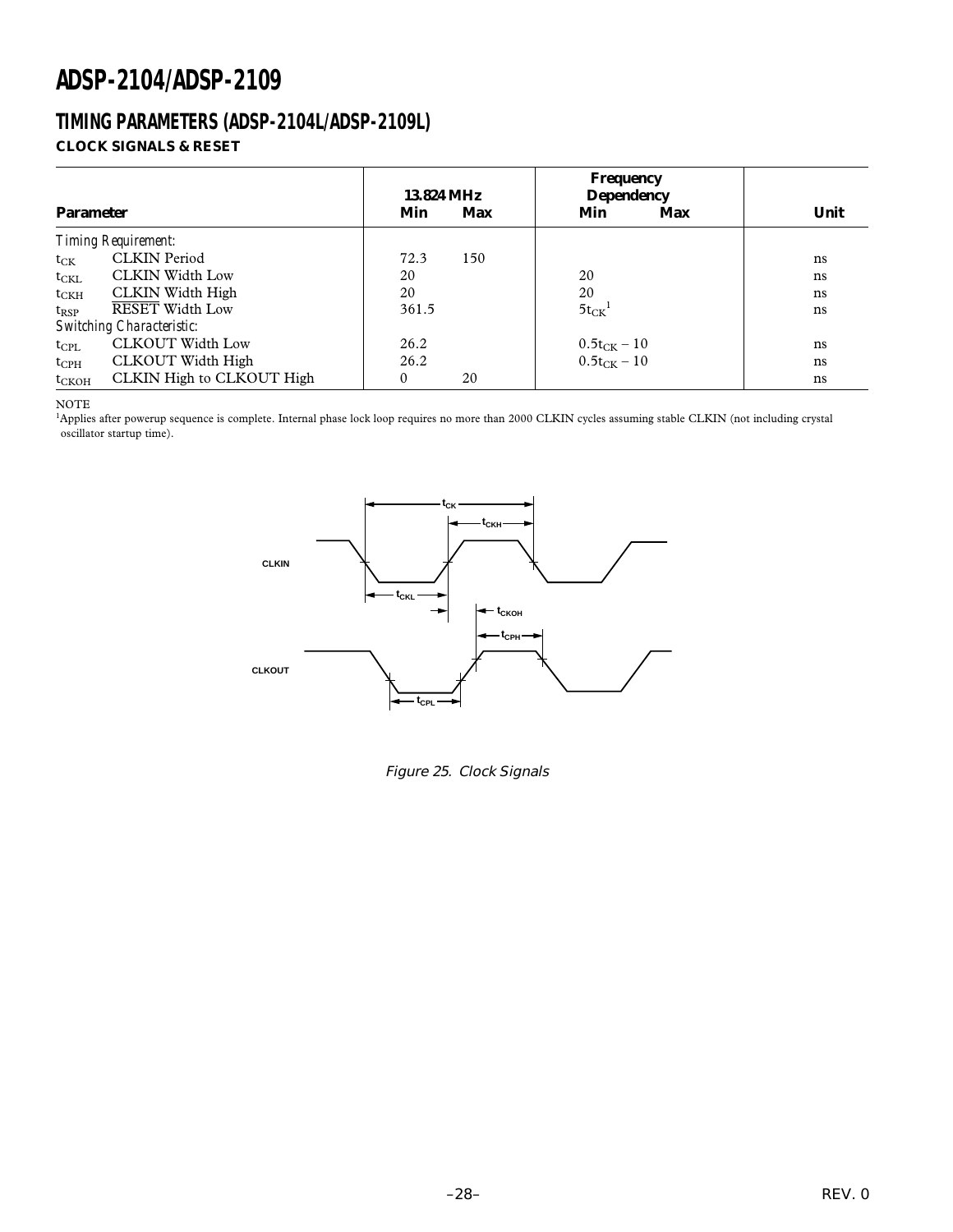### **TIMING PARAMETERS (ADSP-2104L/ADSP-2109L) INTERRUPTS & FLAGS**

|                  |                                                                          |      | 13.824 MHz | Frequency<br><b>Dependency</b> |     |      |  |
|------------------|--------------------------------------------------------------------------|------|------------|--------------------------------|-----|------|--|
| <b>Parameter</b> |                                                                          | Min  | Max        | Min                            | Max | Unit |  |
|                  | <b>Timing Requirement:</b>                                               |      |            |                                |     |      |  |
| $t_{\rm{IFS}}$   | $\overline{\text{IRQx}}^1$ or FI Setup before CLKOUT Low <sup>2, 3</sup> | 33.1 |            | $0.25t_{CK}$ + 15              |     | ns   |  |
| $t_{\rm IFH}$    | $\overline{\text{IRQx}}^1$ or FI Hold after CLKOUT High <sup>2, 3</sup>  | 18.1 |            | $0.25t_{CK}$                   |     | ns   |  |
|                  | <b>Switching Characteristic:</b>                                         |      |            |                                |     |      |  |
| $t_{\rm FOH}$    | FO Hold after CLKOUT High                                                |      |            |                                |     | ns   |  |
| $t_{FOD}$        | FO Delay from CLKOUT High                                                |      | 15         |                                |     | ns   |  |

#### NOTES

 $\overline{1RQx}$ = $\overline{IRQ0}$ ,  $\overline{IRQ1}$ , and  $\overline{IRQ2}$ .

 $^{2}$ If  $\overline{\text{IRQx}}$  and FI inputs meet t<sub>IFS</sub> and t<sub>IFH</sub> setup/hold requirements, they will be recognized during the current clock cycle; otherwise they will be recognized during the following cycle. (Refer to the "Interrupt Controller" section in Chapter 3, Program Control, of the *ADSP-2100 Family User's Manual* for further information on interrupt servicing.)

3 Edge-sensitive interrupts require pulse widths greater than 10 ns. Level-sensitive interrupts must be held low until serviced.



Figure 26. Interrupts & Flags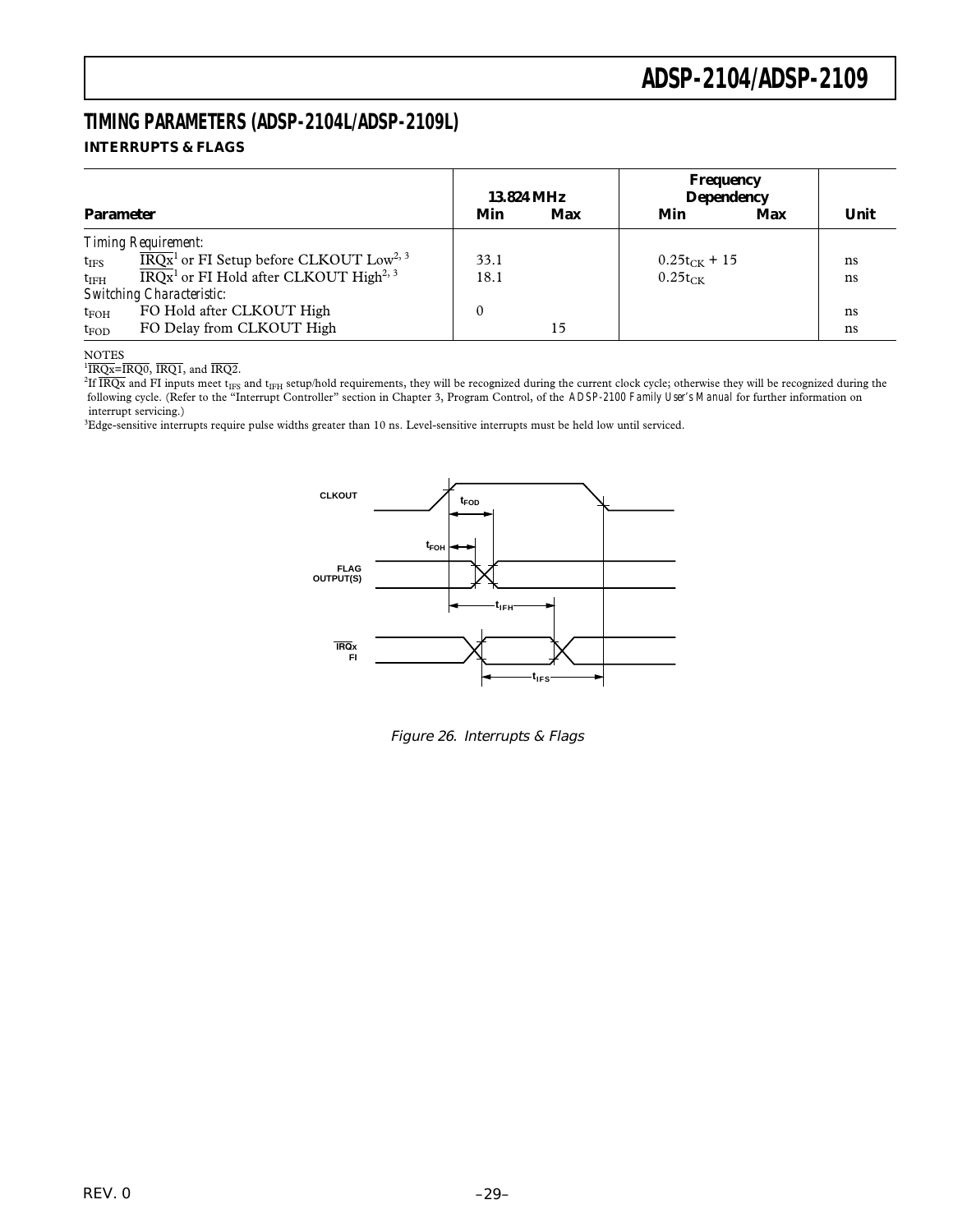### **TIMING PARAMETERS (ADSP-2104L/ADSP-2109L) BUS REQUEST/GRANT**

|                  |                                                                                                                           | 13.824 MHz |      | Frequency<br><b>Dependency</b> |                   |      |  |
|------------------|---------------------------------------------------------------------------------------------------------------------------|------------|------|--------------------------------|-------------------|------|--|
| <b>Parameter</b> |                                                                                                                           | Min        | Max  | Min                            | Max               | Unit |  |
|                  | <b>Timing Requirement:</b>                                                                                                |            |      |                                |                   |      |  |
| $t_{\rm BH}$     | $\overline{\text{BR}}$ Hold after CLKOUT High <sup>1</sup>                                                                | 23.1       |      | $0.25t_{CK} + 5$               |                   | ns   |  |
| $t_{\rm RS}$     | BR Setup before CLKOUT Low <sup>1</sup>                                                                                   | 38.1       |      | $0.25t_{CK}$ + 20              |                   | ns   |  |
|                  | <b>Switching Characteristic:</b>                                                                                          |            |      |                                |                   |      |  |
| $t_{SD}$         | CLKOUT High to $\overline{DMS}$ , $\overline{PMS}$ , $\overline{BMS}$ , $\overline{RD}$ , $\overline{WR}$ Disable         |            | 38.1 |                                | $0.25t_{CK}$ + 20 | ns   |  |
| $t_{SDB}$        | DMS, PMS, BMS, RD, WR Disable to BG Low                                                                                   | $\Omega$   |      |                                |                   | ns   |  |
| $t_{\rm SE}$     | $\overline{BG}$ High to $\overline{DMS}$ , $\overline{PMS}$ , $\overline{BMS}$ , $\overline{RD}$ , $\overline{WR}$ Enable | 0          |      |                                |                   | ns   |  |
| $t_{SEC}$        | DMS, PMS, BMS, RD, WR Enable to CLKOUT High                                                                               | 8.1        |      | $0.25t_{CK} - 10$              |                   | ns   |  |

NOTES

<sup>1</sup>If  $\overline{BR}$  meets the t<sub>BS</sub> and t<sub>BH</sub> setup/hold requirements, it will be recognized in the current processor cycle; otherwise it is recognized in the following cycle.  $\overline{BR}$ requires a pulse width greater than 10 ns.

Note:  $\overline{BG}$  is asserted in the cycle after  $\overline{BR}$  is recognized. No external synchronization circuit is needed when  $\overline{BR}$  is generated as an asynchronous signal.



Figure 27. Bus Request/Grant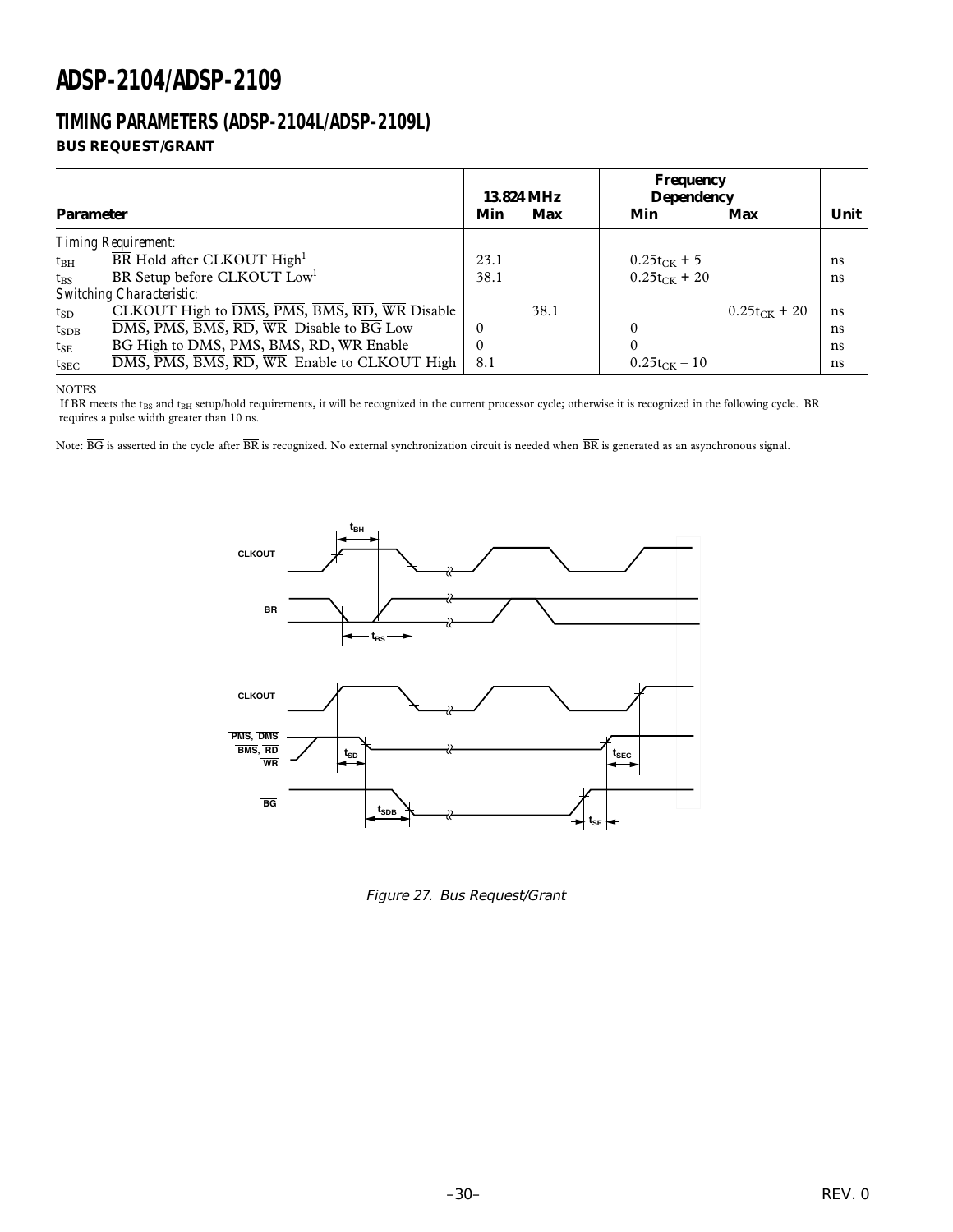### **TIMING PARAMETERS (ADSP-2104L/ADSP-2109L) MEMORY READ**

| <b>Parameter</b> |                                                | Min      | 13.824 MHz<br>Max | Frequency<br><b>Dependency</b><br>Min | Max                   | Unit |
|------------------|------------------------------------------------|----------|-------------------|---------------------------------------|-----------------------|------|
|                  | <b>Timing Requirement:</b>                     |          |                   |                                       |                       |      |
| $t_{RDD}$        | RD Low to Data Valid                           |          | 23.2              |                                       | $0.5t_{CK} - 13 + w$  | ns   |
| $t_{AA}$         | A0-A13, PMS, DMS, BMS to Data Valid            |          | 36.2              |                                       | $0.75t_{CK} - 18 + w$ | ns   |
| $t_{RDH}$        | Data Hold from RD High                         | $\theta$ |                   | $\Omega$                              |                       | ns   |
|                  | <b>Switching Characteristic:</b>               |          |                   |                                       |                       |      |
| $t_{RP}$         | RD Pulse Width                                 | 28.2     |                   | $0.5t_{CK} - 8 + w$                   |                       | ns   |
| $t_{CRD}$        | CLKOUT High to $\overline{\text{RD}}$ Low      | 13.1     | 28.1              | $0.25t_{CK} - 5$ $0.25t_{CK} + 10$    |                       | ns   |
| $t_{ASR}$        | A0–A13, PMS, DMS, BMS Setup before RD Low      | 8.1      |                   | $0.25t_{CK} - 10$                     |                       | ns   |
| $t_{RDA}$        | A0-A13, PMS, DMS, BMS Hold after RD Deasserted | 9.1      |                   | $0.25t_{CK} - 9$                      |                       | ns   |
| $t_{RWR}$        | RD High to RD or WR Low                        | 31.2     |                   | $0.5t_{CK} - 5$                       |                       | ns   |

 $w = wait states \times t_{CK.}$ 



Figure 28. Memory Read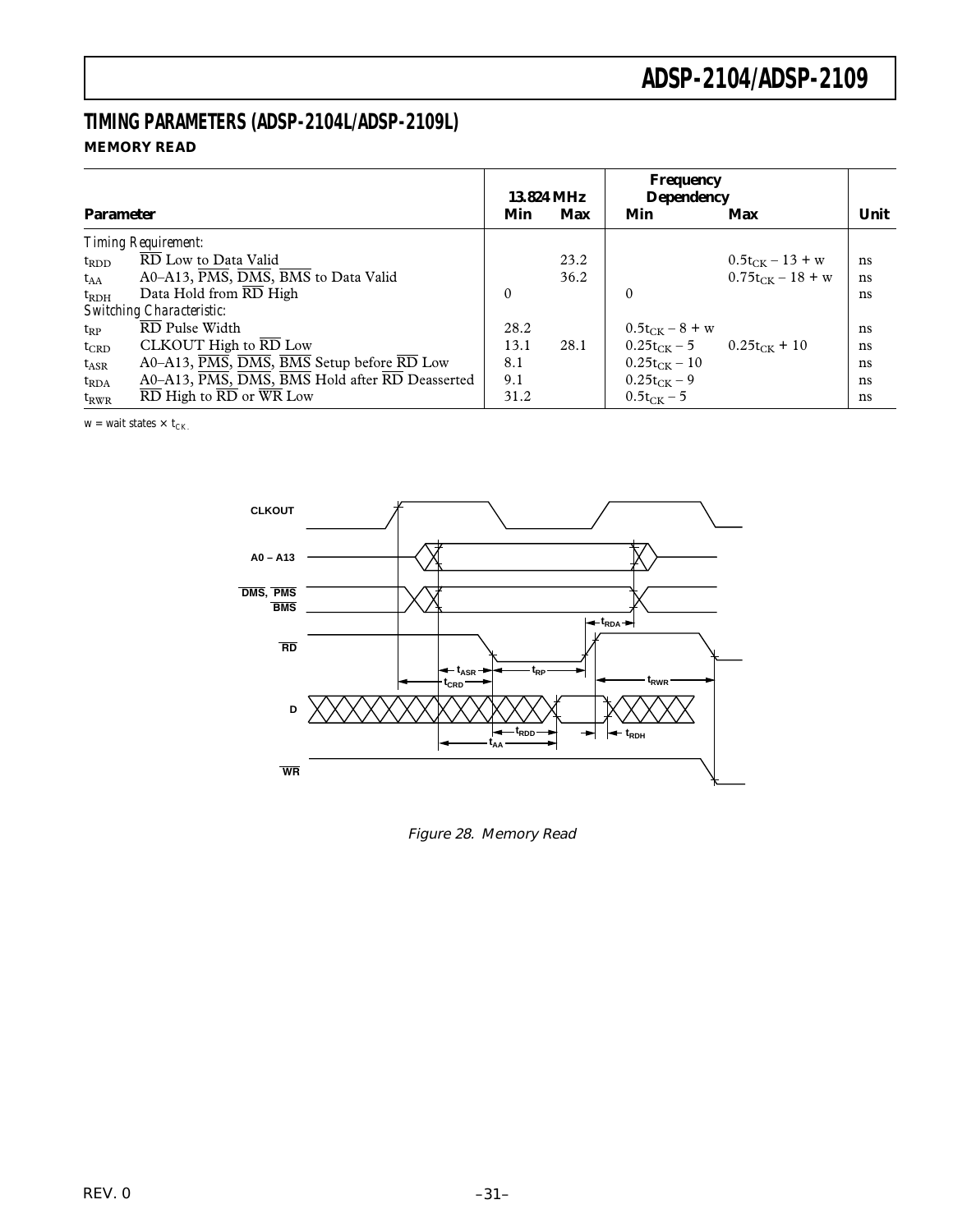### **TIMING PARAMETERS (ADSP-2104L/ADSP-2109L) MEMORY WRITE**

| <b>Parameter</b> |                                              | 13.824 MHz<br>Max<br>Min |      | <b>Frequency</b><br><b>Dependency</b><br>Min<br>Max |                   | Unit |  |
|------------------|----------------------------------------------|--------------------------|------|-----------------------------------------------------|-------------------|------|--|
|                  | <b>Switching Characteristic:</b>             |                          |      |                                                     |                   |      |  |
| $t_{\rm DW}$     | Data Setup before WR High                    | 23.2                     |      | $0.5t_{CK} - 13 + w$                                |                   | ns   |  |
| $t_{\rm DH}$     | Data Hold after WR High                      | 8.1                      |      | $0.25t_{CK} - 10$                                   |                   | ns   |  |
| $t_{WP}$         | WR Pulse Width                               | 28.2                     |      | $0.5t_{CK} - 8 + w$                                 |                   | ns   |  |
| $t_{WDE}$        | WR Low to Data Enabled                       | $\Omega$                 |      |                                                     |                   |      |  |
| $t_{\rm ASW}$    | A0–A13, DMS, PMS Setup before WR Low         | 8.1                      |      | $0.25t_{CK} - 10$                                   |                   | ns   |  |
| $t_{\rm DDR}$    | Data Disable before WR or RD Low             | 8.1                      |      | $0.25t_{CK} - 10$                                   |                   | ns   |  |
| $t_{CWR}$        | CLKOUT High to WR Low                        | 13.1                     | 28.1 | $0.25t_{CK} - 5$                                    | $0.25t_{CK}$ + 10 | ns   |  |
| $t_{AW}$         | A0-A13, DMS, PMS, Setup before WR Deasserted | 32.2                     |      | $0.75t_{CK}$ – 22 + w                               |                   | ns   |  |
| $t_{\text{WRA}}$ | A0-A13, DMS, PMS Hold After WR Deasserted    | 9.1                      |      | $0.25t_{CK} - 9$                                    |                   | ns   |  |
| tww <sub>R</sub> | WR High to RD or WR Low                      | 31.2                     |      | $0.5t_{CK} - 5$                                     |                   | ns   |  |

 $w = wait states \times t_{CK.}$ 



Figure 29. Memory Write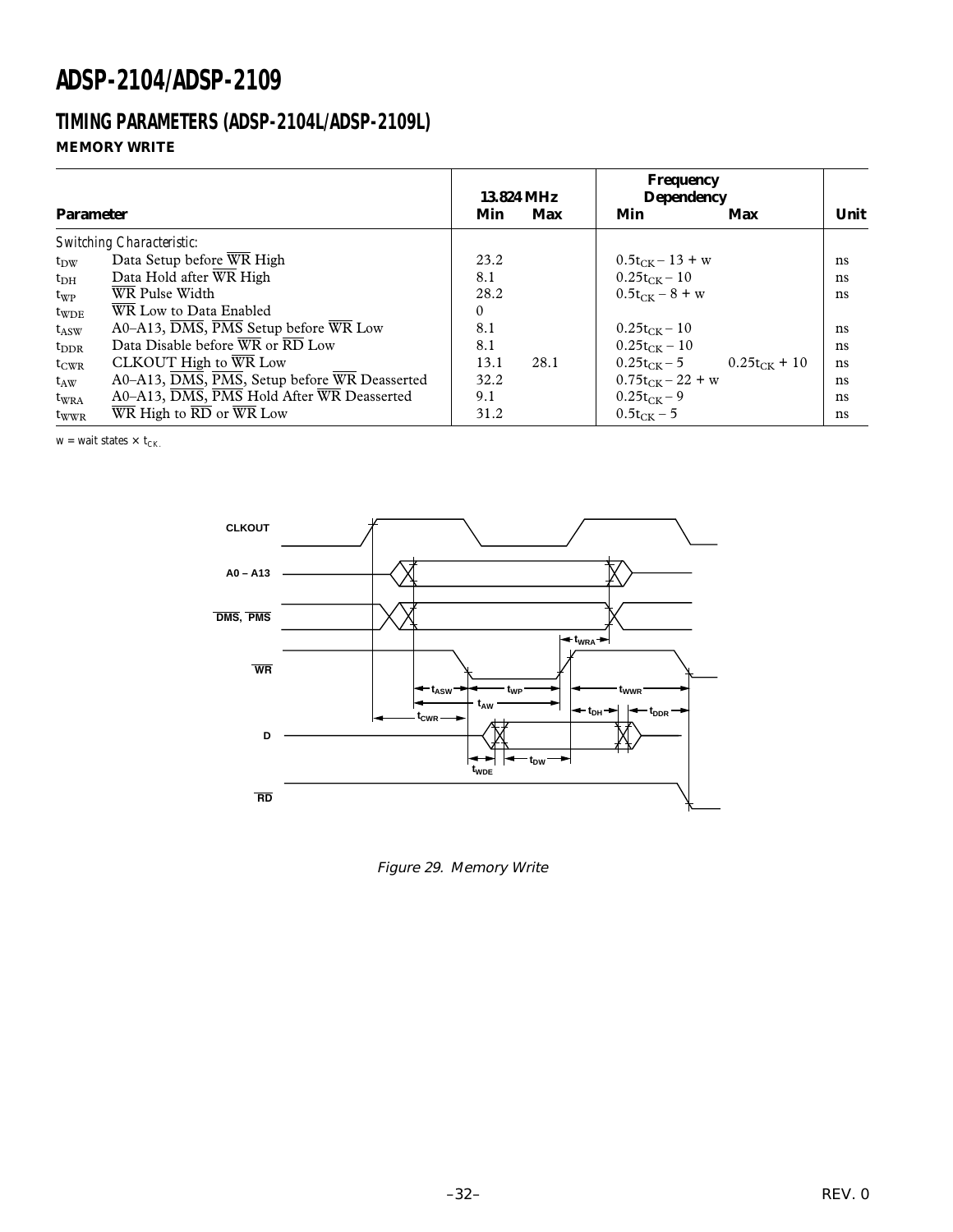### **TIMING PARAMETERS (ADSP-2104L/ADSP-2109L) SERIAL PORTS**

|                   |                                             |          | 13.824 MHz | Frequency<br><b>Dependency</b> |                   |           |
|-------------------|---------------------------------------------|----------|------------|--------------------------------|-------------------|-----------|
| <b>Parameter</b>  |                                             | Min      | <b>Max</b> | Min                            | Max               | Unit      |
|                   | <b>Timing Requirement:</b>                  |          |            |                                |                   |           |
| $t_{SCK}$         | <b>SCLK Period</b>                          | 72.3     |            |                                |                   | ns        |
| $t_{SCS}$         | DR/TFS/RFS Setup before SCLK Low            | 8        |            |                                |                   | ns        |
| $t_{\rm SCH}$     | DR/TFS/RFS Hold after SCLK Low              | 10       |            |                                |                   | ns        |
| $t_{\text{SCP}}$  | $SCLK_{in}$ Width                           | 28       |            |                                |                   | ns        |
|                   | <b>Switching Characteristic:</b>            |          |            |                                |                   |           |
| $t_{\rm CC}$      | CLKOUT High to SCLK <sub>out</sub>          | 18.1     | 33.1       | $0.25t_{CK}$                   | $0.25t_{CK} + 15$ | ns        |
| $t_{SCDE}$        | <b>SCLK High to DT Enable</b>               | 0        |            |                                |                   | ns        |
| $t_{SCDV}$        | <b>SCLK High to DT Valid</b>                |          | 20         |                                |                   | ns        |
| $t_{RH}$          | TFS/RFS <sub>out</sub> Hold after SCLK High | $\theta$ |            |                                |                   | ns        |
| $t_{RD}$          | TFS/RFS <sub>out</sub> Delay from SCLK High |          | 20         |                                |                   | <b>ns</b> |
| $t_{\rm SCDH}$    | DT Hold after SCLK High                     | $\bf{0}$ |            |                                |                   | ns        |
| $t_{\rm TDE}$     | TFS (alt) to DT Enable                      | $\theta$ |            |                                |                   | ns        |
| $t_{TDV}$         | TFS (alt) to DT Valid                       |          | 18         |                                |                   | <b>ns</b> |
| t <sub>SCDD</sub> | <b>SCLK High to DT Disable</b>              |          | 25         |                                |                   | <b>ns</b> |
| $t_{\rm RDV}$     | RFS (Multichannel, Frame Delay Zero)        |          | 20         |                                |                   | ns        |
|                   | to DT Valid                                 |          |            |                                |                   |           |



Figure 30. Serial Ports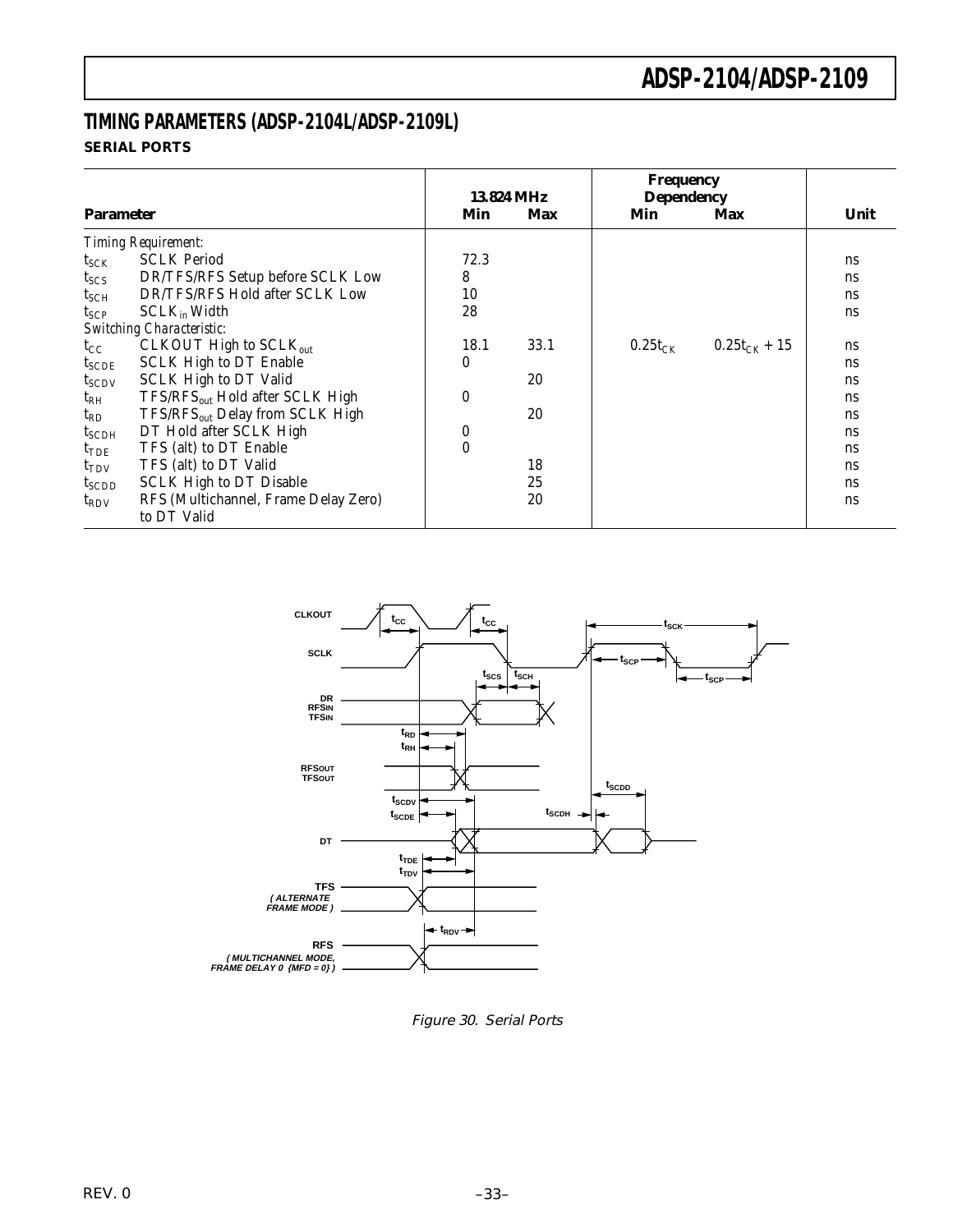#### **PIN CONFIGURATIONS**

#### **68-Lead PLCC**



| <b>PLCC</b><br>Number   | Pin<br><b>Name</b> |  |
|-------------------------|--------------------|--|
| 1                       | D11                |  |
| $\overline{c}$          | GND                |  |
| 3                       | D <sub>12</sub>    |  |
| $\overline{\mathbf{4}}$ | D13                |  |
| $\overline{5}$          | D14                |  |
| 6                       | D15                |  |
| 7                       | D16                |  |
| 8                       | D17                |  |
| 9                       | D18                |  |
| 10                      | GND                |  |
| 11                      | D <sub>19</sub>    |  |
| 12                      | D20                |  |
| 13                      | D <sub>21</sub>    |  |
| 14                      | D <sub>22</sub>    |  |
| 15                      | D23                |  |
| 16                      | $V_{DD}$           |  |
| 17                      | <b>MMAP</b>        |  |

| PLCC   | Pin                                  |
|--------|--------------------------------------|
| Number | Name                                 |
| 18     | <b>BR</b>                            |
| 19     | $\overline{\text{IRQ}}$ <sub>2</sub> |
| 20     | <b>RESET</b>                         |
| 21     | A <sub>0</sub>                       |
| 22     | A <sub>1</sub>                       |
| 23     | A2                                   |
| 24     | A3                                   |
| 25     | A4                                   |
| 26     | $V_{DD}$                             |
| 27     | A <sub>5</sub>                       |
| 28     | A6                                   |
| 29     | GND                                  |
| 30     | A7                                   |
| 31     | A8                                   |
| 32     | A <sub>9</sub>                       |
| 33     | A10                                  |
| 34     | A11                                  |
|        |                                      |

| PLCC          | Pin             |
|---------------|-----------------|
| <b>Number</b> | Name            |
| 35            | A12             |
| 36            | A13             |
| 37            | <b>PMS</b>      |
| 38            | <b>DMS</b>      |
| 39            | <b>BMS</b>      |
| 40            | $B\overline{G}$ |
| 41            | <b>XTAL</b>     |
| 42            | CLKIN           |
| 43            | CLKOUT          |
| 44            | <b>WR</b>       |
| 45            | RD.             |
| 46            | DT <sub>0</sub> |
| 47            | TFS0            |
| 48            | RFS0            |
| 49            | GND             |
| 50            | DR0             |
| 51            | SCLK0           |
|               |                 |

| <b>PLCC</b><br><b>Number</b> | Pin<br>Name    |
|------------------------------|----------------|
| 52                           | FO -<br>(DT1)  |
| 53                           | IRO1<br>(TFS1) |
| 54                           | IRO0<br>(RFS1) |
| 55                           | FI.<br>(DR1)   |
| 56                           | SCLK1          |
| 57                           | $V_{DD}$       |
| 58                           | D <sub>0</sub> |
| 59                           | D1             |
| 60                           | D2             |
| 61                           | D3             |
| 62                           | D4             |
| 63                           | D5             |
| 64                           | D6             |
| 65                           | D7             |
| 66                           | D8             |
| 67                           | D9             |
| 68                           | D10            |
|                              |                |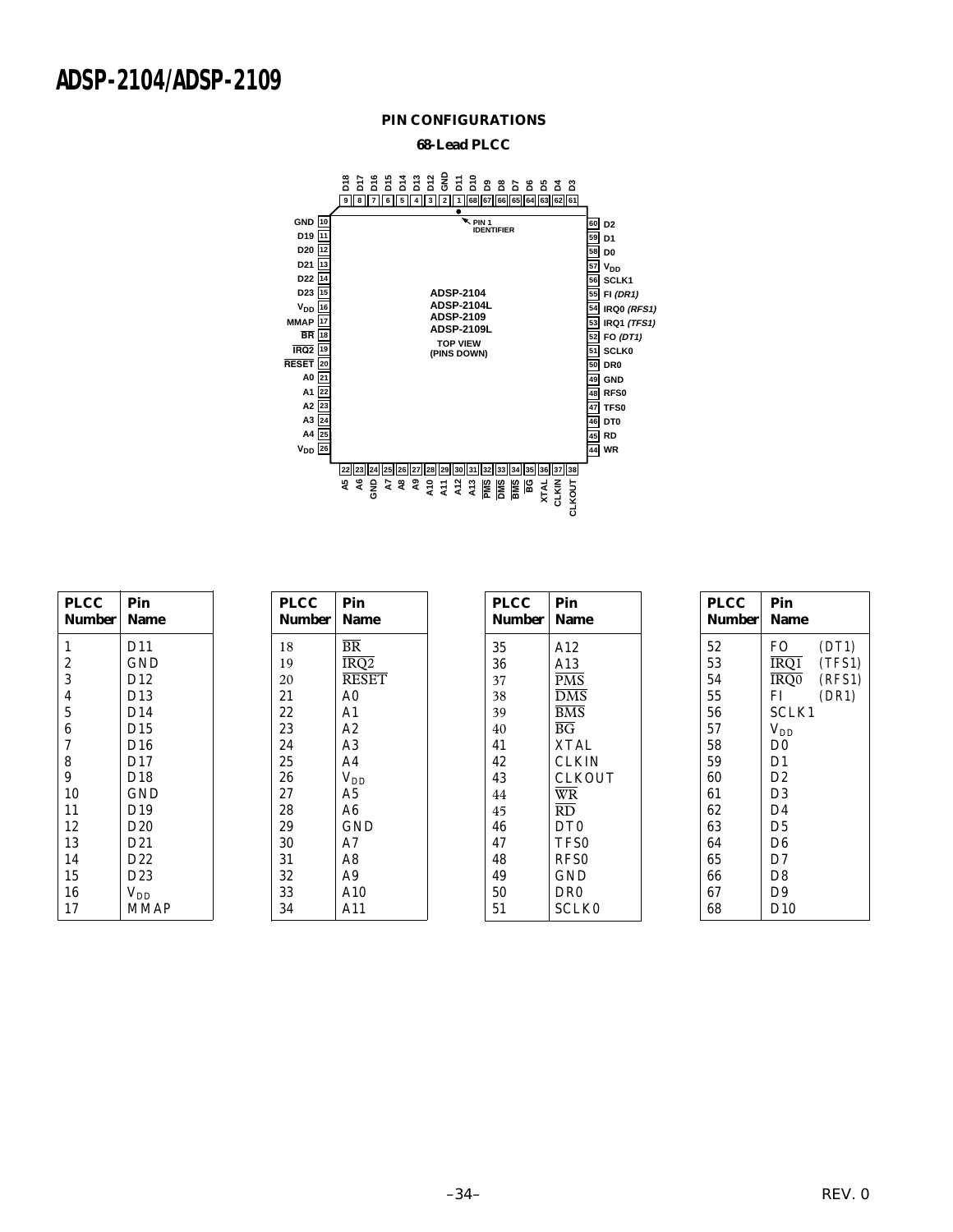

#### **OUTLINE DIMENSIONS ADSP-2104/ADSP-2109 68-Lead Plastic Leaded Chip Carrier (PLCC)**

|                | <b>INCHES</b> |            | <b>MILLIMETERS</b> |            |            |            |
|----------------|---------------|------------|--------------------|------------|------------|------------|
| <b>SYMBOL</b>  | <b>MIN</b>    | <b>TYP</b> | <b>MAX</b>         | <b>MIN</b> | <b>TYP</b> | <b>MAX</b> |
| A              | 0.169         | 0.172      | 0.175              | 4.29       | 4.37       | 4.45       |
| A <sub>1</sub> |               | 0.104      |                    |            | 2.64       |            |
| p              | 0.017         | 0.018      | 0.019              | 0.43       | 0.46       | 0.48       |
| b <sub>1</sub> | 0.027         | 0.028      | 0.029              | 0.69       | 0.71       | 0.74       |
| D              | 0.985         | 0.990      | 0.995              | 25.02      | 25.15      | 25.27      |
| $D_1$          | 0.950         | 0.952      | 0.954              | 24.13      | 24.18      | 24.23      |
| D <sub>2</sub> | 0.895         | 0.910      | 0.925              | 22.73      | 23.11      | 23.50      |
| е              |               | 0.050      |                    |            | 1.27       |            |
| $\Omega$       |               |            | 0.004              |            |            | 0.10       |